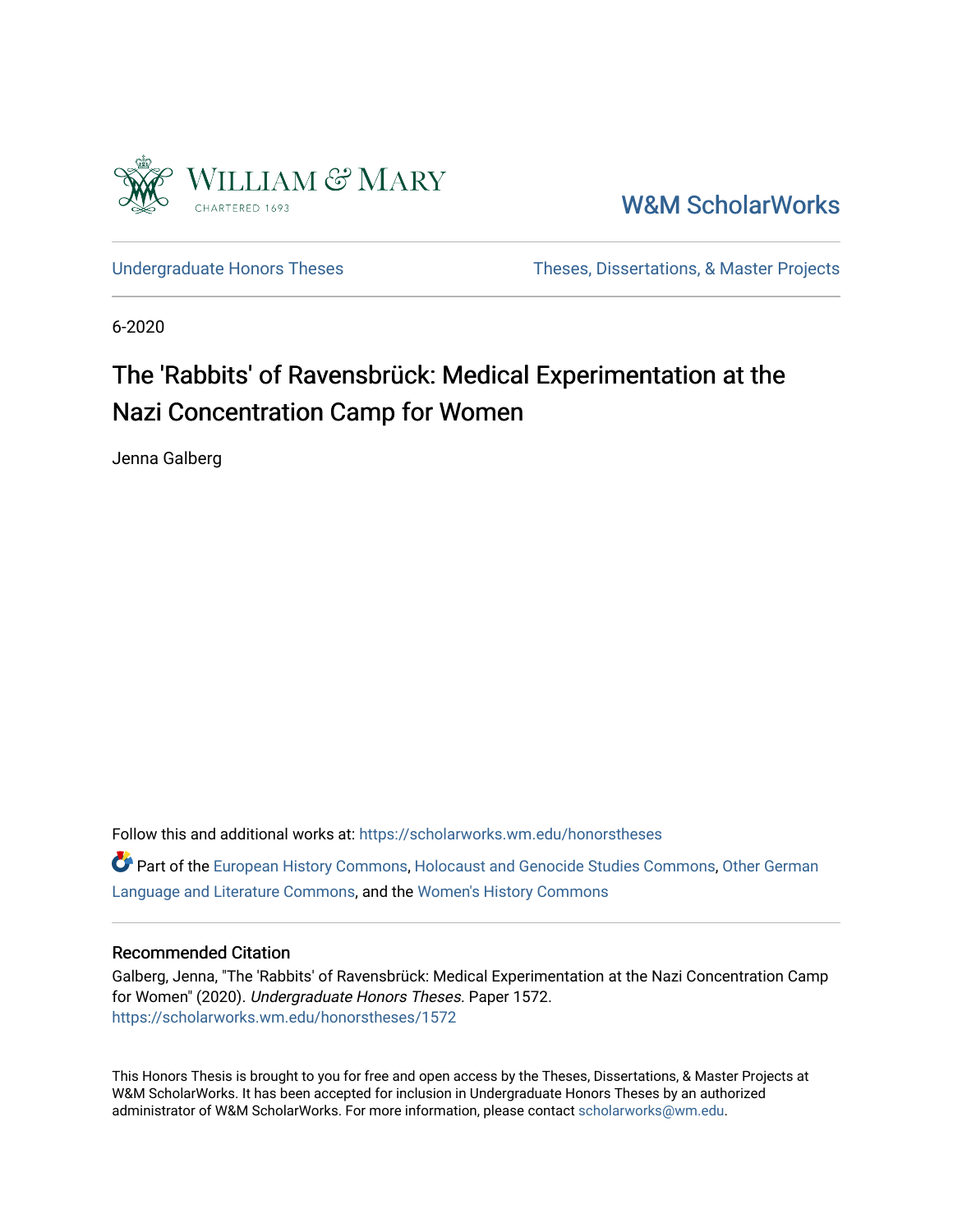#### **The 'Rabbits' of Ravensbrück: Medical Experimentation at the Nazi Concentration Camp for Women**

A thesis submitted in partial fulfillment of the requirement for the degree of Bachelor of Arts in the Department of History from The College of William and Mary and The University of St Andrews

by

Jenna Kay Galberg

April 2020

Tomasz Kamusella, Dissertation Advisor

\_\_\_\_\_\_\_\_\_\_\_\_\_\_\_\_\_\_\_\_\_\_\_\_\_\_\_\_\_\_\_\_\_\_\_\_\_\_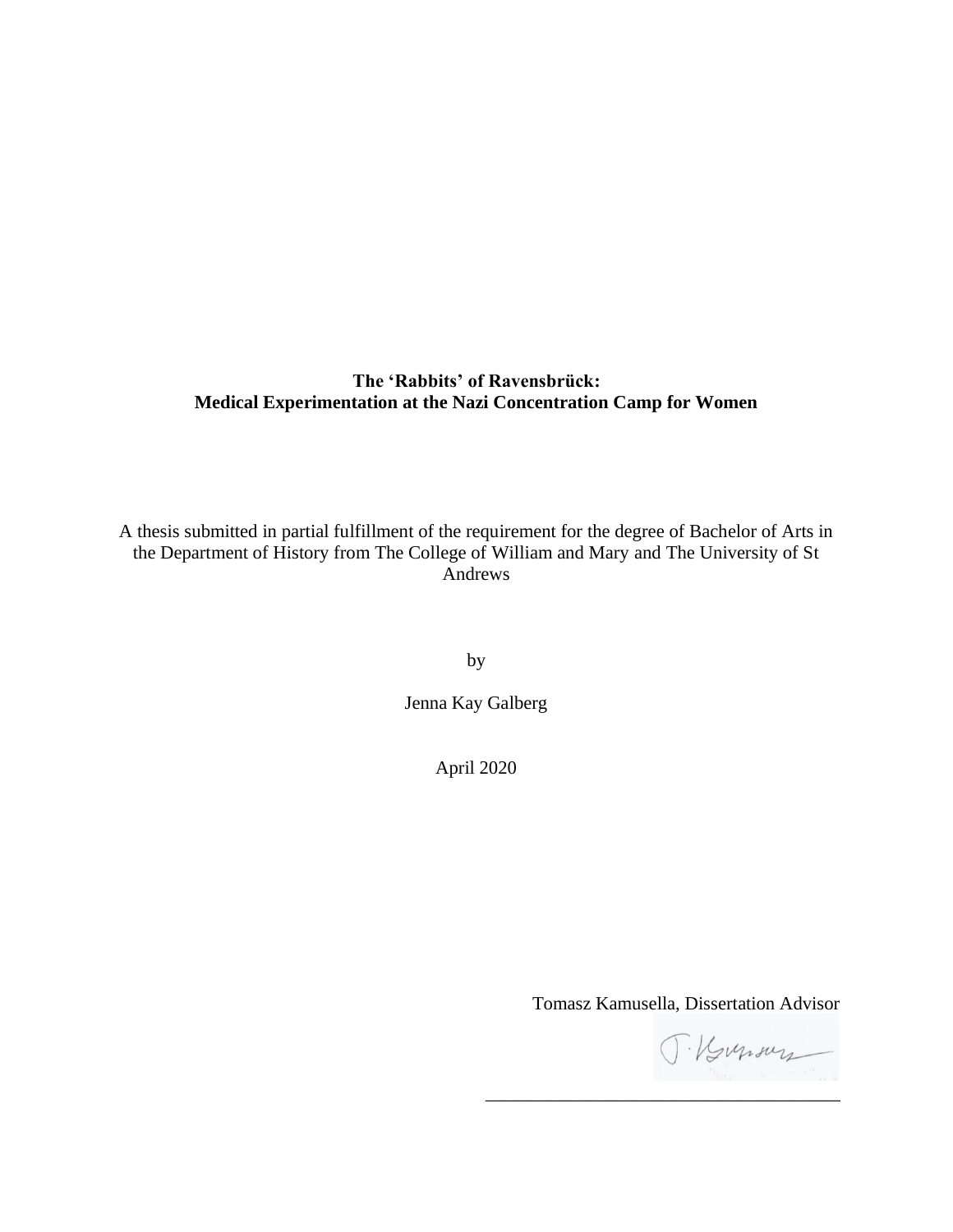# **The 'Rabbits' of Ravensbrück Medical Experimentation at the Nazi Concentration Camp for Women**

**Jenna Galberg**



Supervisor: Dr Tomasz Kamusella

This thesis is submitted in partial fulfilment for the degree of B.A. International Honours in the School of History, University of St Andrews.

April 2020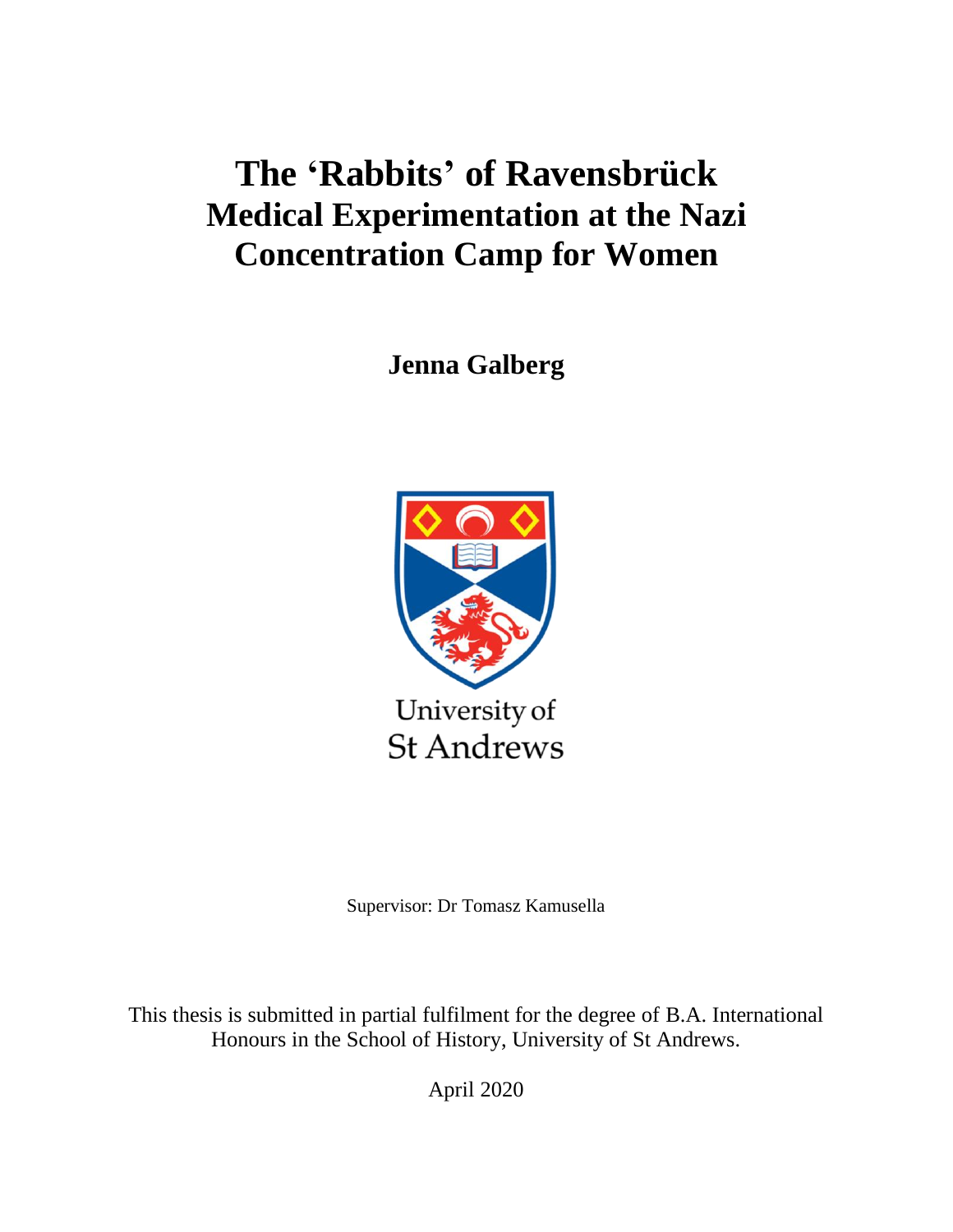Abbreviations:

RMG – Ravensbrück Mahn- und Gedenkstätte Exhibitions and Archive USHMM – United States Holocaust Memorial Museum LUWG – Lund University, Witnessing Genocide Archive

German Terms:

*Blockälteste –* block leader *Gemeinschaftsfremden* – community aliens *Hauptlager* – main camps *Kommandant* – camp commander *Konzentrationslager –* concentration camp(s) *Lebensraum* – living space *Oberaufseherin* – camp supervisor *Obergruppenführer* – lieutenant general *Politische Abteilung* – political department *Reichsführer-SS –* commander of the SS *Revier* – hospital *Schutzstaffel* (SS) – Nazi protection squad *Volksgemeinshaft* – national community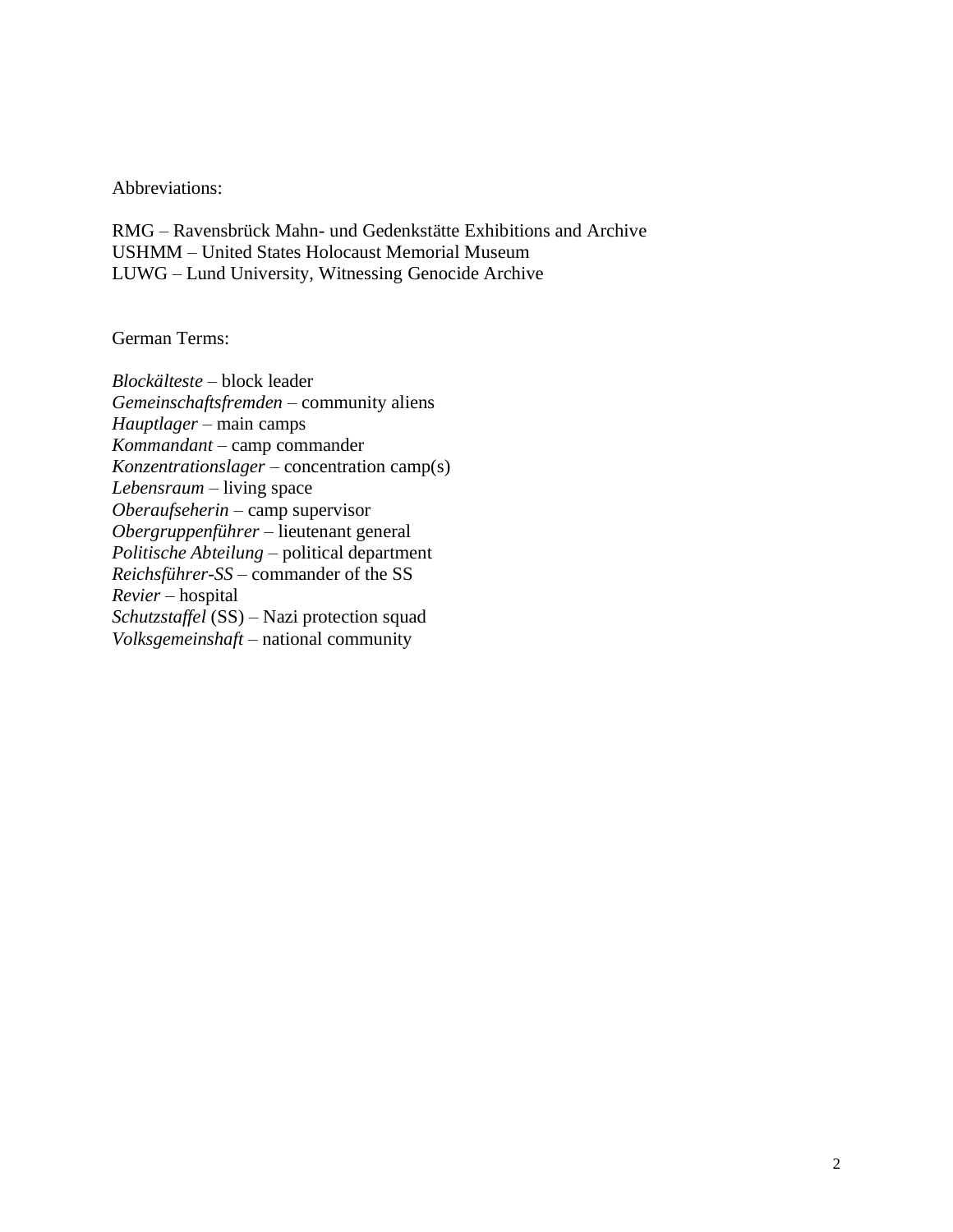## **Contents**

| Abstract                                      | p. 4  |
|-----------------------------------------------|-------|
| Introduction: Ravensbrück Konzentrationslager | p. 5  |
| Experiments on Polish Inmates at Ravensbrück  | p. 15 |
| Solidarity Amongst the 'Rabbits'              | p. 22 |
| Camp-Wide Efforts to Save the 'Rabbits'       | p. 28 |
| Conclusion                                    | p. 41 |
| Bibliography                                  | p. 46 |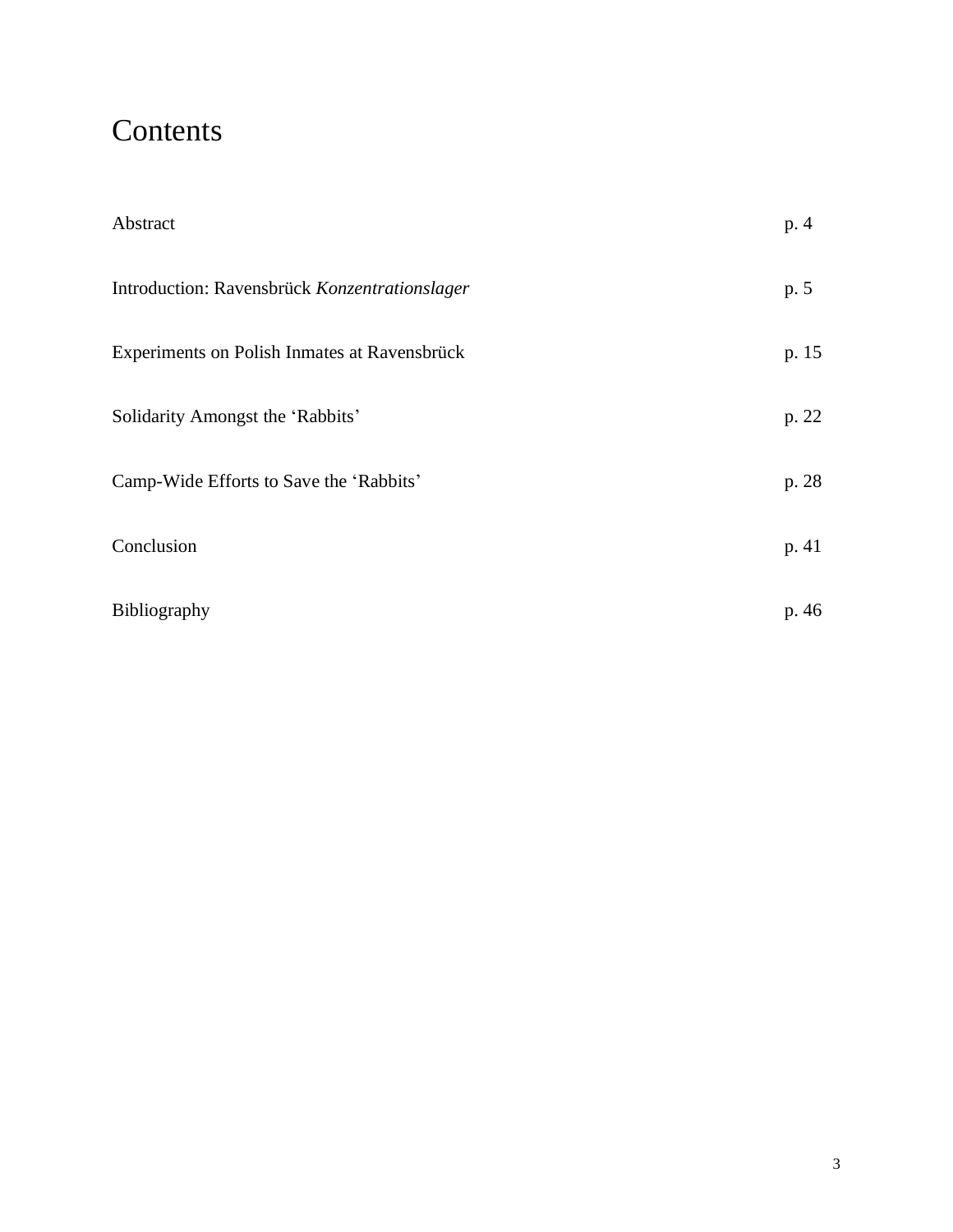### Abstract

*This dissertation reconstructs the experiences of a group of Polish women imprisoned in Ravensbrück, a Nazi concentration camp in northern Germany, during the Second World War. Arrested and incarcerated for their resistance activities, these seventy-four women were subjected to unconsented experimental operations ordered by Heinrich Himmler and performed by a group of Nazi doctors. By scrutinising prisoner testimony and contemporary documents which survived the war, in addition to engaging with secondary sources, it becomes evident that this group of Poles, known throughout the camp as the 'Rabbits', received widespread physical and emotional support from their fellow inmates. Their high survival rate, despite the brutal conditions and orders for execution, can be attributed in part to the relationships both amongst the 'Rabbits' themselves and with others in the camp, including their fellow inmates as well as some of their captors. Facing starvation, disease, and extermination, female prisoners defied national and class divisions and risked their lives to ensure the survival of the 'Rabbits'. Driven by the desire to hold their perpetrators accountable and expose Nazi atrocities to the global public, the women of Ravensbrück demonstrate the power of uncommon connections in the context of the Nazi concentration camp system.*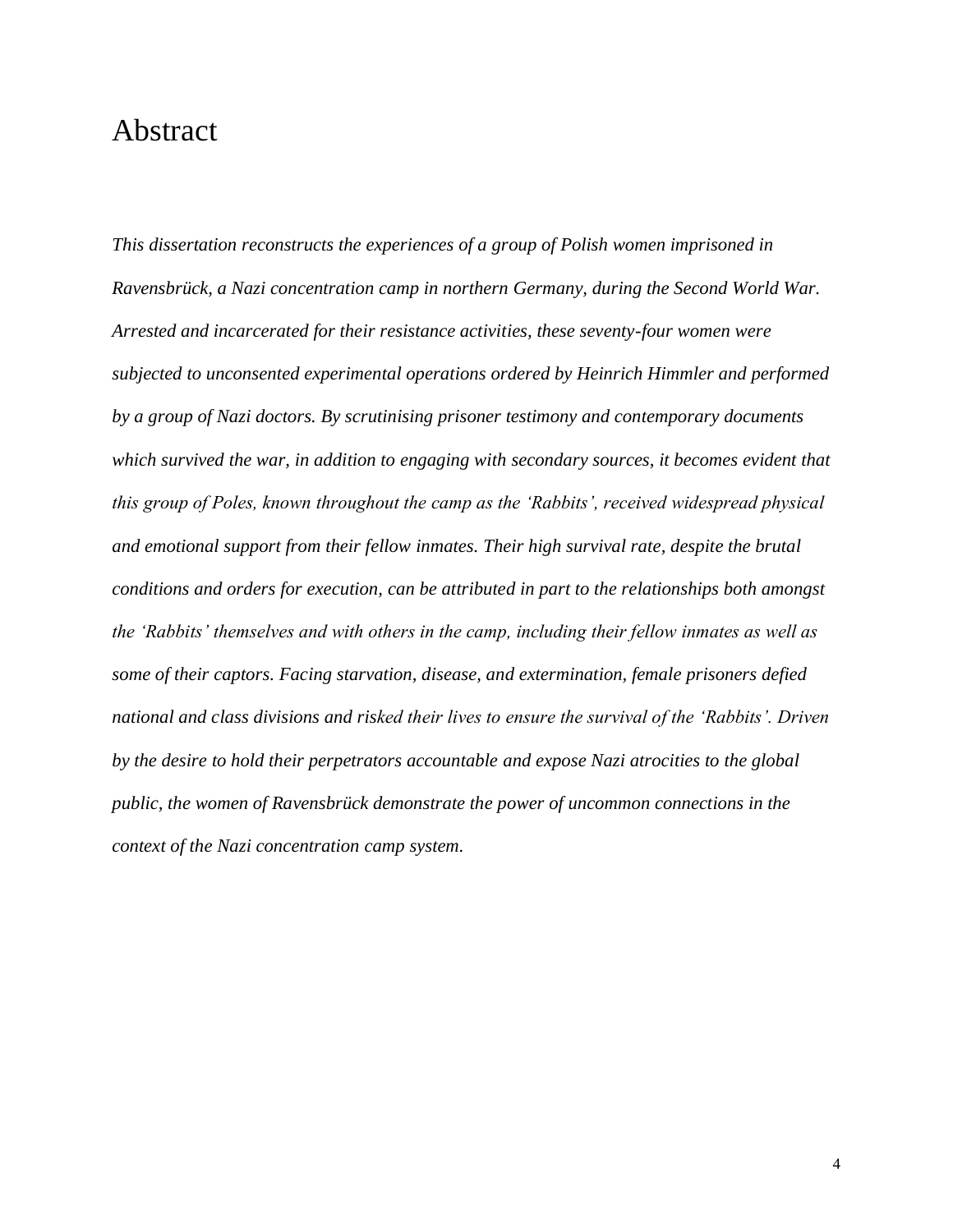### Introduction: Ravensbrück *Konzentrationslager*

The Third Reich's pursuit of a 'racially' and ethnolinguistically homogenous national community (*Volksgemeinschaft*) and ample 'living space' (*Lebensraum*) propelled the vast network of concentration camps constructed initially across Germany and eventually throughout the European continent under National Socialist occupation. The process commenced in March 1933 with the establishment of the first concentration camp in Dachau. The early camps targeted individuals deemed hostile to the regime, notably political opponents and religious dissenters.<sup>1</sup> Despite a lack of overall coordination in the early 1930s, all camps relied upon repression, terror, and forced labour to break resistance to the Nazis, establishing harsh disciplinary methods based upon practices used in German prisons and the army.<sup>2</sup> The utilisation of pre-existing approaches, as well as an established propaganda campaign against the 'Leftist menace', helped to facilitate official and popular acceptance of such brutal suppression.<sup>3</sup> The camps evolved throughout the 1930s and 1940s, eventually relying on extermination programmes and an 'annihilation through labour' policy to eliminate those "'community aliens' (*Gemein schaftsfremden*) who were deemed inferior, 'pollutants' of the social body": Jews, Roma ('Gypsies'), homosexuals, the mentally and physically disabled, 'work-shy', and 'a-socials'.<sup>4</sup> In the course of the Nazi reign, twenty-seven *Hauptlager* and over 1,100 attached satellite camps across the continent held millions of prisoners, up to two million of whom died during imprisonment.<sup>5</sup>

<sup>1</sup> Sarah Helm, *Ravensbrück* (New York, 2014), pp. 10-11, 15.

<sup>2</sup> Nikolaus Wachsmann, *KL: A History of the Nazi Concentration Camps* (New York, 2015), pp. 33, 63.

<sup>3</sup> Wachsmann, *KL*, p. 63.

<sup>4</sup> Mary Fulbrook, *A History of Germany 1918 - 2008: The Divided Nation* (4th ed., Chichester, 2014), p. 63.

<sup>5</sup> Wachsmann, *KL*, p. 5. United States Holocaust Memorial Museum (USHMM), 'Concentration Camp System: In Depth', <https://encyclopedia.ushmm.org/.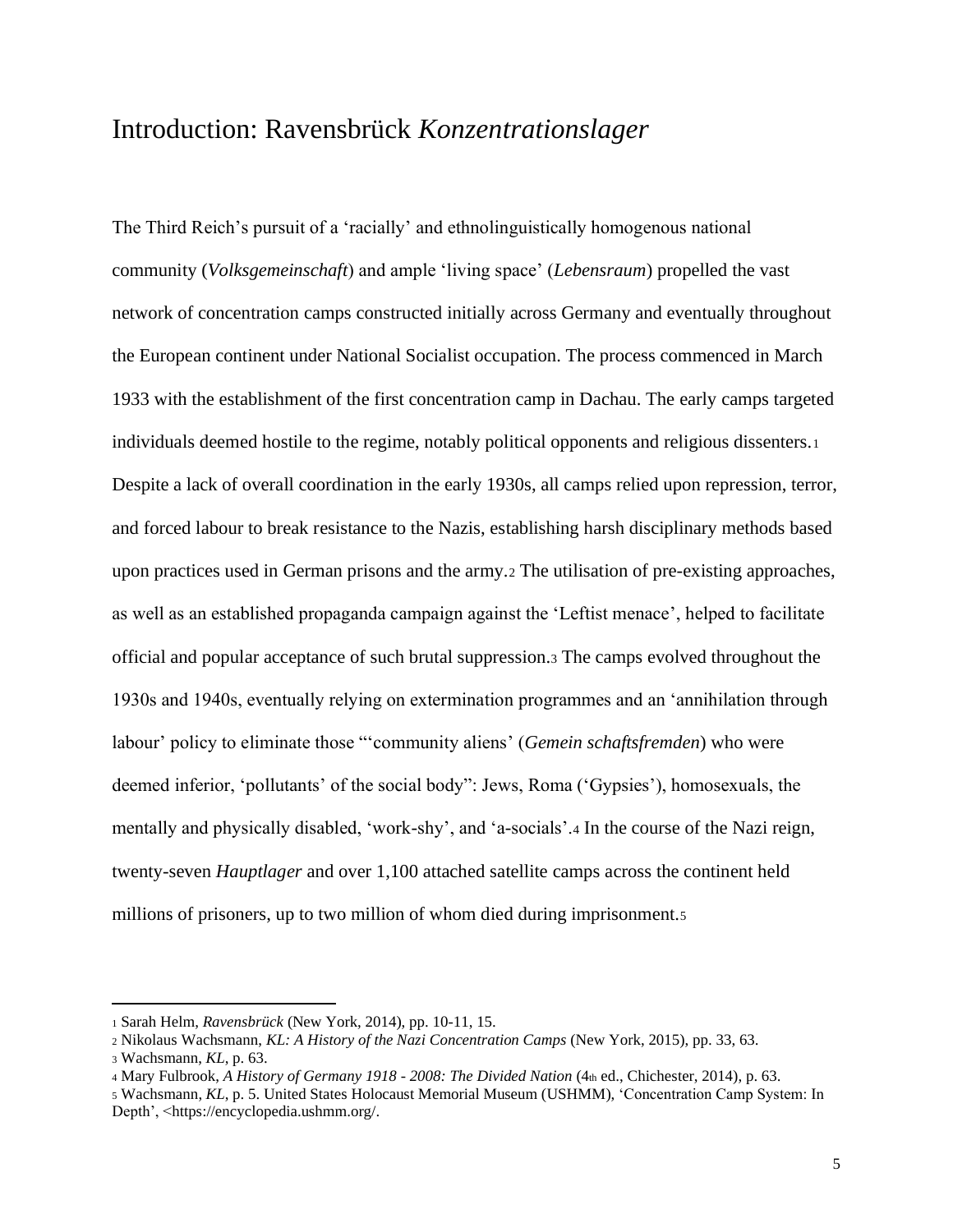Female detention under the Nazis officially began in November 1933 when the Prussian authorities established a female protective custody camp in the German town of Moringen.<sup>6</sup> The camp held only twenty-three women by the end of 1934 and inmates were often released within months, which indicated the insignificance of female detention at the beginning of the Nazi reign.<sup>7</sup> In response to a sharp increase in prisoner numbers, the *Schutzstaffel* (SS) established the first official concentration camp for women in Lichtenburg in 1937. Two years later, anticipating further growth of the prisoner population, SS officials decided to construct a new women's camp eighty-four kilometres north of Berlin on a large plot of lake-side land in Fürstenberg. Historians describe the establishment of Ravensbrück *Konzentrationslager* as a "milestone in the institutionalisation of women's persecution by the Third Reich"; Ravensbrück became the primary site of female captivity during the Nazi era.<sup>8</sup> Approximately 120,000 women passed through the camp's gates during its six years of operation.<sup>9</sup> Whilst the exact number of those who perished during imprisonment is unknown, camp historians estimate the figure to be at least 28,000.<sup>10</sup>

content/en/article/concentration-camp-system-in-depth> [accessed 10 January 2020]. Helm, *Ravensbrück*, p. xxii. If you include the temporary labour camps and transit camps also established by the SS, the total number of camps across German-occupied Europe was approximately 15,000.

<sup>6</sup> Wachsmann, *KL*, p. 47.

<sup>7</sup> Ino Arndt, 'Das Frauenkonzentrationslager Ravensbrück', *Dachauer Hefte* (1987), p. 95.

<sup>8</sup> Irith Dublon-Knebel, *A Holocaust Crossroads: Jewish Women and Children in Ravensbrück* (Chicago, 2010), p. 2. Jane Caplan, 'Gender and the concentration camps', in Jane Caplan and Nikolaus Wachsmann (eds.), *Concentration Camps in Nazi Germany: The New Histories* (Milton Park, 2010), p. 83. Although women's camps were later established within various main camps, notably Auschwitz and Majdanek, Ravensbrück remained the only individual site explicitly established for female incarceration.

<sup>9</sup> Mahn- und Gedenkstätte Ravensbrück (RMG), Exhibition, 'The Ravensbrück Women's Concentration Camp - History and Memory'.

<sup>10</sup> *Ibid*.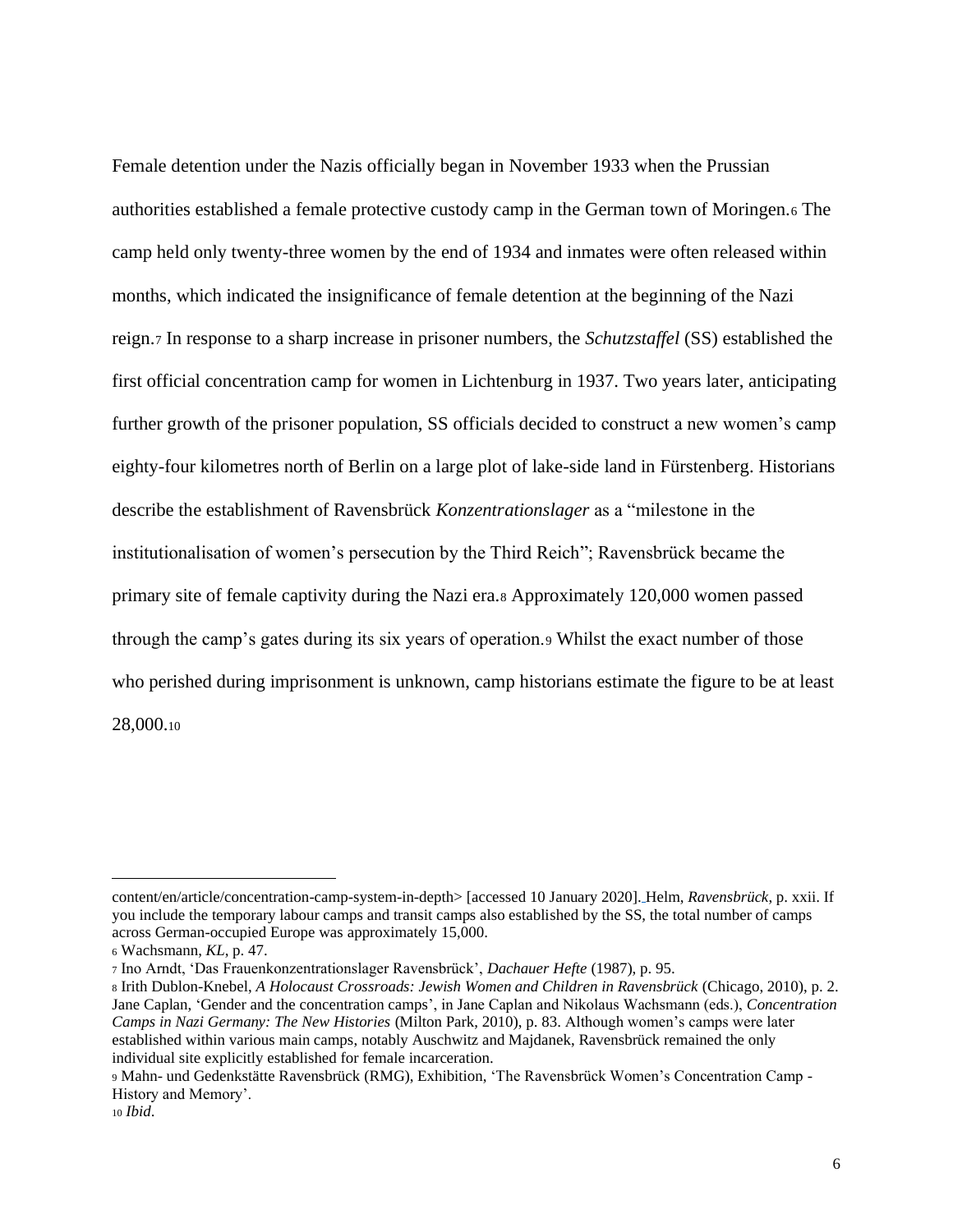As the only all-female incarceration site, Ravensbrück differed from the other concentration camps particularly in terms of its administration. Notably, whilst SS officials patrolled the area outside camp walls and occupied senior positions in the 'Commandant Staff', the guards inside Ravensbrück were women, who, unlike their male counterparts, did not have previous experience with political violence.<sup>11</sup> This hierarchy of Nazi paramilitary members and female guards controlled the camp; however, an overlapping prisoner hierarchy contributed heavily to administration. Much of the day-to-day running of Ravensbrück was left to the prisoners, who worked in the kitchens, administrative offices, *Revier*, and as *Blockälteste*. The prisoner functionary system not only relieved female guards of unpleasant tasks, but also incited tensions amongst prisoners. By granting privileges to certain women and giving some inmates power over others, the SS deliberately increased conflict and minimised solidarity.<sup>12</sup>

Conditions at Ravensbrück deteriorated considerably throughout its existence. At the outset, prisoners wore identical striped uniforms, bedding was changed regularly, food was sufficient, and punishments remained minimal, particularly in comparison to the men's camps of the period.<sup>13</sup> Upon her arrival in 1940, German prisoner Margarete Buber-Neumann was greeted with "neat plots of grass with beds in which flowers were blooming".<sup>14</sup> The original camp

<sup>11</sup> Wachsmann, *KL*, p. 134.

<sup>12</sup> RMG, 'The Ravensbrück Women's Concentration Camp'. The women employed at Ravensbrück were not considered regular SS members and were referred to as *SS-Gefolge* (SS retinue). Jack G. Morrison, *Ravensbrück: Everyday Life in a Woman's Concentration Camp* (Princeton, 2000), pp. 105-106. The camp police system, created in 1942 as the camp population expanded, had a similar aim. By appointing certain inmates to spy on their fellow prisoners, officials fostered distrust and conflict between women.

<sup>13</sup> Wachsmann, *KL*, pp. 227-228. The first execution in Ravensbrück did not occur until February 1941 and only in the following year did killing become the norm.

<sup>14</sup> Margarete Buber-Neumann, *Under Two Dictators: Prisoner of Stalin and Hitler*, trans. Edward Fitzgerald (London, 2008), p. 162.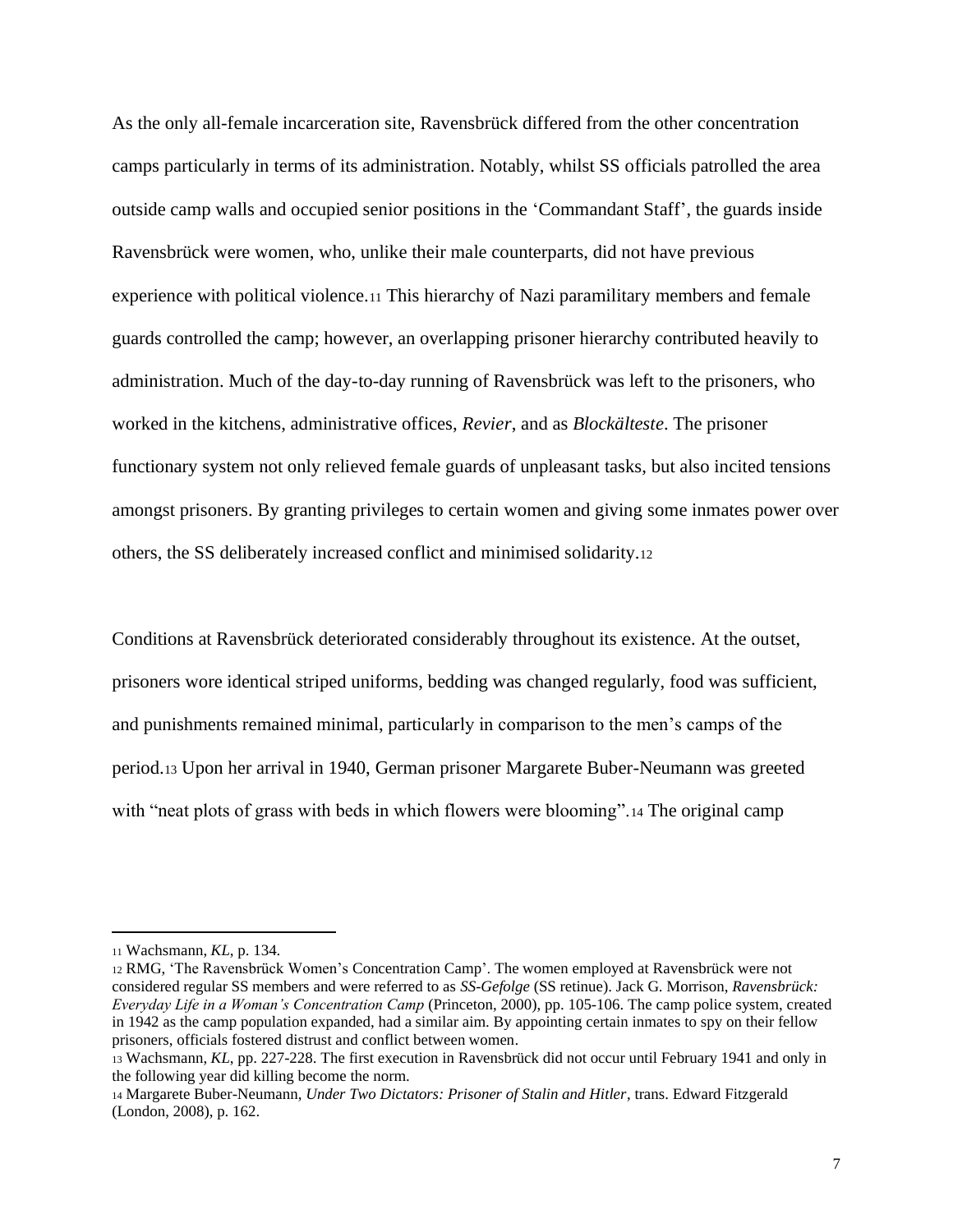structure consisted of twelve barracks each housing 100 prisoners.<sup>15</sup> In the first months, the inmate population consisted of political dissenters, particularly communists and social democrats, religious dissenters such as the Jehovah's Witnesses, and prostitutes, almost all of whom were of German nationality.<sup>16</sup> After the outbreak of war in September 1939, the Nazis transported an increasing number of foreign nationals to Ravensbrück. Poles eventually became the largest national group in the camp, numbering over 30,000 in total.<sup>17</sup>

Upon arrival at Ravensbrück, women underwent a medical inspection and were placed into quarantine blocks for a period of time before receiving housing and work assignments.<sup>18</sup> The daily routine began with a pre-dawn roll call in which inmates lined up outside their blocks for counting before leaving on their respective work details.<sup>19</sup> In the early years, many inmates worked in construction, as prisoners were responsible for the continued expansion of the camp. Maria Plater-Skassa's account provides a glimpse into the manual labour some women were forced to endure: "*zum Beispiel sollten wir Steine mit einem Wagen transportieren, große Steinblöcke, Felsblöcke oder Kies auf den Wagen packken und dann ziehen*".<sup>20</sup> It was not until

<sup>15</sup> Former inmates and historians refer to the housing units as 'blocks' or 'barracks'. These terms are used interchangeably throughout this dissertation.

<sup>16</sup> Arndt, 'Das Frauenkonzentrationslager Ravensbrück', p. 102.

<sup>17</sup> Lund University, Witnessing Genocide (LUWG), 'Record of witness testimony No. 228', 29 January 1946. Zofia Maczka lists the total number of Polish women as 30,435. Morrison, *Ravensbrück*, pp. 86, 92. Dublon-Knebel, *Holocaust Crossroads*, p. 2. Judith Buber Agassi, *Jewish Women Prisoners of Ravensbrück* (Lubbock, 2014), p. 27. The term 'Polish' in this text refers to non-Jewish Poles, most of whom were Catholic, including the 'Rabbits'. Jews comprised approximately fifteen percent of the inmate population in Ravensbrück.

<sup>18</sup> Morrison, *Ravensbrück*, p. 35.

<sup>19</sup> Krystyna, Czyż-Wilgat, 'Krystyna Czyż-Wilgat: Camp No. 7708', in Wanda Symonowicz (ed.), *Beyond Human Endurance: The Ravensbrück Women Tell Their Stories*, trans. Doris Ronowicz (Warsaw, 1987), p. 71.

<sup>20</sup> Loretta Walz, 'Von Kaninchen zu Königinnen: Die medizinischen Versuche an polnischen Frauen in Ravensbrück am Beispiel von drei Polinnen', *Informationen*, 42 (1995), p. 13. Translation: For example, we should transport stones with a wagon, large blocks of stone. Pack boulders or gravel on the cart and then pull.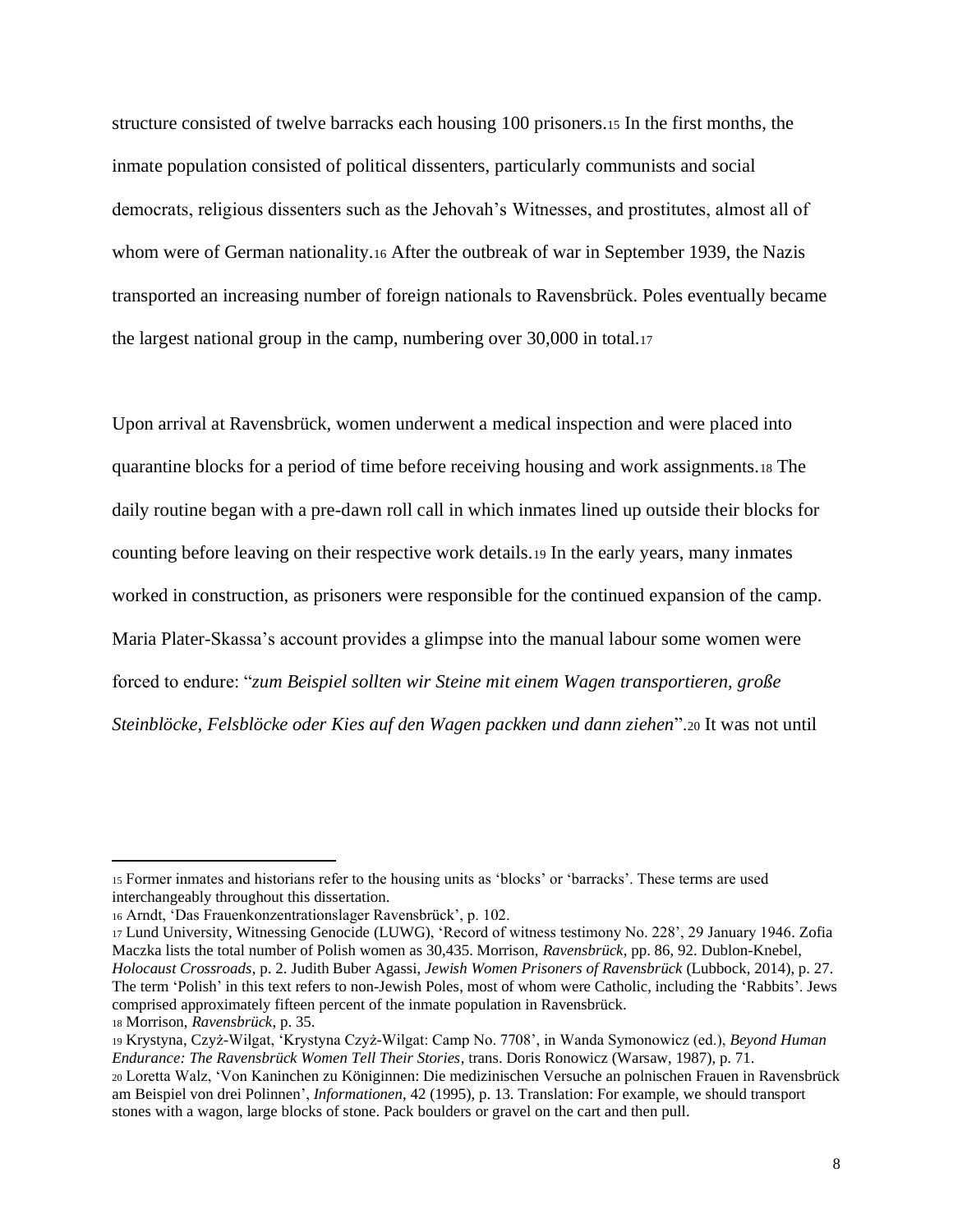April 1941 that the SS authorities ordered the construction of a men's camp adjacent to Ravensbrück so that male prisoners could be responsible for further construction of the camp.<sup>21</sup>

In 1942, Ravensbrück embarked upon a period of significant change, beginning with its participation in the Nazi mass extermination project. Code-named *Aktion 14f13*, this genocidal programme aimed to eliminate prisoners deemed invalid and useless, particularly the ill and those unfit to work. Selected prisoners would be transferred to one of three euthanasia killing centres–Hertheim, Bernburg, or Sonnenstein–where they would be gassed.<sup>22</sup> Historians estimate that 1,600 women from Ravensbrück were exterminated in the early months of 1942.<sup>23</sup> Previously, brutality and punishment at Ravensbrück had been minimal in comparison to the tortures common in male camps. However, with the establishment of mass killings, and the inclusion of women in this project, the sense of distinction between the sexes dissipated.<sup>24</sup> No longer would women be protected from elimination. After the *Aktion 14f13* programme concluded, Ravensbrück officials continued to use murder to dispose of weak or unruly prisoners. Killings at the 'shooting wall' became increasingly commonplace. In January 1945, the SS constructed a gas chamber on the outskirts of the camp.<sup>25</sup> By April, approximately 6,000 women had been exterminated.<sup>26</sup>

In addition to the acts of murder occurring at Ravensbrück from 1942 onwards, general conditions at the camp began to deteriorate significantly. With a steady rise in the number of

<sup>21</sup> Wachsmann, *KL*, p. 228.

<sup>22</sup> *Ibid*., pp. 246-248.

<sup>23</sup> Helm, *Ravensbrück*, p. 150.

<sup>24</sup> Caplan, 'Gender and the concentration camps', p. 99.

<sup>25</sup> Helm, *Ravensbrück*, pp. 469-472.

<sup>26</sup> *Ibid*., p. 577.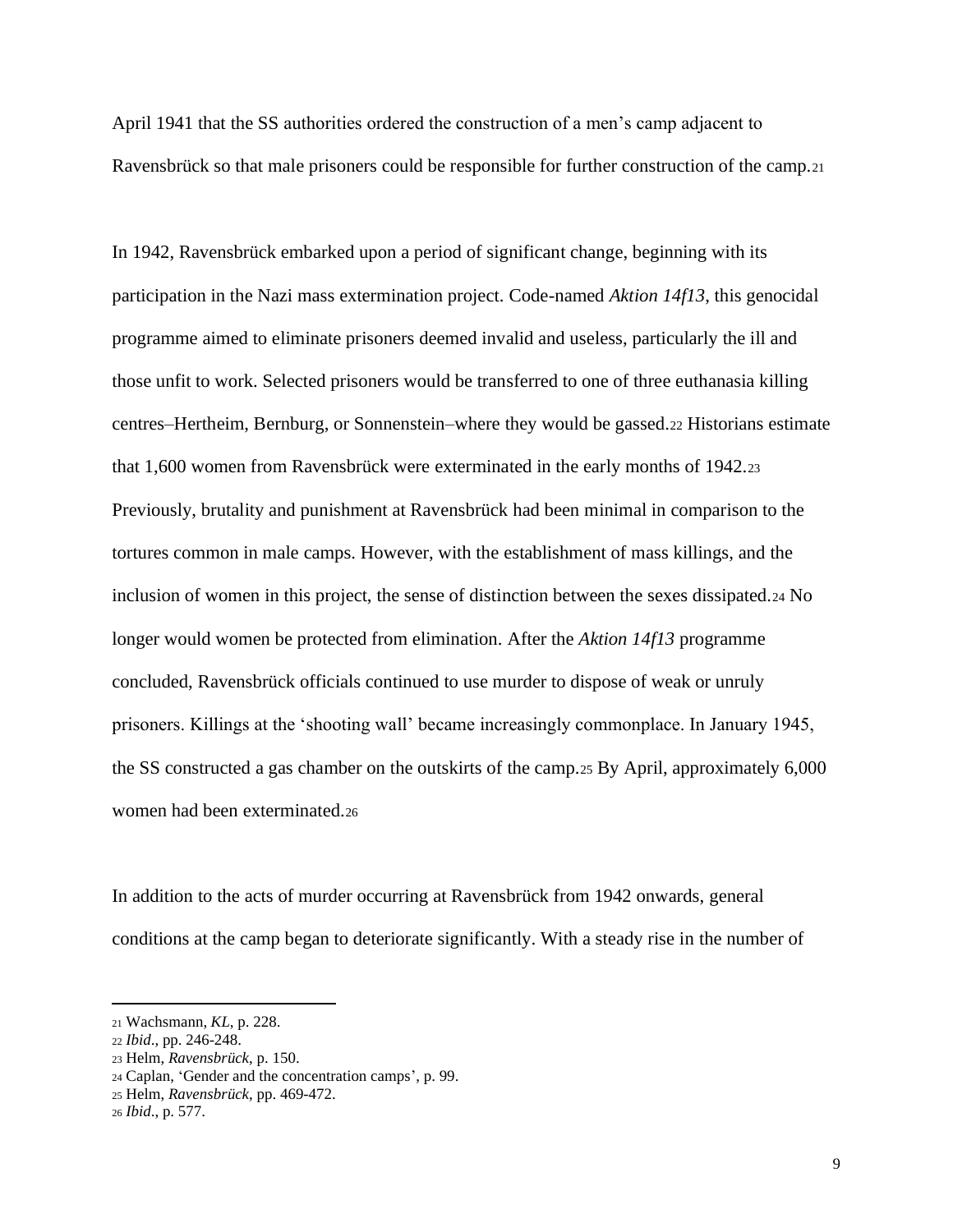prisoners, resources became increasingly scarce and blocks became progressively cramped. Eventually, the camp's thirty-two barracks each held approximately 500 prisoners despite their original intention to house only one-fifth of that figure.<sup>27</sup> Prisoner testimony paints an increasingly disparate picture of the camp. Upon first entering Ravensbrück in 1943, the Norwegian Sylvia Salvesen saw "a picture of Hell" with inmates walking around with "dead eyes".<sup>28</sup> The nature of work intensified during this period as the Nazis expanded economic activity within the concentration camp system.<sup>29</sup> By the third year of war, economic imperatives had become pressing and the shortage of labour increasingly acute. The Nazi elite responded by exploiting camp prisoners in support of the war effort, primarily through arms production.<sup>30</sup> Ravensbrück inmates were deployed as slave labourers to produce military equipment and soldier uniforms. The women toiled in SS workshops and at the German firm Siemens and Halske, which established twenty workshops adjacent to Ravensbrück in August 1942.<sup>31</sup> Officials introduced eleven-hour shifts and stringent production quotas, punishing women who failed to meet the requirements.<sup>32</sup> With this increase in war production came the establishment of subcamps near factory sites outside of Fürstenberg. By the end of the war, Ravensbrück boasted over forty affiliated subcamps.<sup>33</sup>

<sup>28</sup> USHMM, 'Judge Advocate General's Office: War Crimes Case Files, Second World War', https://collections. ushmm.org/search/catalog/irn509302, Reel 10, 5 December 1946.

<sup>27</sup> RMG, 'The Ravensbrück Women's Concentration Camp'.

<sup>29</sup> Morrison *Ravensbrück*, p. 80.

<sup>30</sup> Wachsmann, *KL*, pp. 403-405. Buber-Neumann, *Under Two Dictators*, p. 175.

<sup>31</sup> Helm, *Ravensbrück*, p. 239. RMG, '1939 - 1945 Ravensbrück Concentration Camp', <https://www.ravensbruecksbg.de/en/history/1939-1945/> [accessed 6 March 2020]. Morrison, *Ravensbrück*, p. 181. The SS textile factory in Ravensbrück employed thousands of inmates in the sewing plant, the fabric plant, the furriers' shop, and the strawweaving plant.

<sup>32</sup> Helm, *Ravensbrück*, pp. 197-199.

<sup>33</sup> USHMM, 'Ravensbrück', <https://encyclopedia.ushmm.org/content/en/article/ravensbrueck> [accessed 10 January 2020].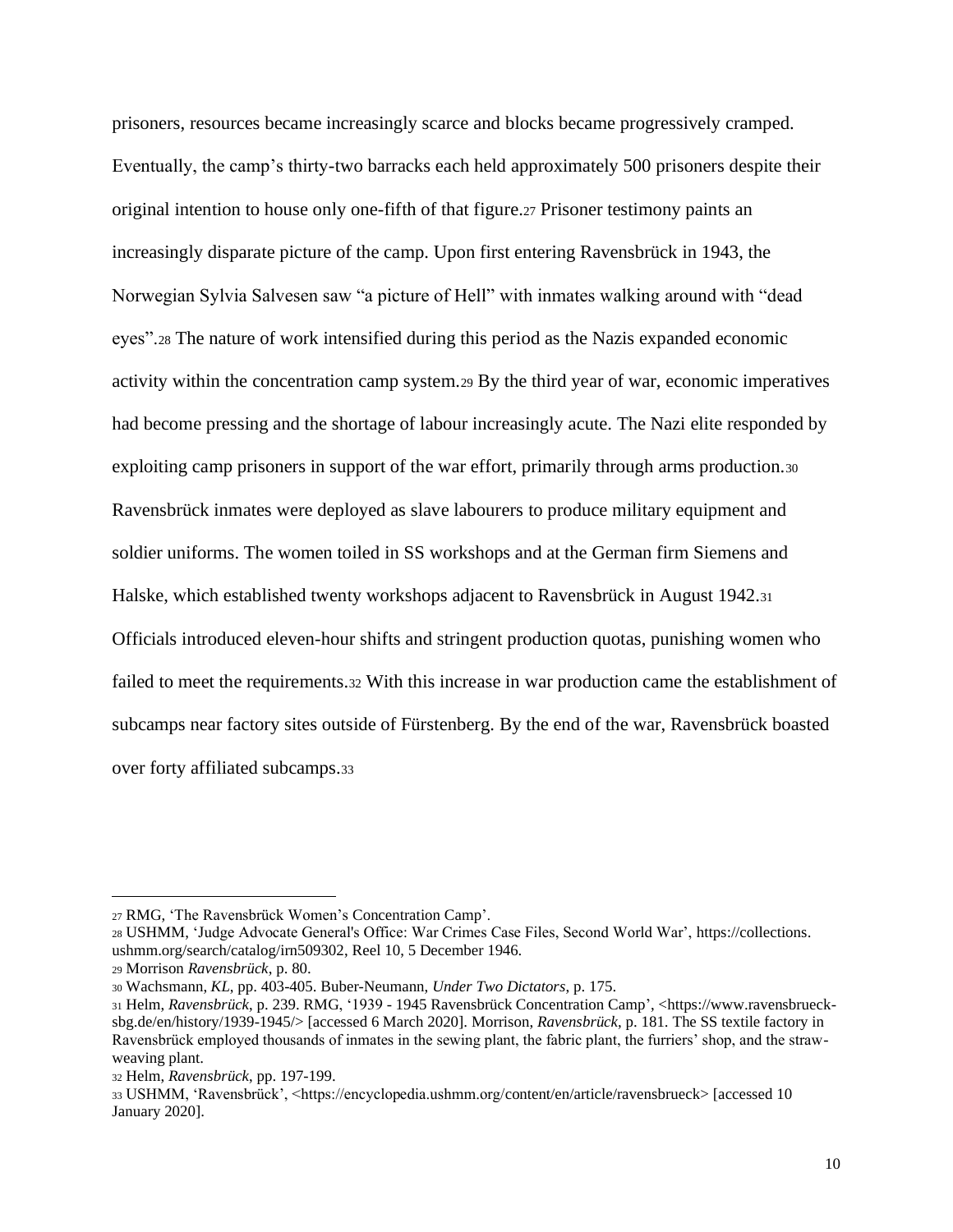Finally, with the evolution of Ravensbrück into an inhumane venue of debilitation and death came forays into pseudo-scientific medical experimentation. By 1942, *Reichsführer-SS* Heinrich Himmler saw the concentration camp system as the ideal milieu for medical experiments using human guinea pigs.<sup>34</sup> Hoping to attain scientific innovation, Nazi officials ordered Ravensbrück authorities to select prisoners for a variety of tests, including body temperature experiments and sterilisations. The most extensive medical programme developed at the camp involved operations on the limbs of seventy-four Polish inmates between 1942 and 1943.<sup>35</sup> As a result of these crippling surgeries, the women were unable to walk properly and instead were forced to hop around the camp, earning them the designation 'Rabbits'.<sup>36</sup> This dissertation recreates the experiences of these Polish women and studies their relationships with one another, with other prisoners, and with particular camp authorities. Through an analysis of numerous interactions, this study aims to understand the extent to which both direct and indirect support for the 'Rabbits' impacted their chances of survival.

The centrality of the *Konzentrationslager* to the Nazi period is evident. However, academic scholarship on the concentration camp system has been slow to evolve. For many years after the war, both the concentration camp system and the Holocaust "were not prominent on the agenda of academic historians".<sup>37</sup> A plethora of survivor accounts published directly after the war, as well as numerous foreign media revelations, placed the concentration camps in the "public eye", yet also led to a common misconception amongst academics that the camps had already been

11

<sup>34</sup> Helm, *Ravensbrück*, p. 212.

<sup>35</sup> *Ibid*., pp. 226-228, 480-481.

<sup>36</sup> Urzula Winska, "*Zwyciezyly wartosci*" *Die Werte Siegten, Erinnerungen an Ravensbrück*, (Gdansk, 1985), p. 384. Bernhard Strebel, *Das KZ Ravensbrück: Geschichte eines Lagerkomplexes* (Paderborn, 2003), p. 258. <sup>37</sup> Nikolaus Wachsmann and Jane Caplan, 'Introduction', in Jane Caplan and Nikolaus Wachsmann (eds.), *Concentration Camps in Nazi Germany: The New Histories* (Milton Park, 2010), p. 4.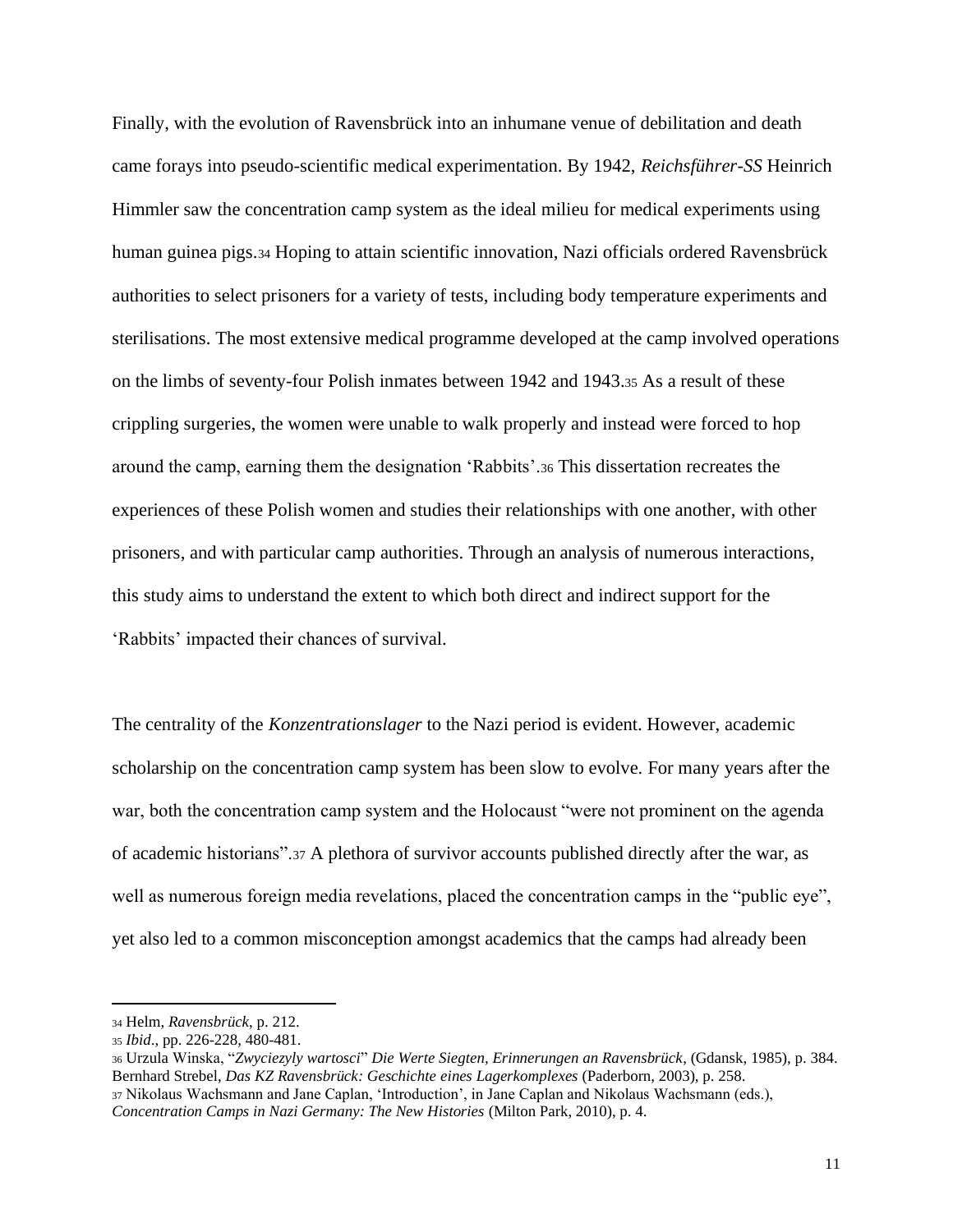explored in great detail.<sup>38</sup> Additionally, interest in the *Konzentrationslager* became overshadowed within a few years by discussions of post-war reconstruction.<sup>39</sup> In the 1960s and 1970s, academic historians published preliminary surveys of individual Nazi camps and the wider camp complex, although such pieces remained exceptions. It was not until the 1980s and 1990s that scholarly texts on the camps began appearing more consistently. At the same time, camp memorials moved beyond remembrance and developed into places of scholarship, producing their own literature on the camps and offering an environment for historians to study the period and publish their own works. The majority of early texts were published in German with very few translations into English, as many American publishers assumed the public would view such pieces with apathy.<sup>40</sup> Only in recent decades have more works become accessible to the English-speaking audience.

Despite its significance as the primary female concentration camp, Ravensbrück has remained fairly obscured within the historiography of the Third Reich and its systems of imprisonment and extermination. Not until the 1970s and 1980s, with the general surge in women's history, did scholars begin to explore the experiences of female inmates.<sup>41</sup> The first scholarly text on Ravensbrück appeared in 1987 when Ino Arndt produced an article that focused on the history of the camp. Even today, English-language studies of Ravensbrück are scarce, although the camp is mentioned in exploratory texts on the concentration camp system or World War II. Whilst a number of historians discuss the experiments performed at the camp, some dedicating up to an entire chapter on the subject, no scholars have focused solely on the 'Rabbits' and their

<sup>38</sup> Wachsmann and Caplan, 'Introduction', p. 5. Wachsmann, *KL*, pp. 10-11.

<sup>39</sup> Wachsmann, *KL*, p. 12.

<sup>40</sup> *Ibid*., p. 13.

<sup>41</sup> Caplan, 'Gender and the concentration camps', p. 82.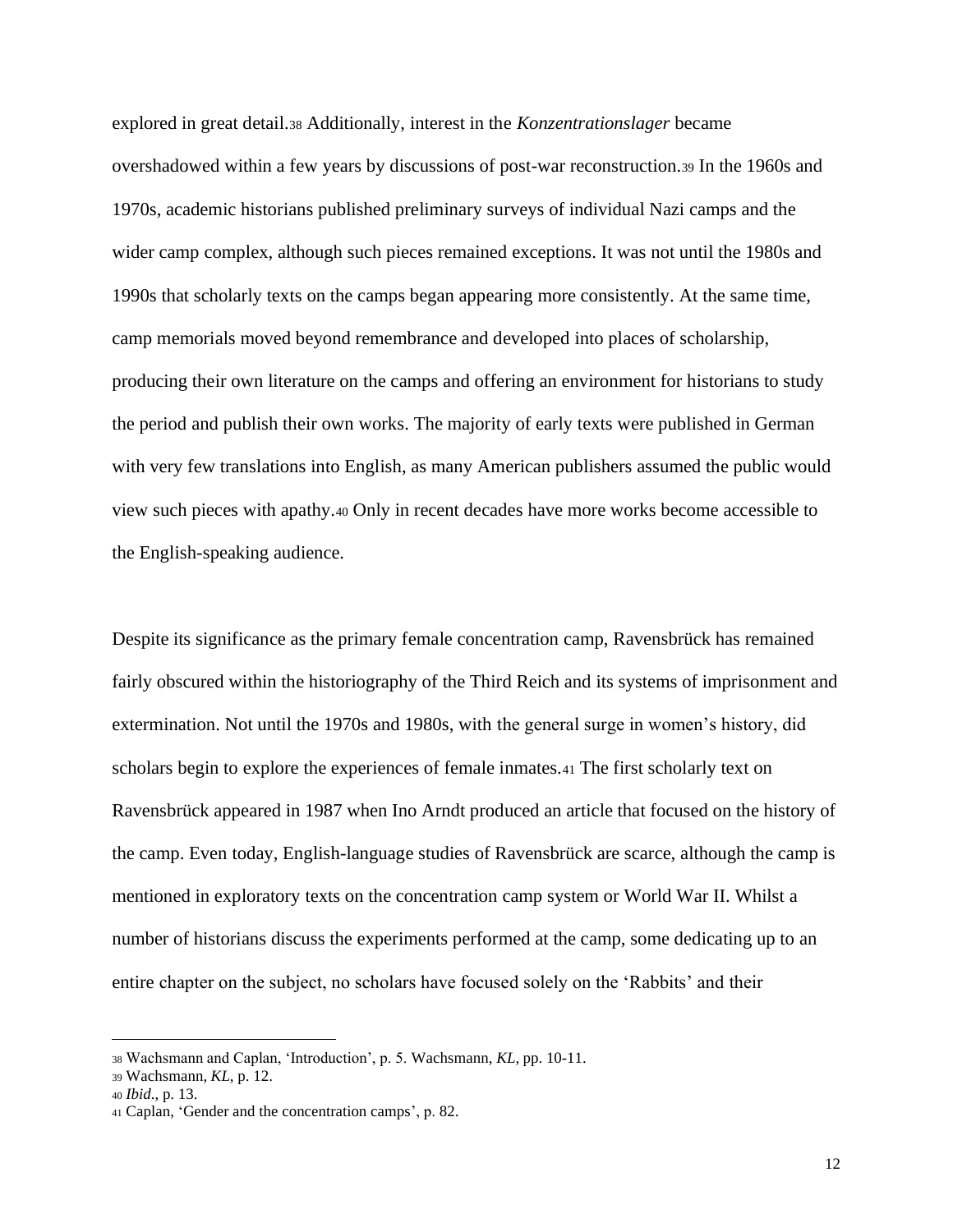exceptional survival. Paul Weindling appears to be the only scholar to form an argument directly linking the 'Rabbits'' survival to the actions of other inmates. However, he neglects to consider the full extent of the support provided for these women, concentrating on 1945 rather than exploring the entire period from 1942 onwards. By reconstructing the experiences of the 'Rabbits' from the beginning of the operations to the liberation of Ravensbrück, as well as analysing the relationships both amongst the 'Rabbits' themselves and with others in the camp, this dissertation addresses a gap in the present historiography.

The limited scholarship on Ravensbrück is a product of its gendered history as well as the postwar conditions of the site and lack of original documentation. From 1945 to 1994, Soviet forces occupied the former camp grounds, using the space for military purposes.<sup>42</sup> Although a camp museum was established in 1959, it offered a narrow presentation of the former *Konzentrationslager*, focusing overwhelmingly on anti-fascist resistance and the Soviet prisoners of Ravensbrück. Not until after the reunification of Germany in 1990 did Ravensbrück become an exhibition and archival site fully open to the public. The camp museum now offers a complete history of the camp and addresses the experiences of prisoners from all national and ethnic backgrounds.

As in other camps, the SS destroyed many original documents prior to liberation.<sup>43</sup> Thus, scholars rely heavily on prisoners' recollections in memoirs and interviews as well as post-war

<sup>42</sup> RMG, '1959 - 1992 National Memorial', https://www.ravensbrueck-sbg.de/en/history/1959-1992/ [accessed 8 February 2020].

<sup>43</sup> Arndt, 'Das Frauenkonzentrationslager Ravensbrück', p. 93. Helm, *Ravensbrück*, p. 630. Camp Commandant Fritz Suhren is said to have burned the official camp documents in a large bonfire after fleeing Ravensbrück in April 1945.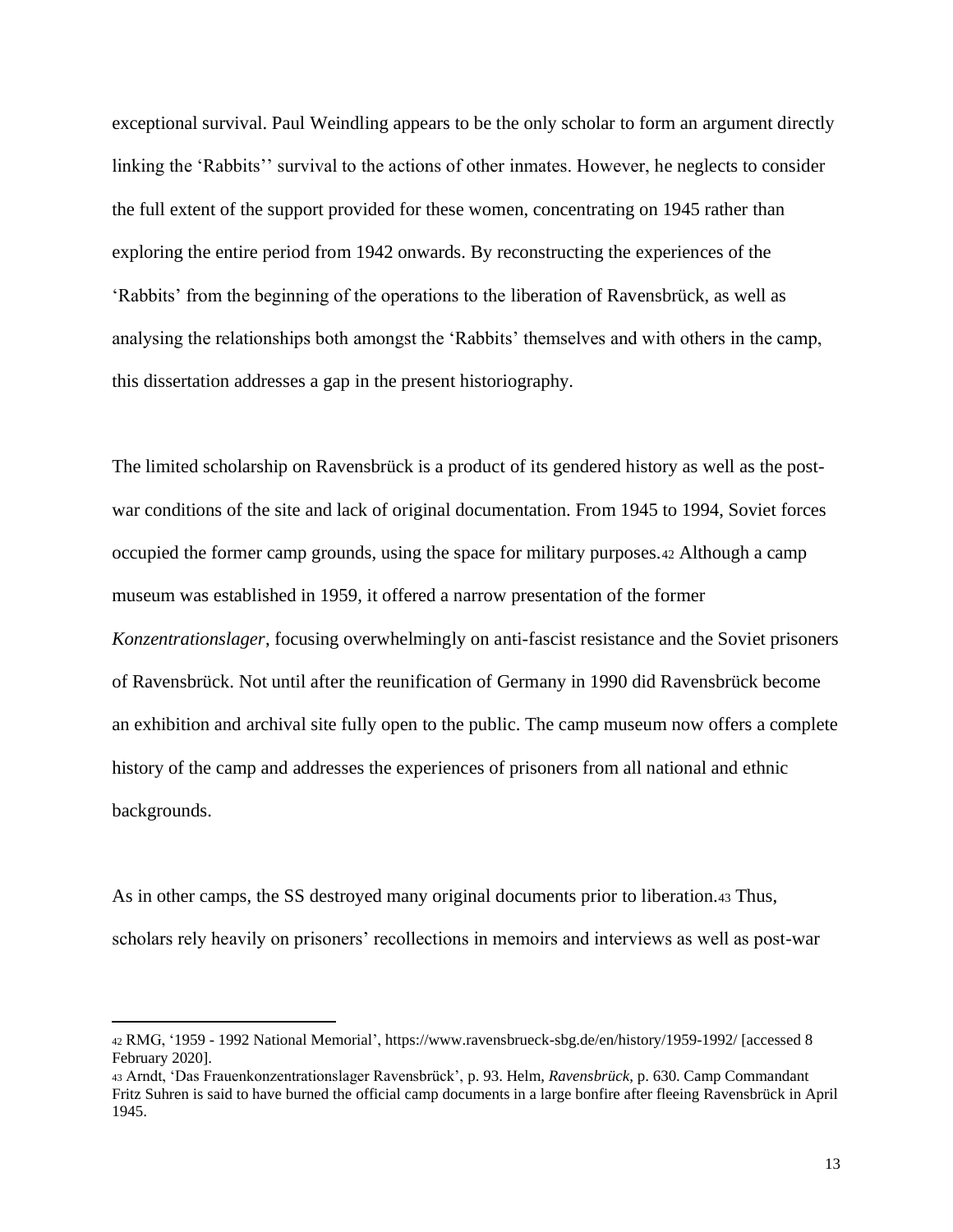trial documentation for authentic information about the camp. The number of memoirs written by Ravensbrück inmates is fairly minimal. One notable example is that of Wanda Połtawska, a Polish inmate selected for the first round of operations in August 1942.<sup>44</sup> Aside from a collection of essays written by a number of 'Rabbits' after the war and a few articles, Połtawska's autobiography remains the only extended text written by one of the victims of experimentation. Memoirs of other prisoners, such as French inmate Germaine Tillion, Norwegian inmate Sylvia Salvesen, and Polish inmate Karolina Lanckoronska, discuss the experimental operations from an outside perspective, confirming that knowledge of the 'Rabbits'' plight prevailed across the camp.<sup>45</sup> Narratives such as these add further credibility to the argument that prisoners of various nationalities undertook a concerted effort to aid the 'Rabbits' in the months and years following their debilitating operations.

<sup>44</sup> Wanda Połtawska, *And I Am Afraid of My Dreams* (London, 1964). Originally published in 1964, translated into English in 1987.

<sup>45</sup> Germaine Tillion, *Ravensbrück* (Norwell, 1975). Sylvia Salvesen, *Forgive – But Do Not Forget,* trans. Evelyn Ramsden (London, 1958). Karolina Lanckoronska, *Those Who Trespass Against Us: One Woman's War against the Nazis,* trans. Noel Clark (London, 2005).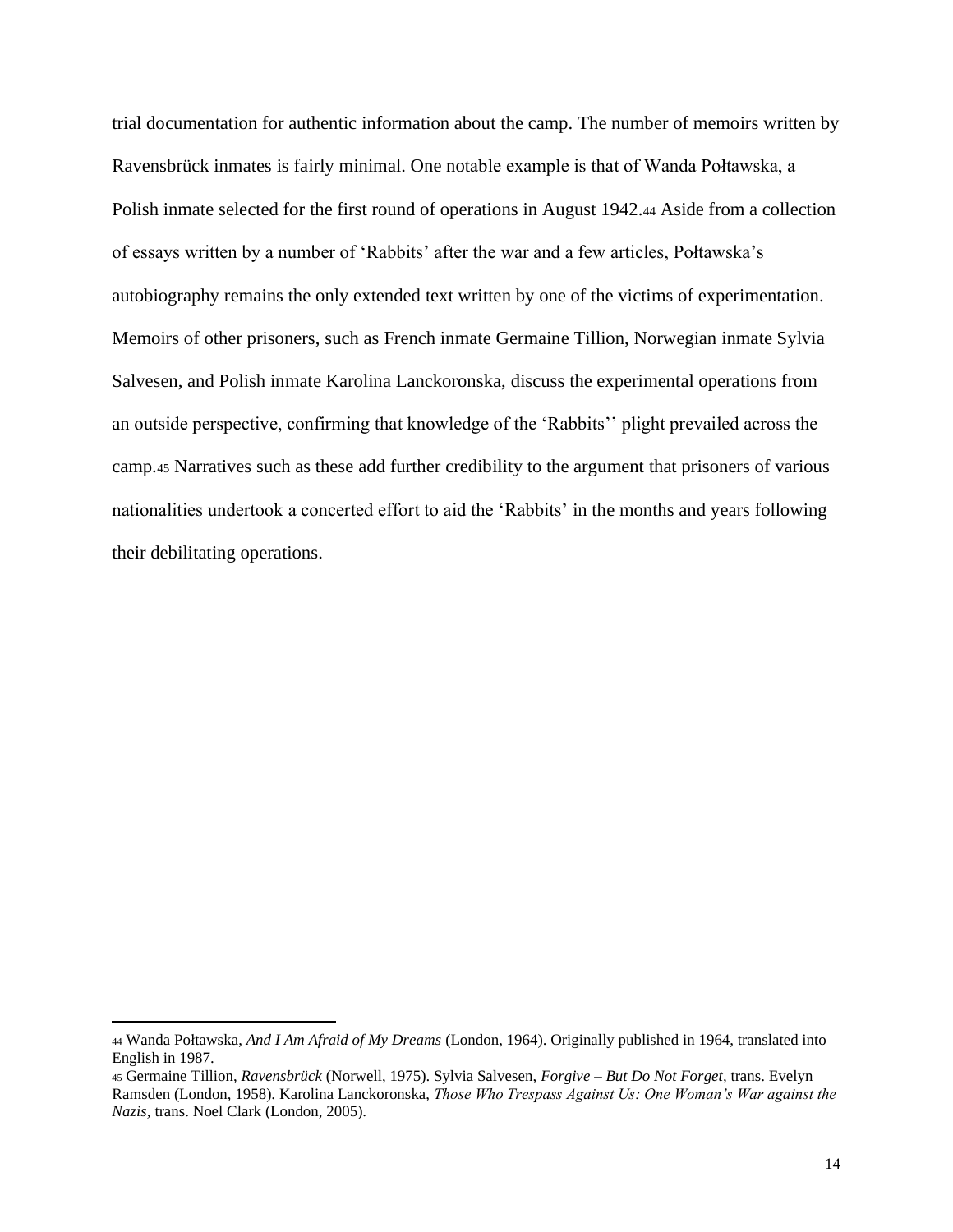### Experiments on Polish Inmates at Ravensbrück

On the evening of 29 September 1942, camp personnel summoned Polish prisoner Stefania Łotocka and nine other inmates to the *Revier*. After bathing in warm water and donning cotton nightdresses, the women fell asleep in hospital beds. The following morning, nurses shaved the women's legs and gave them injections of morphine. Soon after, nurses wheeled Stefania on a stretcher to the *Revier's* operating theatre where she was given an intravenal injection; this is the Polish inmate's last memory before losing consciousness. Upon waking, Stefania found herself back in a hospital bed experiencing severe pain. With her leg wrapped in thick white bandages, only her foot was visible: "enormous, square and covered with blisters full of a colourless fluid". Stefania spent six weeks lying in the *Revier* amongst other experimental victims, with terrible pain and the "foul smell of […] rotting legs". She finally returned to her block in mid-November a permanently-crippled woman.<sup>46</sup>

Pseudo-medical experimentation in the concentration camps remains a fairly obscured component of Nazi domination and occupation across Europe. Approximately 350 doctors took part in illegal experiments on an estimated 7,000 to 15,000 individuals in a number of camps.<sup>47</sup> These victims were treated not as human beings but as lab rats identifiable only by their camp numbers and subjected to unmitigated cruelty without consent. Such experiments were not

<sup>46</sup> Stefania Łotocka, 'Stefania Łotocka: Camp No. 7707', in Wanda Symonowicz (ed.), *Beyond Human Endurance: The Ravensbrück Women Tell Their Stories*, trans. Doris Ronowicz (Warsaw, 1987), pp. 101-108.

<sup>47</sup> Wanda Kiedrzynska, 'Introduction', in Wanda Symonowicz (ed.), *Beyond Human Endurance: The Ravensbrück Women Tell Their Stories*, trans. Doris Ronowicz (Warsaw, 1987), p. 15. Paul Weindling, *Victims and Survivors of Nazi Human Experiments: Science and Suffering in the Holocaust* (London, 2015), pp. 223-225. The figures of those experimented on remain debated. Weindling contends that the total of confirmed victims falls at 15,744; 4,201 of those individuals died from the experiments or were killed.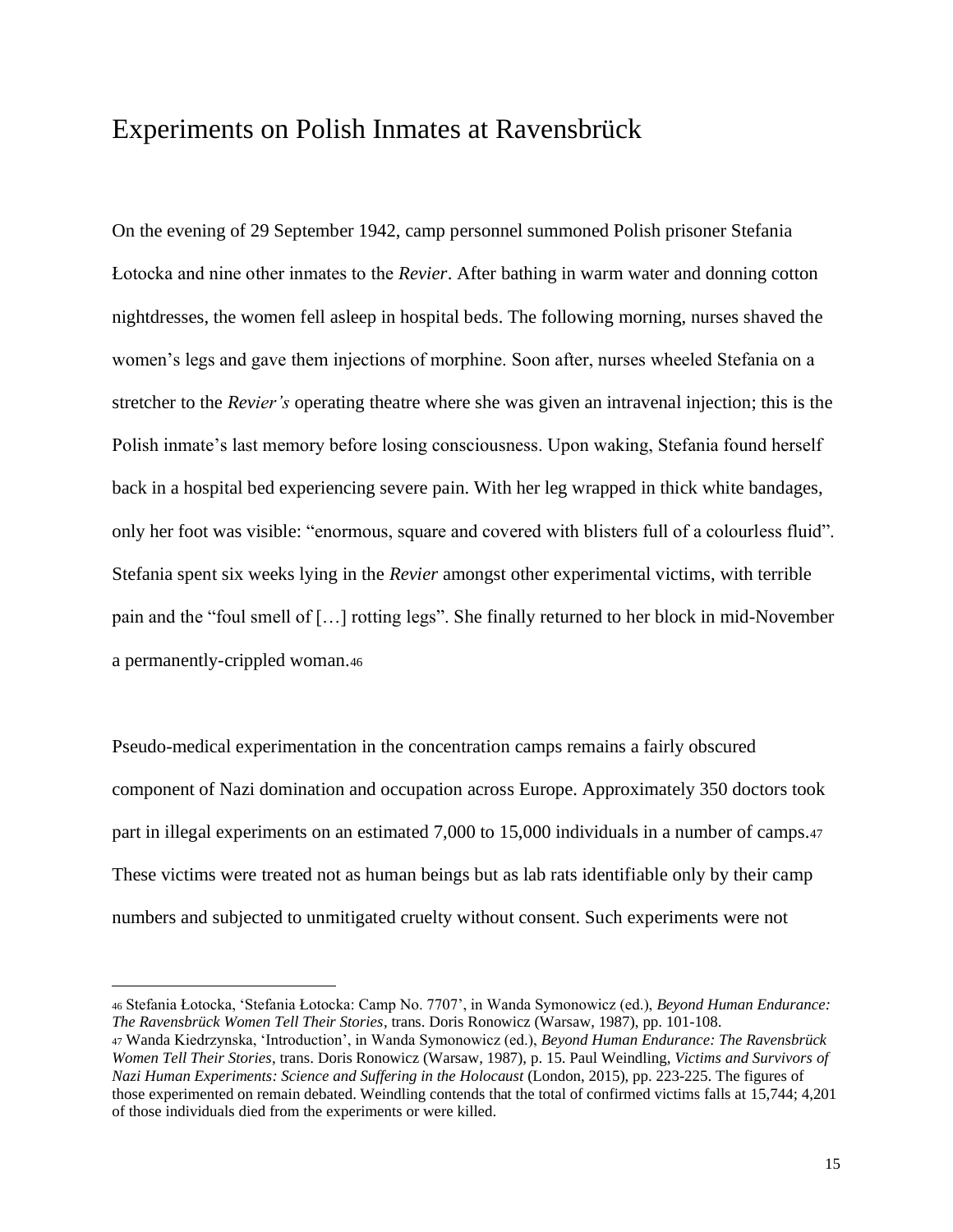isolated actions undertaken by concentration camp doctors but rather part of a coordinated programme dictated by the top echelons of the Nazi party, particularly Himmler.<sup>48</sup> Experimentation in the camps served three central purposes: to advance Nazi racial and ideological goals, to test new drugs and treatments, and to facilitate the survival of military personnel.<sup>49</sup> The first experiments took place at Sachsenhausen *Konzentrationslager* in late 1939. Himmler, "gripped by widespread hysteria" over the possibility of chemical attacks on German soldiers, ordered SS doctors to poison prisoners with mustard gas and test the effectiveness of two promising remedies.<sup>50</sup> Dozens of Sachsenhausen prisoners sustained severe burns and, in the end, the drugs proved useless.

Less than three years later, spurred by the death of a powerful Nazi figure, doctors at Ravensbrück embarked on their own experimentation programme. On 27 May 1942, two Britishtrained Czechoslovak agents threw an anti-tank mine at SS *Obergruppenführer* Reinhard Heydrich's car as it crossed the border into Germany.<sup>51</sup> The explosion sent pieces of cloth, wire, and wool from the seat into his body, causing the wound to become gangrenous and resulting in his death eight days later.<sup>52</sup> The assassination focused attention on the growing number of fatalities of German soldiers from gangrene, and it spurred an interest in sulphonamide drugs for the treatment of wound infections. Following Heydrich's death, Himmler ordered a study on the

<sup>48</sup> Kazimierz Leszczynski, 'Guinea-Pigs of Ravensbrück: A Retrospection', in Wanda Machlejd (ed.), *Studies and Monographs: Experimental Operations on Prisoners of Ravensbrück Concentration Camp* (Warsaw, 1960), p. 10. <sup>49</sup> USHMM, 'Nazi Medical Experiments', <https://encyclopedia.ushmm.org/content/en/article/nazi-medicalexperiments> [accessed 15 January 2020].

<sup>50</sup> Wachsmann, *KL*, p. 429.

<sup>51</sup> *Ibid*., p. 302.

<sup>52</sup> Paul Weindling, *Nazi Medicine and the Nuremberg Trials: From Medical Warcrimes to Informed Consent* (New York, 2004), p. 11. Helm, *Ravensbrück*, p. 210. Weindling, *Victims*, p. 89. SS Dr Karl Gebhardt, ordered to Prague to attend to Heydrich, could not prevent the spread of the infection. Historians speculate that as the leading doctor in the Ravensbrück experiments, Gebhardt wanted to exonerate himself from claims of incompetence after Heydrich's death.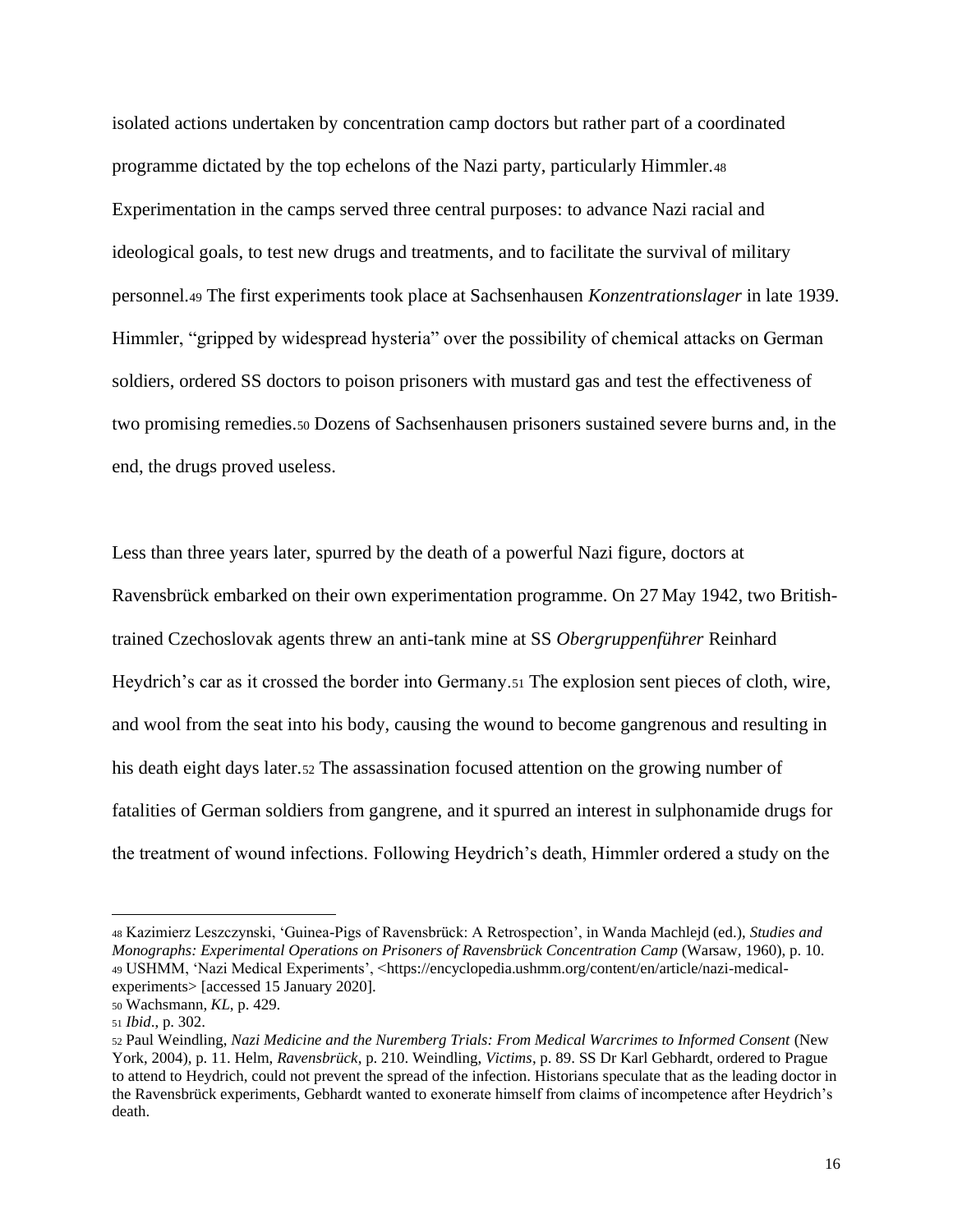effectiveness of sulpha drugs at Ravensbrück. SS Dr Karl Gebhardt performed the first twenty operations on a group of male inmates brought from Sachsenhausen on 20 July 1942.<sup>53</sup> Little is known about these initial experiments, although Keith Mant, a medical examiner investigating Nazi war crimes, stated in a 1946 report that the male testing group was injected with gasinfused organisms producing only mild infections.<sup>54</sup> The operations failed to achieve the intended result, and the SS authorities commanded Gebhardt to escalate the nature of the operations. By including more severe pathogens, the doctors hoped to produce wounds akin to those suffered on the battlefield.<sup>55</sup> As a result, the later victims experienced serious infections and permanent impairment.

Seventy-four Polish inmates at Ravensbrück underwent experimental operations between 1 August 1942 and 16 August 1943. Camp doctors selected this particular group of women as experimental victims due to their pre-existing death sentences.<sup>56</sup> All of the victims were political prisoners arrested for their resistance activities primarily as members of the Union of Armed Struggle (ZWZ), the Polish underground army.<sup>57</sup> Sixty-six of the victims arrived at Ravensbrück from Gestapo prisons in Lublin and Warsaw on 23 September 1941 and an additional eight arrived on 31 May 1942.<sup>58</sup> Prior to their transfer, these women had been subjected to brutal physical and emotional torture at the hands of the Gestapo.<sup>59</sup> Remembering her transfer to Ravensbrück, Wladyslawa Marczewska remarked that she believed the situation in the camp

<sup>53</sup> Weindling, *Victims*, p. 89.

<sup>54</sup> Keith Mant, 'The Medical Services in the Concentration Camp of Ravensbrück', *The Medico-Legal Journal*, 17: 3 (1949), p. 111.

<sup>55</sup> Leszczynski, 'Guinea-Pigs of Ravensbrück', p. 13.

<sup>56</sup> Helm, *Ravensbrück*, p. 213.

<sup>57</sup> Strebel, *Das KZ Ravensbrück*, p. 142. The women "had been entrusted with courier activities […] as well as the dissemination of illegal press, leaflets and radio news."

<sup>58</sup> Kiedrzynska, 'Introduction', p. 16. Morrison, *Ravensbrück*, p. 245.

<sup>59</sup> Strebel, *Das KZ Ravensbrück,* p. 142.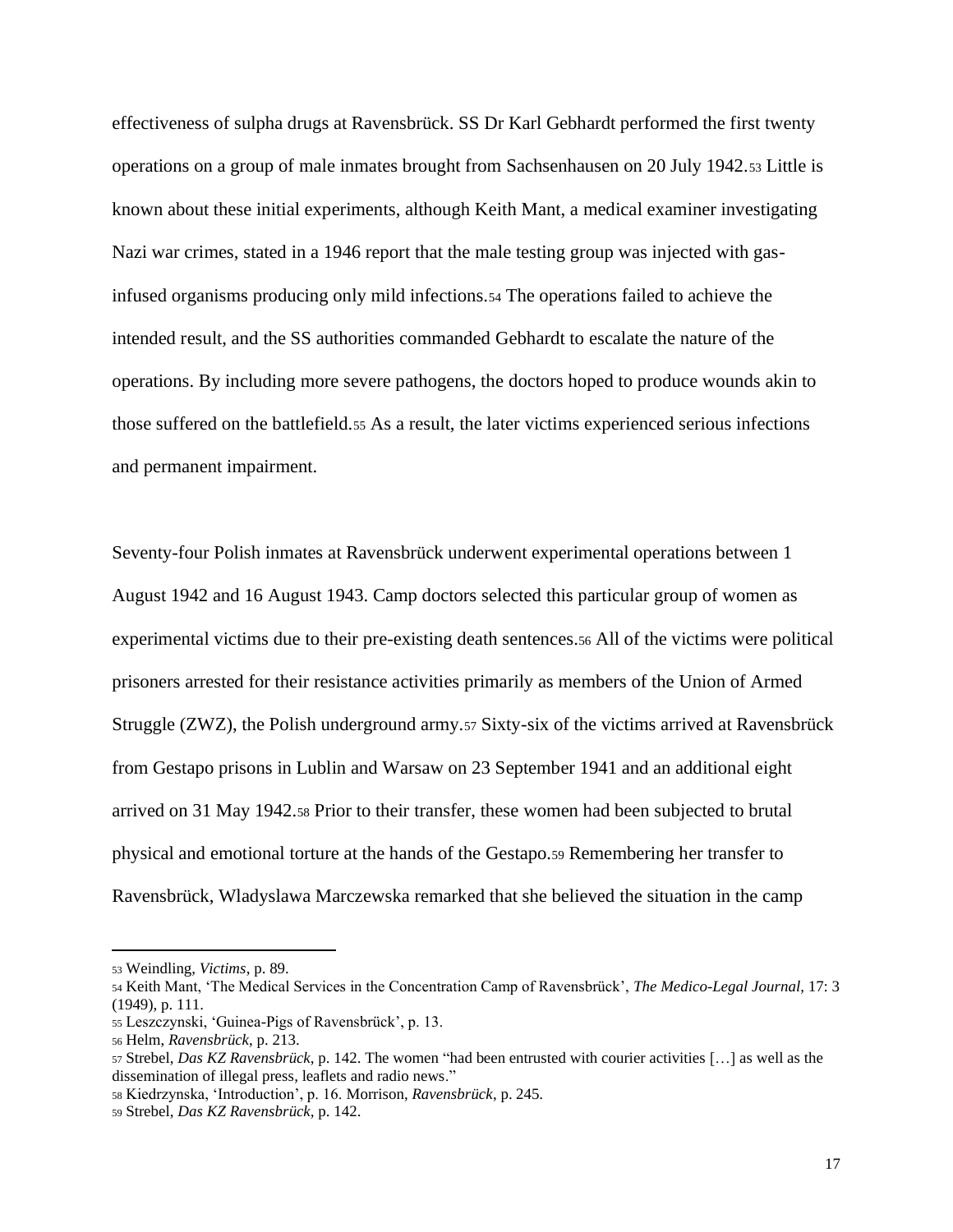could not be worse than her experiences in prison, an ironic statement given the brutality of the experimental programme she would soon find herself subject to; "*wir freuten uns fast schon darauf, weil Gefängnis und Gestapo schrecklich waren. Wir glaubten, dass es im Lager besser sein muss. Wir dachten, es könnte gar nicht schlimmer werden*".<sup>60</sup>

On 1 August, when camp guards directed the initial experimental group of ten Polish inmates out of their block, the women believed they faced impending death. In the previous months, a number of Polish political prisoners had been shot.<sup>61</sup> Instead these women were led to the *Revier* and prepped for operations. Ravensbrück doctors performed two types of surgeries on the Polish women. The first involved the aforementioned aim of understanding the value of sulphonamides in treating infections. The doctors cut into the legs of their victims and inserted bacterial pathogens, as well as fragments of wood, earth, and glass, into the open wound to produce an infection. The wounds were then sewn shut until they later opened on their own as a result of acute swelling or were forced open by a doctor while redressing bandages. Doctors provided those in the experimental group with sulphonamides to test the effectivity of these drugs depending on pathogen type and dosage.<sup>62</sup>

As infections developed in the victims, the lower extremities reacted foremost with inflammation and suppuration.<sup>63</sup> Upon waking up, the women experienced "*schreckliche Schmerzen*" and found their legs to be severely swollen.<sup>64</sup> Prisoner doctor Zofia Maczka remembered the "serious

<sup>60</sup> Walz, 'Informationen', p. 13. Translation: We were almost looking forward to it because the prison and the Gestapo were terrible. We believed that the camp had to be better. We thought it couldn't get any worse. <sup>61</sup> Walz, 'Informationen', p. 13. Loretta Walz, '"They have called us rabbits" The medical experiments on polish women in Ravensbrück', Loretta Walz Videoproduktion, 1995.

<sup>62</sup> LUWG, 'Record of witness testimony No. 228', 29 January 1946. Wachsmann, *KL*, p. 434.

<sup>63</sup> LUWG, 'Record of witness testimony No. 228', 29 January 1946.

<sup>64</sup> Walz, 'Informationen', p. 14. Translation: Terrible pain.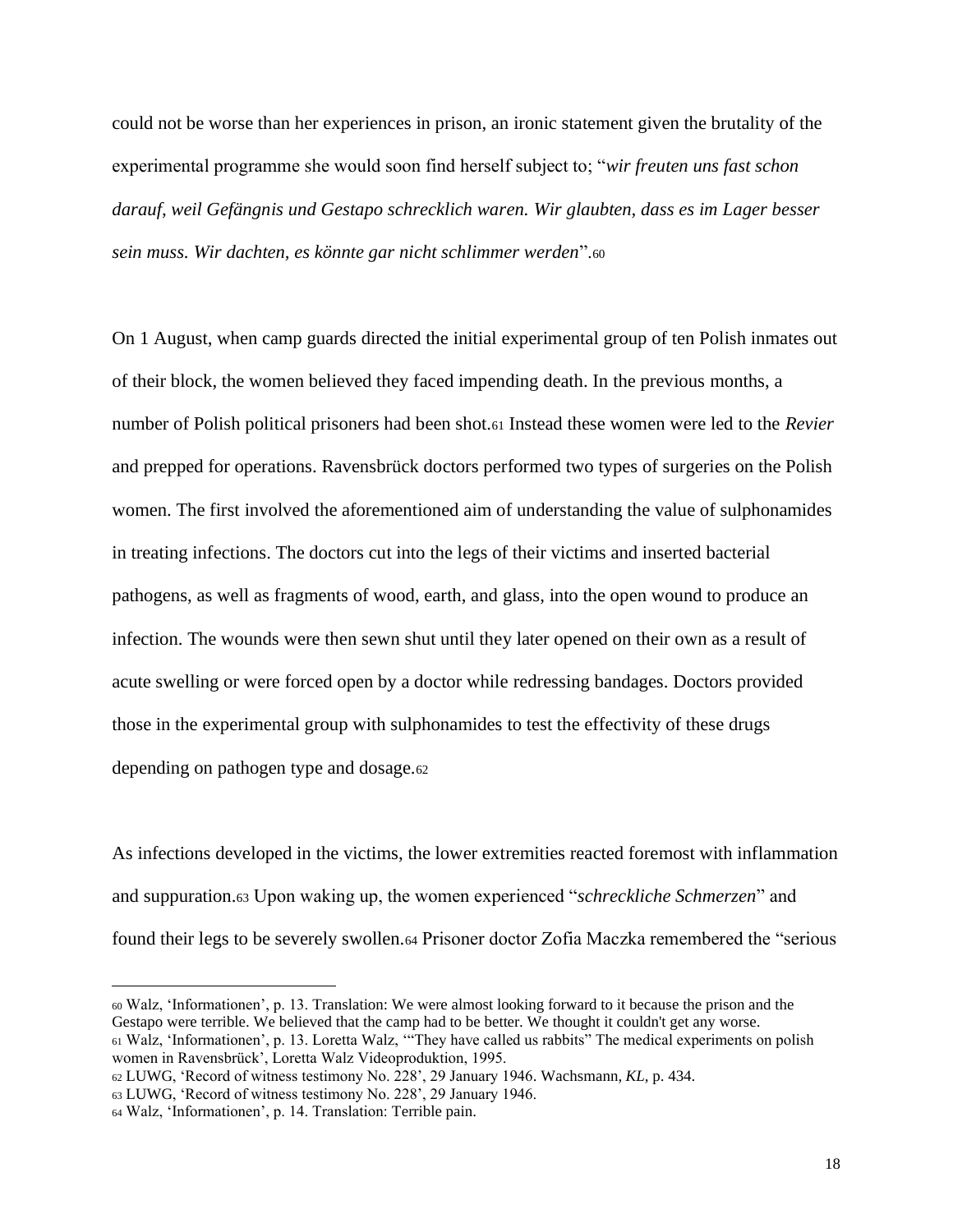condition" of the victims in the aftermath of their operations, with temperatures up to forty degrees Celsius, and "changes in their blood and urine indicative of severe infection".<sup>65</sup> Three days after her operation, Eugenia Mikulska-Turowska believed she was near death; although she was conscious, Eugenia felt as if she were continually falling through the air. When the doctors uncovered the dressings on her leg, her shin bone was visible and part of her muscle had been removed, leaving a dent "the size of a large fist".<sup>66</sup> Five women subjected to this type of experiment–Weronika Kraska, Zofia Kiecol, Alfreda Prus, Aniela Lefanowicz, and Kazimiera Kurowska–died in the *Revier* shortly after their operations.<sup>67</sup> An additional five women were shot by the SS in February and September 1943 after their use as experimental material had come to an end.<sup>68</sup>

The second type of operation was designed to study tissue regeneration. Doctors would remove pieces of bone, muscle, and nerve from the victims' legs and then sew up the wound and assess the healing process. Many of the women in this group were operated on multiple times. Maczka reported that aside from a small number of x-rays, the results of the experiments were not monitored and contributed no scientific benefit.<sup>69</sup> Tissue regeneration research requires monitoring of the subject for months or even years, whereas the follow-up in Ravensbrück lasted

<sup>65</sup> LUWG, 'Record of witness testimony No. 228', 29 January 1946.

<sup>66</sup> Eugenia Mikulska-Turowska, 'Eugenia Mikulska-Turowska: Camp No. 7897', in Wanda Symonowicz (ed.), *Beyond Human Endurance: The Ravensbrück Women Tell Their Stories*, trans. Doris Ronowicz (Warsaw, 1987), pp. 129-130.

<sup>67</sup> Maria Grabowska, 'Maria Grabowska: Camp No. 7674', in Wanda Symonowicz (ed.), *Beyond Human Endurance: The Ravensbrück Women Tell Their Stories*, trans. Doris Ronowicz (Warsaw, 1987), p. 75. Weindling, *Victims,* p. 215.

<sup>68</sup> 'Liste der Operierten', in Andrea Genest (ed.), *Damit die Welt es erfährt...: Illegale Dokumente von polnischen Häftlingen aus dem Konzentrationslager Ravensbrück* (Berlin, 2015), pp. 109-114. LUWG, 'Record of witness testimony No. 228', 29 January 1946. These women were Maria Pajaczkowska, Rozalia Gutek, Maria Gnaś, Maria Zielonka and Apolonia Rakowska.

<sup>69</sup> LUWG, 'Record of witness testimony No. 228', 29 January 1946.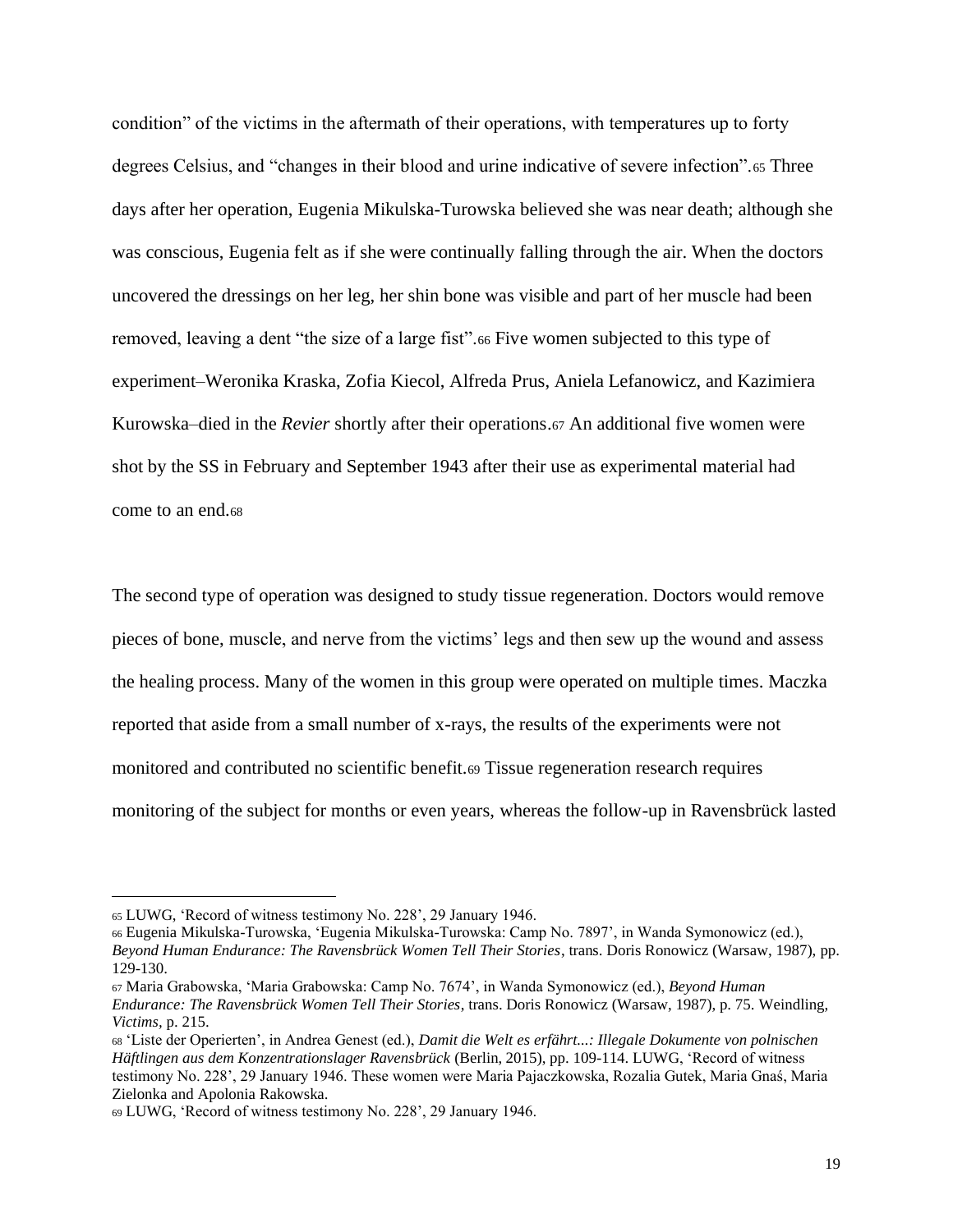weeks.<sup>70</sup> Stanisława Michalik described removing the stiches of her wounds in the hope that letting the pus out would relieve some of the physical anguish brought on by the removal of parts of her leg bones.<sup>71</sup> Aniela Sobolewska, who suffered bone operations in August 1942, was shot by the SS in September 1943.<sup>72</sup> Victims' testimonies emphasise that the doctors ignored hygiene standards during and after the operations; compresses and medical instruments were unsterilised and the principles of asepsis were not observed.<sup>73</sup> Attesting to the lack of sanitation, Zofia Stefaniak-Mrówczyńska recalled that when doctors removed the plaster from her leg, they found a nest of bugs in the wound.<sup>74</sup>

Gebhardt performed many of the early surgeries, after which he primarily evaluated the experiments from his office at the Hohenlychen Sanatorium, situated fifteen kilometres east of Fürstenberg. He continued travelling to Ravensbrück to personally assess the results.<sup>75</sup> Stanisława Młodkowska-Bielawska described him as "the hangman who tortured us so".<sup>76</sup> Gebhardt, who chose to forego the use of sulfonamides whilst treating Heydrich, hoped to prove through the Ravensbrück experiments that sulfonamides were not suitable for the treatment of wound infections.<sup>77</sup> Dr Fritz Fischer, acting as Gebhardt's primary assistant, performed many of the later operations.<sup>78</sup> A number of other Ravensbrück doctors, most notably Dr Herta

<sup>70</sup> *Ibid*.

<sup>71</sup> Stanisława Michalik, 'Stanisława Michalik: Camp No. 7907', in Wanda Symonowicz (ed.), *Beyond Human Endurance: The Ravensbrück Women Tell Their Stories*, trans. Doris Ronowicz (Warsaw, 1987), p. 59.

<sup>72</sup> 'Liste der Operierten', in Andrea Genest (ed.), *Damit die Welt es erfährt*, pp. 109-114.

<sup>73</sup> LUWG, 'Record of witness testimony No. 228', 29 January 1946.

<sup>74</sup> Zofia Stefaniak-Mrówczyńska, 'Zofia Stefaniak-Mrówczyńska: Camp No. 7697', in Wanda Symonowicz (ed.), *Beyond Human Endurance: The Ravensbrück Women Tell Their Stories*, trans. Doris Ronowicz (Warsaw, 1987), p. 178.

<sup>75</sup> Walz, 'Informationen', p.14. Numerous women recall seeing Gebhardt sometime after their operations.

<sup>76</sup> Stanisława Młodkowska-Bielawska, 'Stanisława Młodkowska-Bielawska: Camp No. 7680', in Wanda

Symonowicz (ed.), *Beyond Human Endurance: The Ravensbrück Women Tell Their Stories*, trans. Doris Ronowicz (Warsaw, 1987), p. 37.

<sup>77</sup> Strebel, *Das KZ Ravensbrück,* p. 257.

<sup>78</sup> Mant, 'The Medical Services', p. 111.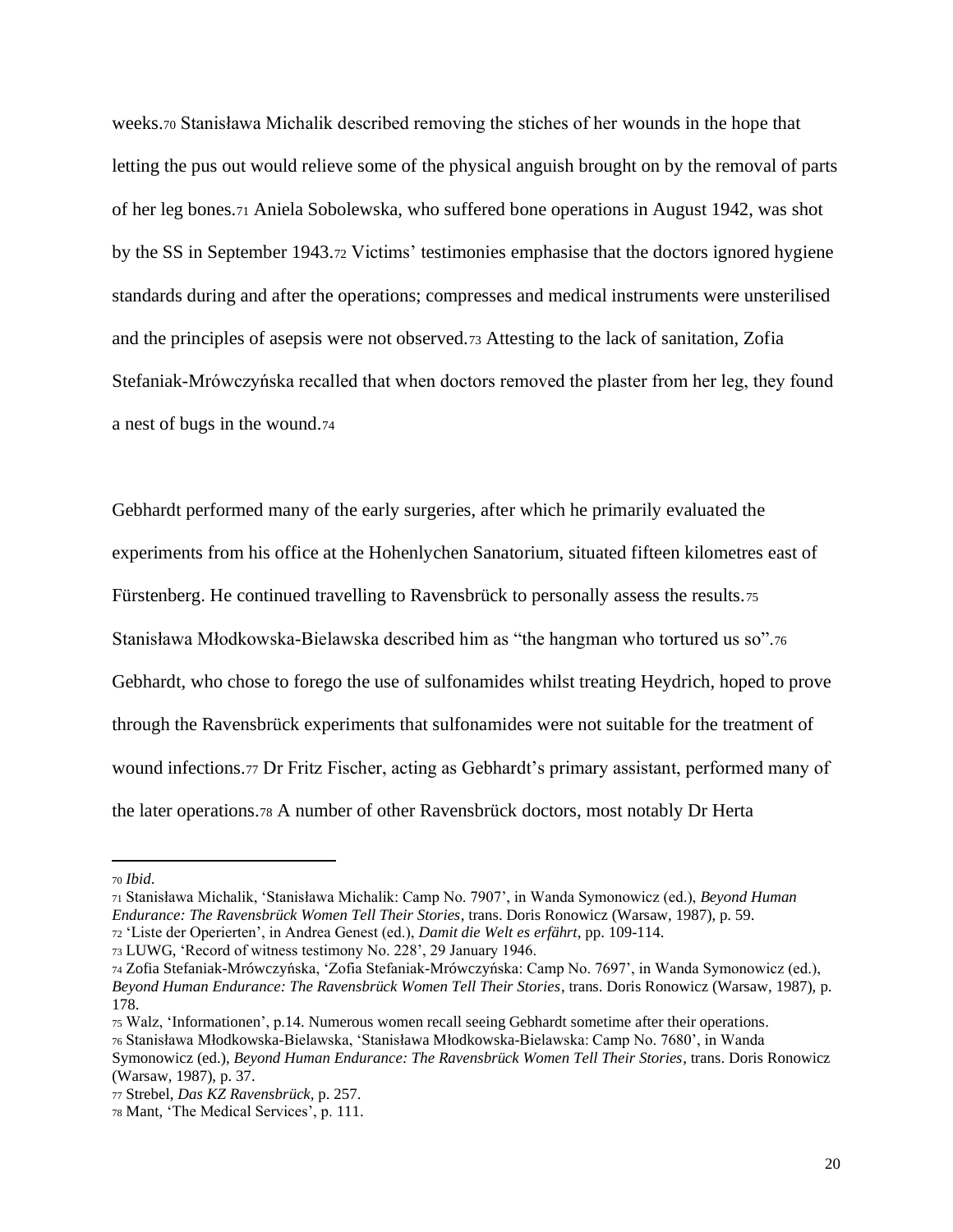Oberheuser, were responsible for selecting the victims, assisting in operations, and performing post-operative care.<sup>79</sup> In his medical report, Mant characterised Oberheuser's care of the 'Rabbits' as "little better than sadistic".<sup>80</sup> Marta Baranowska described Oberheuser as "a terrible woman" and Maria Plater-Skassa held her, not Gebhardt or Fischer, responsible for their pain.<sup>81</sup> Pelagia Maćkowska remembered the doctors as being "devoid of human feelings".<sup>82</sup> Despite the brutality they had inflicted, the doctors retained high spirits and a "jocular mood".<sup>83</sup>

The 'Rabbits' were not the only ones to speak ill of the camp doctors; Maczka described Oberheuser as committed to the "heinous" experiments with her "heart and soul".<sup>84</sup> The victims were sequestered into their own ward in the *Revier* for weeks or sometimes months. Entry was forbidden with the exception of a limited number of doctors and nurses who provided little to no care.<sup>85</sup> The 'Rabbits' returned to their block permanently disabled with unhealed wounds. These women were unable to undertake common work assignments, and instead they remained in their block during the day, often tasked with knitting socks for soldiers at the front, as "*niemand konnte im Lager ohne Arbeit bleiben*".<sup>86</sup>

<sup>79</sup> *Ibid*., p. 103. Dr Oberheuser is mentioned most often by former inmates in their memoirs and interviews. <sup>80</sup> *Ibid*., p. 104.

<sup>81</sup> Die Frauen von Ravensbrück - Das Videoarchiv, 'Interview with Marta Baranowska', 1997, video 5. Walz, 'Informationen', p.14.

<sup>82</sup> Pelagia Maćkowska, 'Experimental Operations in Ravensbrück: A Reminiscence', in Wanda Machlejd (ed.), *Studies and Monographs: Experimental Operations on Prisoners of Ravensbrück Concentration Camp* (Warsaw, 1960), p. 48.

<sup>83</sup> *Ibid*., p. 41.

<sup>84</sup> LUWG, 'Record of witness testimony No. 228', 29 January 1946.

<sup>85</sup> Mant, 'The Medical Services', p. 105.

<sup>86</sup> Walz, 'Informationen', p. 15. Translation: Nobody could stay in the camp without work. Symonowicz, *Beyond Human Endurance*, p. 71.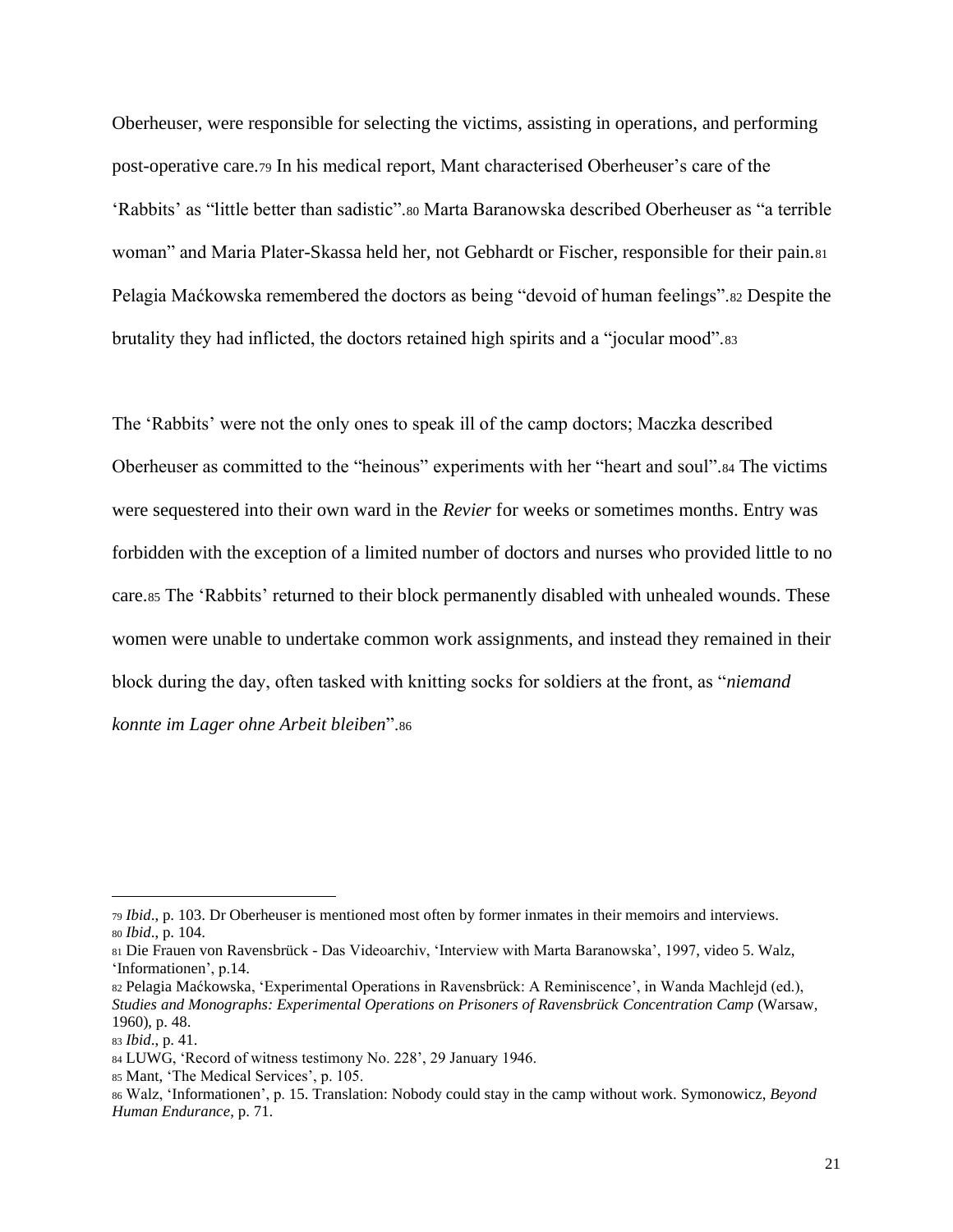### Solidarity Amongst the 'Rabbits'

The 'Rabbits' developed relationships with one another which extended far beyond companionship. Considering their similar experiences as experimental victims, the connections these women built are not surprising. As Aleksandra Loewenau points out, "the common experience of pain and the feelings of injustice and violation that they shared resulted in powerful bonds based upon mutual understanding, compassion, and assistance in the provision of care".<sup>87</sup> These women were initially bound by their arrival together in the camp and by their shared Polish identity. Divisions between prisoners in Nazi concentration camps often fell along class and national lines.<sup>88</sup> Men and women lived together amongst a myriad of backgrounds, and boundaries such as class, education, and age developed easily in a context of competition for survival. When inmates sought companionship, for as in the words of one prisoner, "you simply couldn't survive alone", they looked to those of similar background, most notably prisoners from the same country.<sup>89</sup> Whilst a yearning for a sense of home likely strengthened the desire to form friendships with those from the same region, language also heavily dictated the bonds which emerged in concentration camps.<sup>90</sup>

The 'Rabbits'' support for one another emerged initially in the immediate aftermath of their operations. Sequestered together in a separate room of the *Revier*, the women tried to offer comfort and aid to their companions by feeding the weakest victims or changing each other's

<sup>87</sup> Aleksandra Loewenau, 'The story of how the Ravensbrück "Rabbits" were captured in photos', in Paul Weindling (ed.), *From Clinic to Concentration Camp: Reassessing Nazi Medical and Racial Research, 1933-1945* (New York, 2017), p. 224.

<sup>88</sup> Caplan, 'Gender and the concentration camps', p. 94. Wachsmann, *KL*, p. 183.

<sup>89</sup> Morrison, *Ravensbrück*, p. 125.

<sup>90</sup> *Ibid*.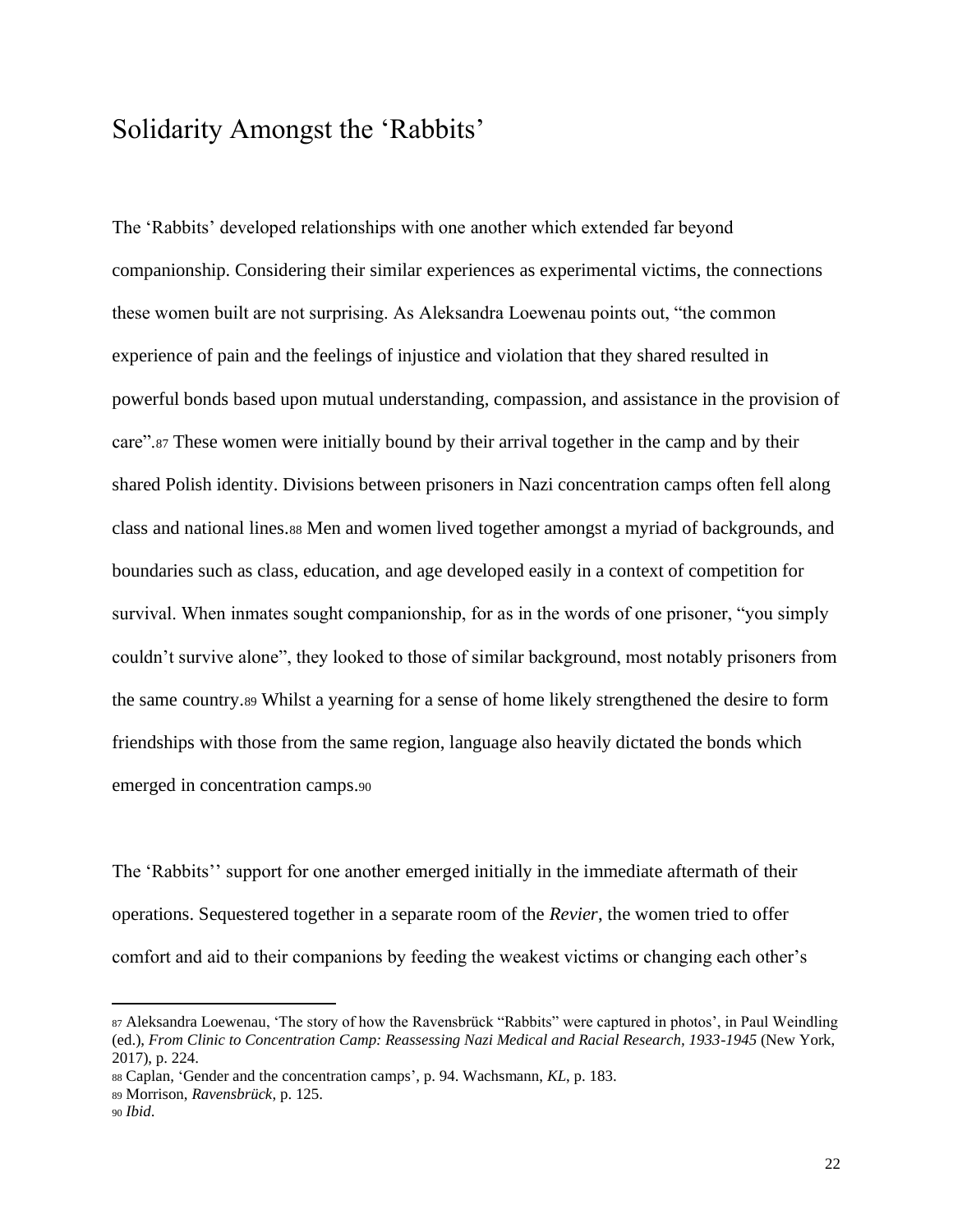bandages.<sup>91</sup> Stanisława Młodkowska-Bielawska recalled that fellow 'Rabbits', although ill themselves, hopped across the room on their "sound legs" to wipe sweat from the faces of victims, and bring blankets and bedpans.<sup>92</sup> She specifically praised Jadwiga Kaminska who got out of bed for every groan or request. The women also tried to "dispel the gloomy atmosphere" in the *Revier* and lift the spirits of the others.<sup>93</sup> Leokadia Kwiecińska, one of the oldest Polish women to be operated on at 43 years of age, would recount stories such as *Gone With the Wind*  to cheer up the other victims and allow them to forget their pain for a short while.<sup>94</sup> Recalling her time in Ravensbrück, Leokadia declared that "there undoubtably would have been more deaths if it had not been for the selfless aid we gave each other".<sup>95</sup>

Solidarity amongst the 'Rabbits' also took the form of unified protests against the operations. Such actions further attest to the extent to which these women identified with and relied upon one another. On 14 March 1943, seven months after the start of the experiments, the "handicapped and half dead women" marched slowly together from Block 15, where many of the 'Rabbits' resided, to the *Politische Abteilung* where *Oberaufseherin* Johanna Langefeld was stationed, and demanded an explanation for the illegal experiments.<sup>96</sup> The executions of three victims in February, as well as the most recent operations on five healthy women on  $12<sub>th</sub>$  March, likely spurred the demonstration.<sup>97</sup> According to Krystyna Czyż-Wilgat, this march had no

<sup>91</sup> Loewenau, 'The story of how the Ravensbrück "Rabbits" were captured in photos', p. 224.

<sup>92</sup> Młodkowska-Bielawska, 'Stanisława Młodkowska-Bielawska', pp. 38-39.

<sup>93</sup> Maćkowska, 'Experimental Operations in Ravensbrück', p. 46.

<sup>94</sup> Winska, "*Zwyciezyly wartosci*"*,* p. 384.

<sup>95</sup> Leokadia Kwiecińska, 'Leokadia Kwiecińska: Camp No. 7682', in Wanda Symonowicz (ed.), *Beyond Human Endurance: The Ravensbrück Women Tell Their Stories*, trans. Doris Ronowicz (Warsaw, 1987), p. 90. <sup>96</sup> Czyż-Wilgat, 'Krystyna Czyż-Wilgat', p. 69. Lund University, 'Interview with Joanna Muszkowska-Penson Regarding the Medical Experiments in the Ravensbrück Concentration Camp', Witnessing Genocide Digital Collection, 2016.

<sup>97</sup> Winska, "*Zwyciezyly wartosci*"*,* p. 456. Czyż-Wilgat, 'Krystyna Czyż-Wilgat', p. 69.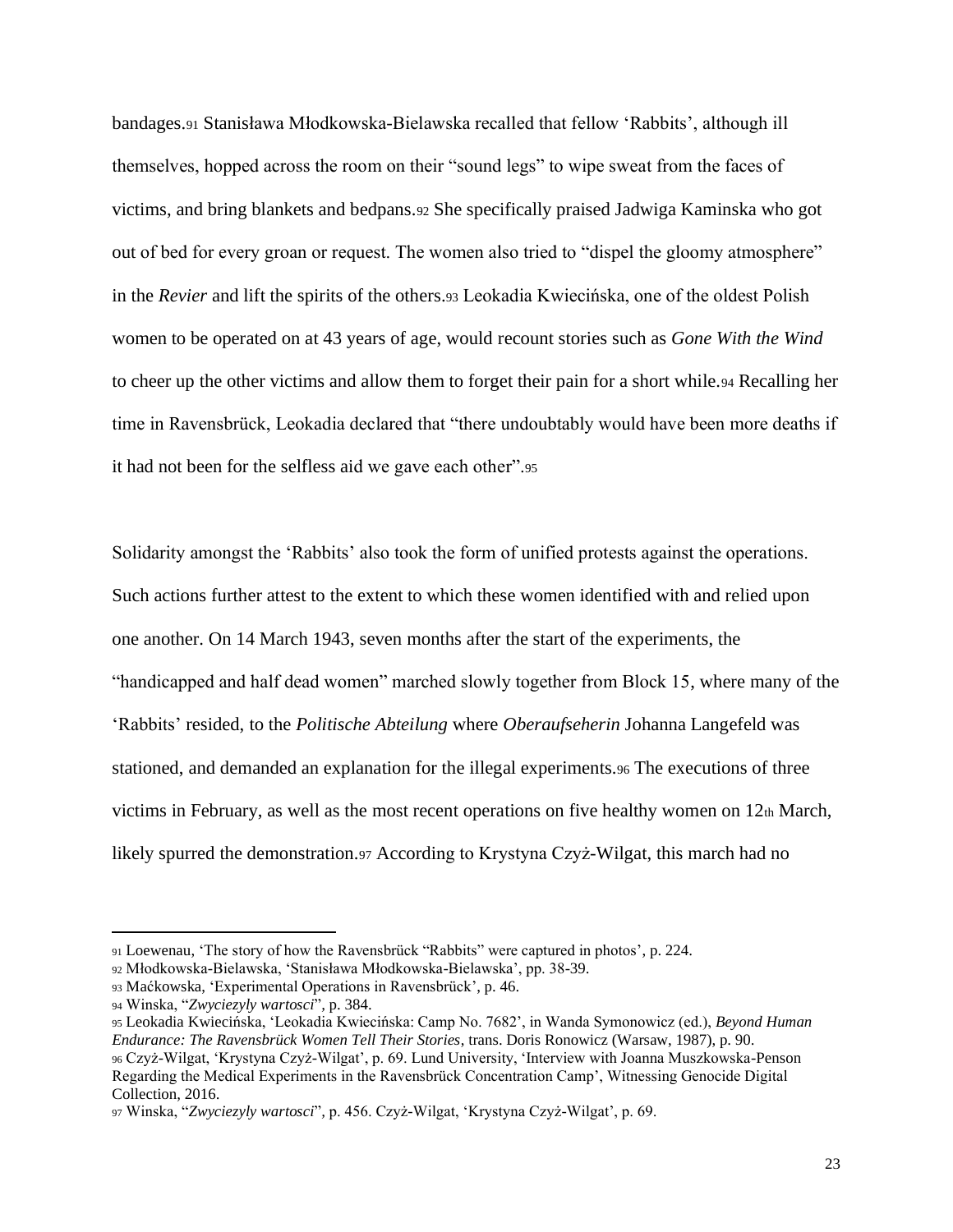effect. Langefeld briefly appeared before the women, surveyed the situation but remained silent, and then went back into her office.<sup>98</sup> Following the unsuccessful march to Langefeld, the women sent a written demonstration against the operations to the camp *Kommandant* Fritz Suhren. This act highlights the continued persistence of the victims to secure a response from camp authorities. In their letter, the 'Rabbits' demonstrated "extraordinary political acumen in arguing that international law prohibits captors from harming political prisoners". <sup>99</sup> Again, the women received no reply.<sup>100</sup> According to Leokadia Kwiecińska, the protests were not entirely without effect though, for across the "whole camp", they "stirred" feelings of sympathy for the victims.<sup>101</sup>

In addition to aiding one another after operations and protesting against the experiments, the women came together to inform the outside world of the atrocities occurring at Ravensbrück through clandestine letters and photographs. Krystyna Czyż-Wilgat, Janina Iwańska, Krystyna Iwańska, and Wanda Połtawska smuggled information about the experiments out of Ravensbrück through the official camp post between January 1943 and June 1944.<sup>102</sup> Using urine to write hidden messages in between the lines of their letters and on envelopes, these women informed their families of the criminal operations. The writers hoped to expose the "shameful acts of the German doctors" and spur outside action that would pressure authorities into ending the operations.<sup>103</sup> These efforts were limited by rules regarding correspondence at Ravensbrück;

<sup>98</sup> Helm, *Ravensbrück*, p. 255. Pelagia Maćkowska, 'Pelagia Maćkowska: Camp No. 7886', in Wanda Symonowicz (ed.), *Beyond Human Endurance: The Ravensbrück Women Tell Their Stories*, trans. Doris Ronowicz (Warsaw, 1987), p. 122.

<sup>99</sup> Weindling, *Nazi Medicine*, p. 14. Mikulska-Turowska, 'Eugenia Mikulska-Turowska', p. 127. <sup>100</sup> Helm, *Ravensbrück*, p. 245.

<sup>101</sup> Kwiecińska, 'Leokadia Kwiecińska', p. 92.

<sup>102</sup> Czyż-Wilgat, 'Krystyna Czyż-Wilgat', pp. 64-65.

<sup>103</sup> Helm, *Ravensbrück*, p. 249.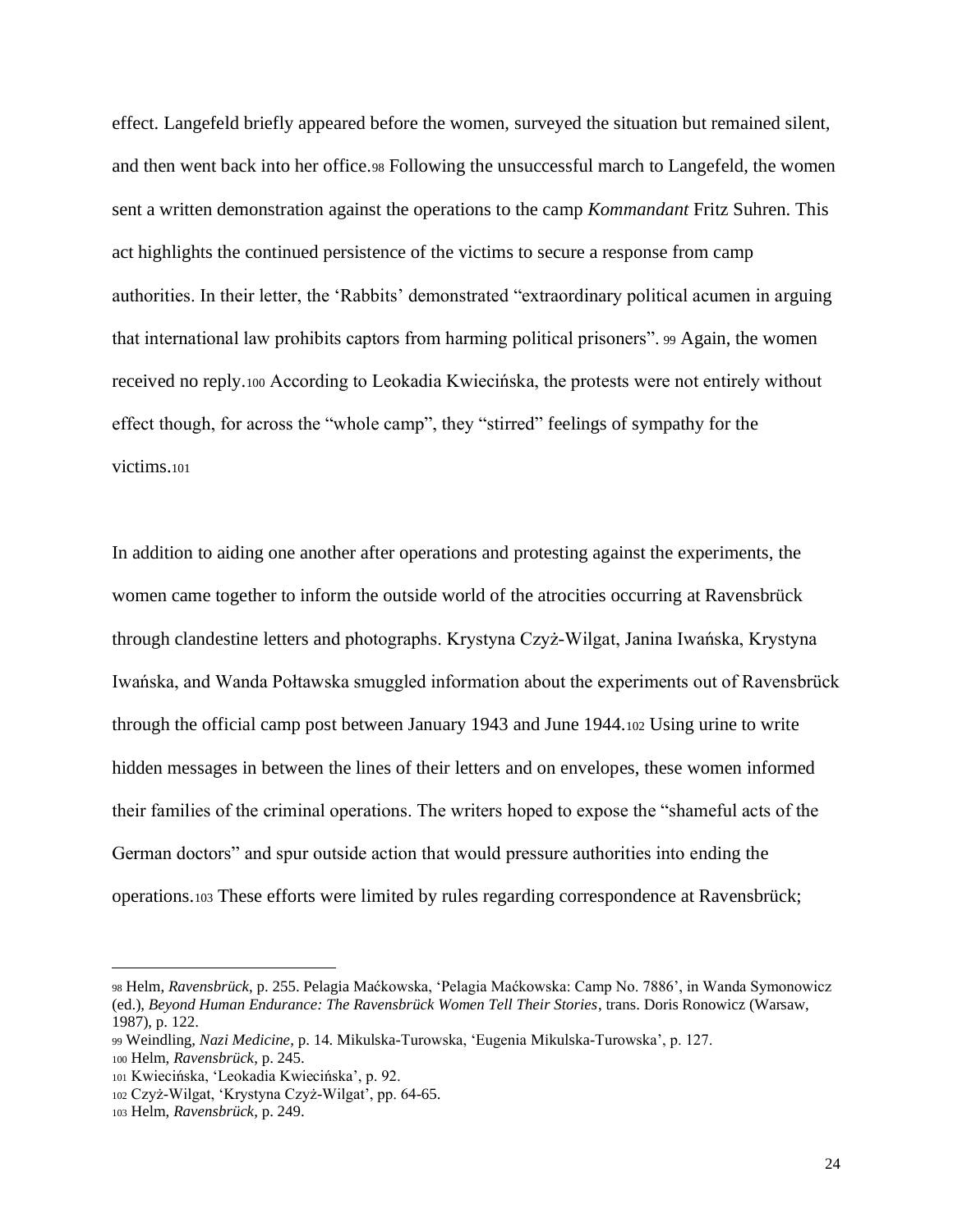inmates could only write one letter consisting of sixteen lines in German each month.<sup>104</sup> Due to camp censorship, the letters contained stereotypical references to good health and questions about loved ones back home.

In the first letter to her family, Krystyna Czyż-Wilgat used vague references to a children's book in which the main character penned coded letters; thus she signalled to the reader that important content was present although not immediately apparent.<sup>105</sup> The recipients used irons to make the writing visible and passed the information to the Polish underground movement.<sup>106</sup> Their efforts proved successful. A report from the Polish underground press published in August 1943 entitled 'Horrific atrocities in Ravensbrück' described the operations and revealed the names of the doctors involved.<sup>107</sup> A group of French prisoners who arrived in Ravensbrück in 1944 provided the 'Rabbits' with news of their success; the French women reported having heard about the experimental operations on the French service of the BBC radio.<sup>108</sup> By this point, the British were broadcasting news of the conditions in Ravensbrück in a number of languages and warning the Germans involved of the consequences of their actions.<sup>109</sup>

Shortly after these 'Rabbits' began sending letters through the camp post, they also managed to have a number of letters sent through the normal postal service. In 1943, Kyrstyna Czyż-Wilgat and Wanda Połtawska travelled north on a weekly work assignment and made contact with

<sup>104</sup> Czyż-Wilgat, 'Krystyna Czyż-Wilgat', pp. 62-63. Buber-Neumann, *Under Two Dictators*, p. 176. <sup>105</sup> Czyż-Wilgat, 'Krystyna Czyż-Wilgat', p. 64. In the children's book *The Demon of the Seventh Form*, the key to the code was to read the first letter of each line. In their first letter, the 'Rabbits' designed the contents so that the first letters of each line spelled out "list moczem" (letter written in urine).

<sup>106</sup> RMG, 'The Ravensbrück Women's Concentration Camp'.

<sup>107</sup> *Ibid*.

<sup>108</sup> Helm, *Ravensbrück*, p. 390.

<sup>109</sup> *Ibid.*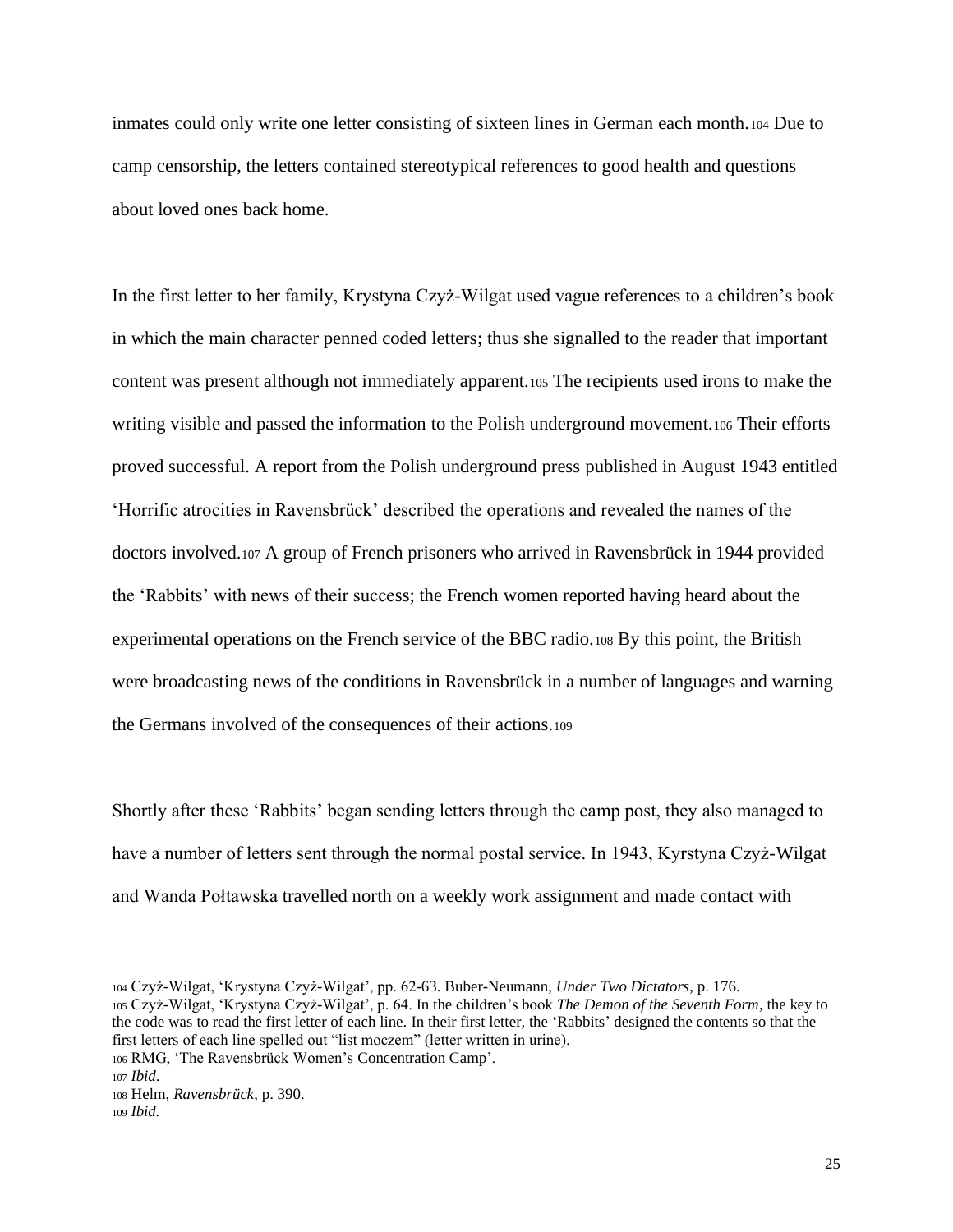Polish POWs imprisoned in a camp adjoining the Ravensbrück subcamp at Neustrelitz. These men offered to post the 'Rabbits'' letters via the International Red Cross.<sup>110</sup> Believing the POWs had a greater chance of surviving until liberation, the women gave them material documenting the experiments, including names of the victims and details of the operations.<sup>111</sup> One of the POWs, officer Eugeniusz Swiderski, also passed information from the 'Rabbits' onto a mutual friend in Lublin who then brought the information to Krystyna's family.<sup>112</sup>

In addition to their letters, the 'Rabbits' produced photographic evidence so that their wounds could remain visible even if they did not leave the camp alive. A group of women managed to acquire a camera brought into the camp by an inmate from Warsaw in 1944.<sup>113</sup> Hiding behind barracks, the women secretly documented their injuries by photographing the legs of three 'Rabbits'. Five of these photographs exist today, and the disfigured legs and unhealed wounds are apparent.<sup>114</sup> French inmate Germaine Tillion smuggled the roll of undeveloped film out of the camp when she was rescued by the Swedish Red Cross on 23 April 1945.<sup>115</sup> The 'Rabbits'' determination to ensure that news of the experiments reached the outside world is indisputable.

<sup>110</sup> *Ibid*., p. 291.

<sup>111</sup> RMG, 'The Ravensbrück Women's Concentration Camp'. The POWs buried the materials in a glass jar for safe keeping until their release. It was uncovered in 1975.

<sup>112</sup> Czyż-Wilgat, 'Krystyna Czyż-Wilgat', p. 66.

<sup>113</sup> RMG, 'The Ravensbrück Women's Concentration Camp'. Walz, 'Informationen', p. 15.

<sup>114</sup> USHMM, 'Clandestine photograph of a Polish political prisoner and medical experimentation victim in the Ravensbrueck concentration camp', October 1944, Photograph 69341, https://collections.ushmm.org/ search/catalog/pa1156938. USHMM, 'Clandestine photograph of a Polish political prisoner and medical experimentation victim in the Ravensbrueck concentration camp', October 1944, Photograph 69342, https://collections.ushmm.org/search/catalog/pa1156939. USHMM, 'Clandestine photograph of a Polish political prisoner and medical experimentation victim in the Ravensbrueck concentration camp', October 1944, Photograph 69343, https://collections.ushmm.org/search/catalog/pa1156940. USHMM, 'Clandestine photograph of the disfigured leg of Maria Kusmierczuk, a Polish political prisoner in the Ravensbrueck concentration camp', October 1944, Photograph 69339, https://collections.ushmm.org/search/catalog/pa1156936. USHMM, 'Clandestine photograph of the disfigured leg of Polish political prisoner, Bogumila Babinska (Jasiuk), in the Ravensbrueck concentration camp', October 1944, Photograph 69340, https://collections.ushmm.org/search/catalog/pa1156937. <sup>115</sup> Tillion, *Ravensbrück*, p. xxi.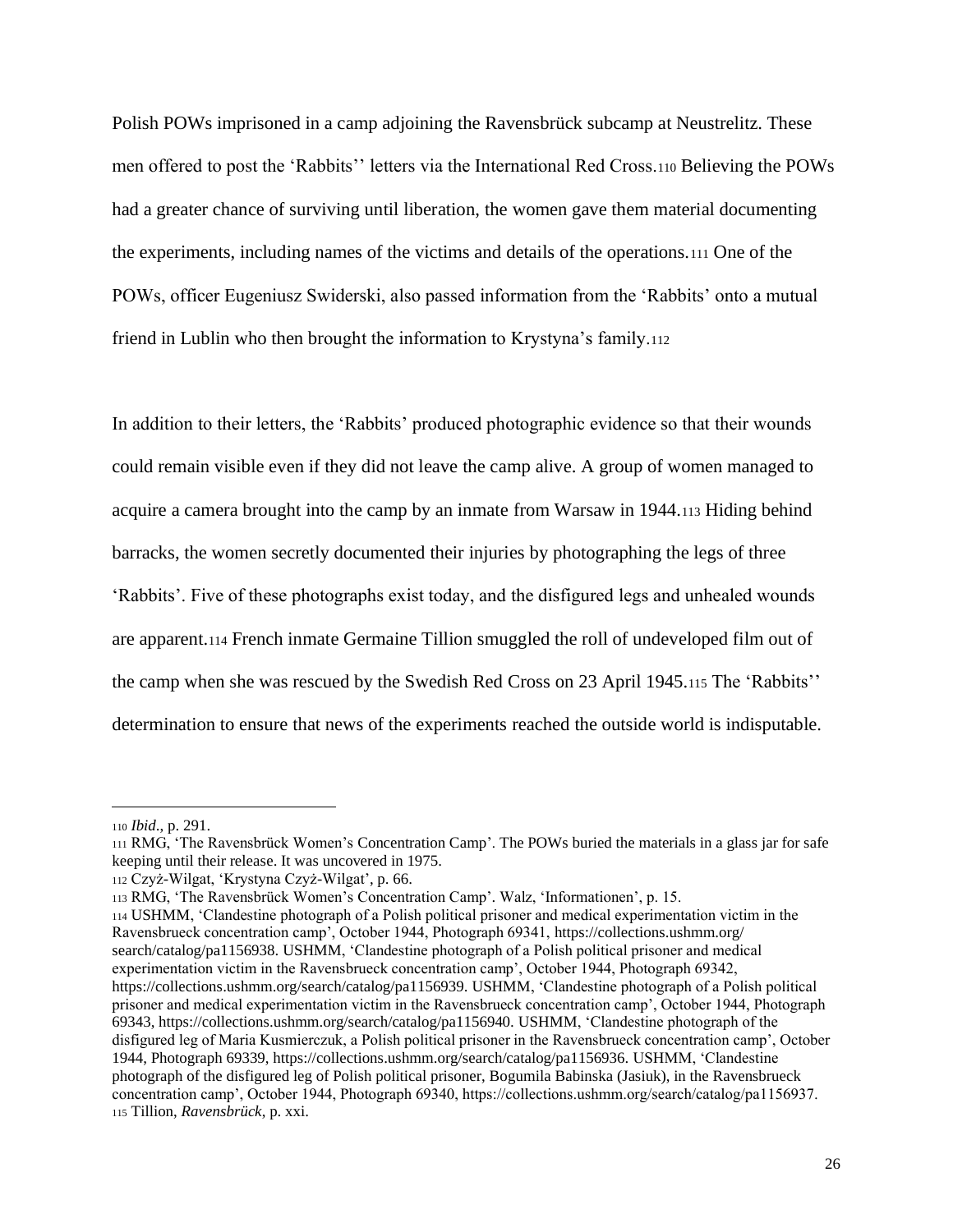The solidarity amongst this group of women allowed them to undertake concerted efforts to make the global public aware of the brutality in Ravensbrück.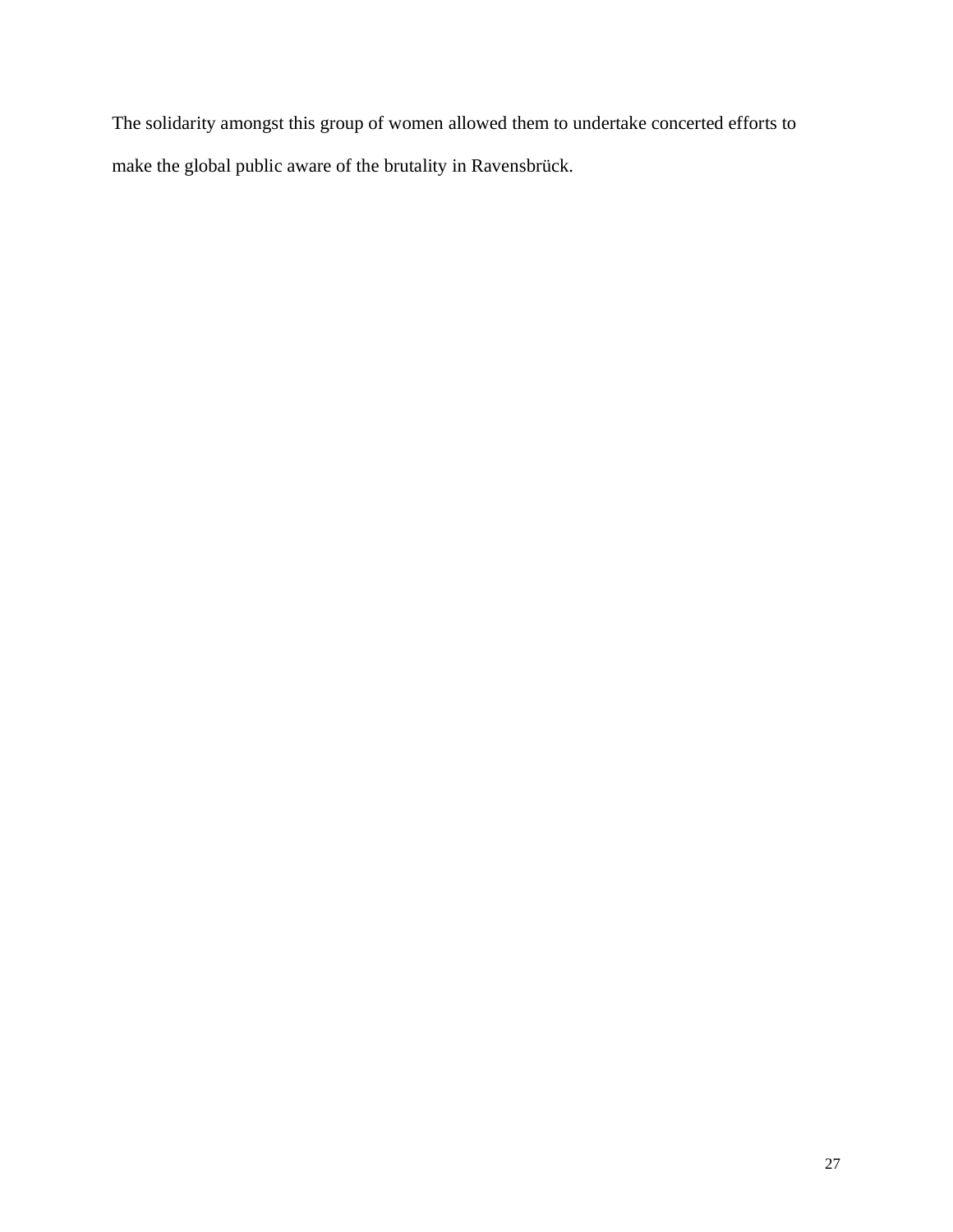### Camp-Wide Efforts to Save the 'Rabbits'

Support, solidarity, and resistance existed amongst the 'Rabbits' themselves, as well as across different cleavages of prisoners in Ravensbrück. Despite the intended secrecy of the experimental programme, prisoners outside the *Revier* discerned the horrors occurring in the hospital barracks. One 'Rabbit', Irena Krawczyk, heard rumours about the experiments prior to her summons to the *Revier* in October 1942 as part of the fourth round of operations.<sup>116</sup> At the start of the experiments, only SS nurses could enter the ward. However, an eventual relaxing of regulations, when the SS nurses became tired of precautions, meant that prisoner nurses could access the 'Rabbits' and report evidence of the crimes to their fellow inmates.<sup>117</sup> When victims returned to their blocks, their open wounds provided visible confirmation of these atrocities. As knowledge of the operations spread, inmates from across the camp began to display a unique compassion for the victims which translated into assistance in the months and years after the criminal operations. This solidarity transcended the conventional boundaries of the camp and conceivably aided the victims' survival.

The first instances of support for the 'Rabbits' occurred whilst the victims lay in the *Revier* after their operations, as prisoners clandestinely made contact with the injured women. Polish prisoners working in the SS staff kitchens set up an informal aid committee and began smuggling food into the *Revier* to supplement the meagre prisoner rations and keep the 'Rabbits'' strength

<sup>116</sup> Irena Krawczyk, 'Irena Krawczyk: Camp No. 11329', in Wanda Symonowicz (ed.), *Beyond Human Endurance: The Ravensbrück Women Tell Their Stories*, trans. Doris Ronowicz (Warsaw, 1987), p. 167. <sup>117</sup> Buber-Neumann, *Under Two Dictators*, p. 218.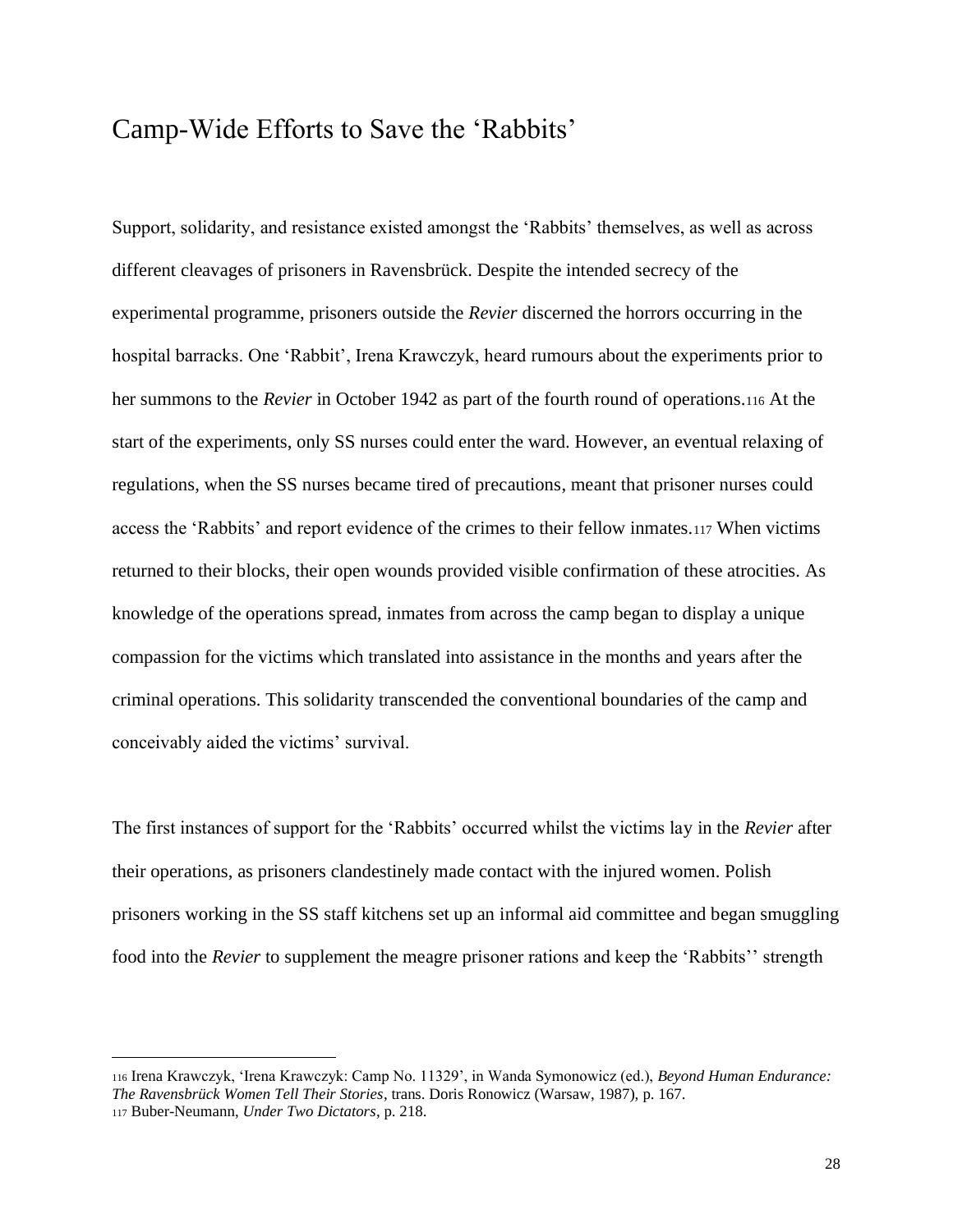up.<sup>118</sup> This network of aid became a vital source of physical support for the victims in the fragile post-operative period. Maria Grabowska said that she would always remember the day a fellow Polish inmate brought her a little sugar.<sup>119</sup> Eventually each 'Rabbit' had her own "Fairy-Godmother" to watch over her and bring bits of food.<sup>120</sup> Raw vegetables, cheese, margarine, and buckwheat groats are a sampling of the foodstuffs the 'Rabbits' recall receiving.<sup>121</sup>

The system of aid enacted between the SS kitchens and the *Revier* would not have been possible without the advantageous positions Polish inmates held in Ravensbrück by 1942. Helena Korewina, working as camp supervisor Johanna Langefeld's translator, managed to win the *Oberaufseherins'* sympathy and encouraged her to place Polish inmates in coveted positions as block leaders and in the kitchens.<sup>122</sup> Due in part to Langefeld's actions, Polish inmates largely occupied the middle and lower levels of the camp prisoner administration.<sup>123</sup> Such positions granted the Poles access to foodstuffs, thus providing them the opportunity to offer further support to the 'Rabbits'.

Langefeld's compassion for Ravensbrück inmates, and particularly for the Poles and the 'Rabbits', has been highlighted by both former prisoners and historians.<sup>124</sup> In the spring of 1943, two 'Rabbits' were selected for execution. As these women walked across the camp to the

<sup>118</sup> Helm, *Ravensbrück*, p. 236. Wacława Andrzejak-Gnatowska, 'Wacława Andrzejak-Gnatowska: Camp No. 7718', in Wanda Symonowicz (ed.), *Beyond Human Endurance: The Ravensbrück Women Tell Their Stories*, trans. Doris Ronowicz (Warsaw, 1987), p. 138. Morrison, *Ravensbrück*, p. 93. Poles made up the majority of the kitchen crew. The remaining positions in the kitchens were held primarily by Czech prisoners. <sup>119</sup> Grabowska, 'Maria Grabowska', p. 81.

<sup>120</sup> Maćkowska, 'Experimental Operations', pp. 46 and 48.

<sup>121</sup> Połtawska, *And I Am Afraid*, p. 102. Maćkowska, 'Experimental Operations', pp. 46 and 48.

<sup>122</sup> Strebel, *Das KZ Ravensbrück*, p. 238.

<sup>123</sup> *Ibid*. Poles were generally excluded from roles at the upper levels, which remained predominantly in the hands of communist inmates.

<sup>124</sup> Helm, *Ravensbrück*, pp. 257-258. Buber-Neumann, *Under Two Dictators*, pp. 228-234.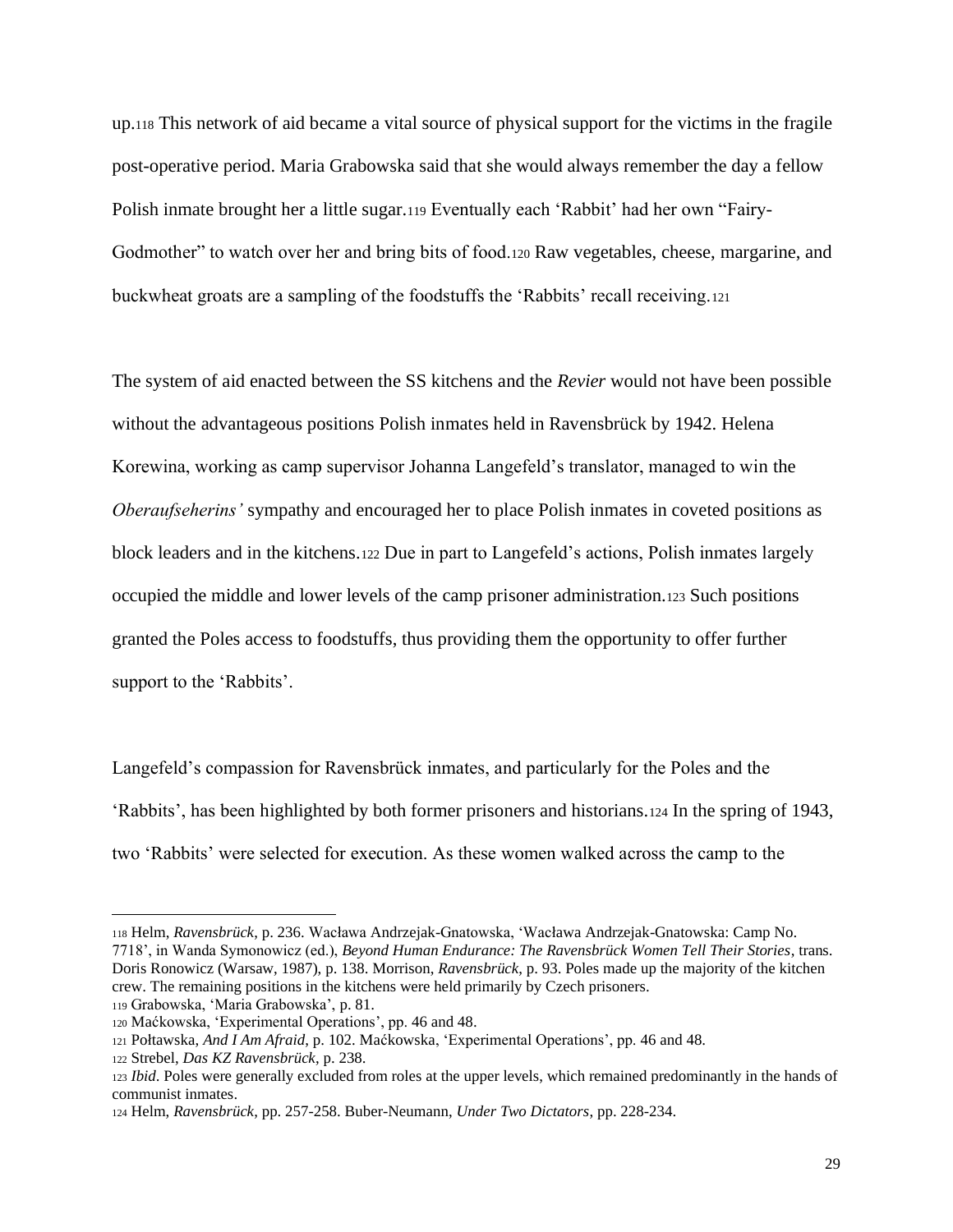shooting wall, Langefeld intervened and instructed the women to return to their block, thereby saving the 'Rabbits' from execution. In the words of Marta Baranowska, "*sie hatten den Mut, zu intervenieren*".<sup>125</sup> Margarete Buber-Neumann, who worked as Langefeld's personal secretary for a period, remembered Langefeld speaking to prisoners "consolingly and with such great kindness".<sup>126</sup> Baranowska mentioned Langefeld's order to allow women entering the camp to keep their wedding rings, after which the former inmate deems her the only *Oberaufseherin* who treated the prisoners humanely.<sup>127</sup> Helena Korewina convinced the *Oberaufseherin* to allow the Polish women to be moved into blocks together, despite orders to separate nationalities as a way of eliminating friendships.<sup>128</sup>

Two weeks after intervening in the executions of the 'Rabbits', Langefeld was arrested and tried before an SS court, charged with possessing excessive sympathy for prisoners.<sup>129</sup> The court acquitted Langefeld due to a lack of evidence but permanently removed her from her position at Ravensbrück. Perhaps the most telling confirmation of Langefeld's compassion for the Ravensbrück inmates occurred after the camp's liberation. When the former *Oberaufseherin* was arrested by the U.S. Army in 1945 for her work in Ravensbrück and Auschwitz, and extradited to judicial authorities in Poland, a group of former Ravensbrück inmates smuggled her out of prison.<sup>130</sup> Such unconventional action to help their former captor demonstrates reciprocal

<sup>125</sup> Die Frauen von Ravensbrück - Das Videoarchiv, 'Interview with Marta Baranowska', 1997, video 5. Translation: She had the courage to intervene.

<sup>126</sup> Buber-Neumann, *Under Two Dictators*, p. 230.

<sup>127</sup> Die Frauen von Ravensbrück - Das Videoarchiv, 'Interview with Marta Baranowska', 1997, video 18.

<sup>128</sup> Helm, *Ravensbrück*, pp. 174, 177.

<sup>129</sup> Helm, *Ravensbrück*, pp. 257-258. Buber-Neumann, *Under Two Dictators*, p. 244.

<sup>130</sup> RMG, 'The Ravensbrück Women's Concentration Camp'. Langefeld was never prosecuted by Allied tribunals for her involvement with the Nazis. She lived illegally in Poland and Germany until her death in 1974.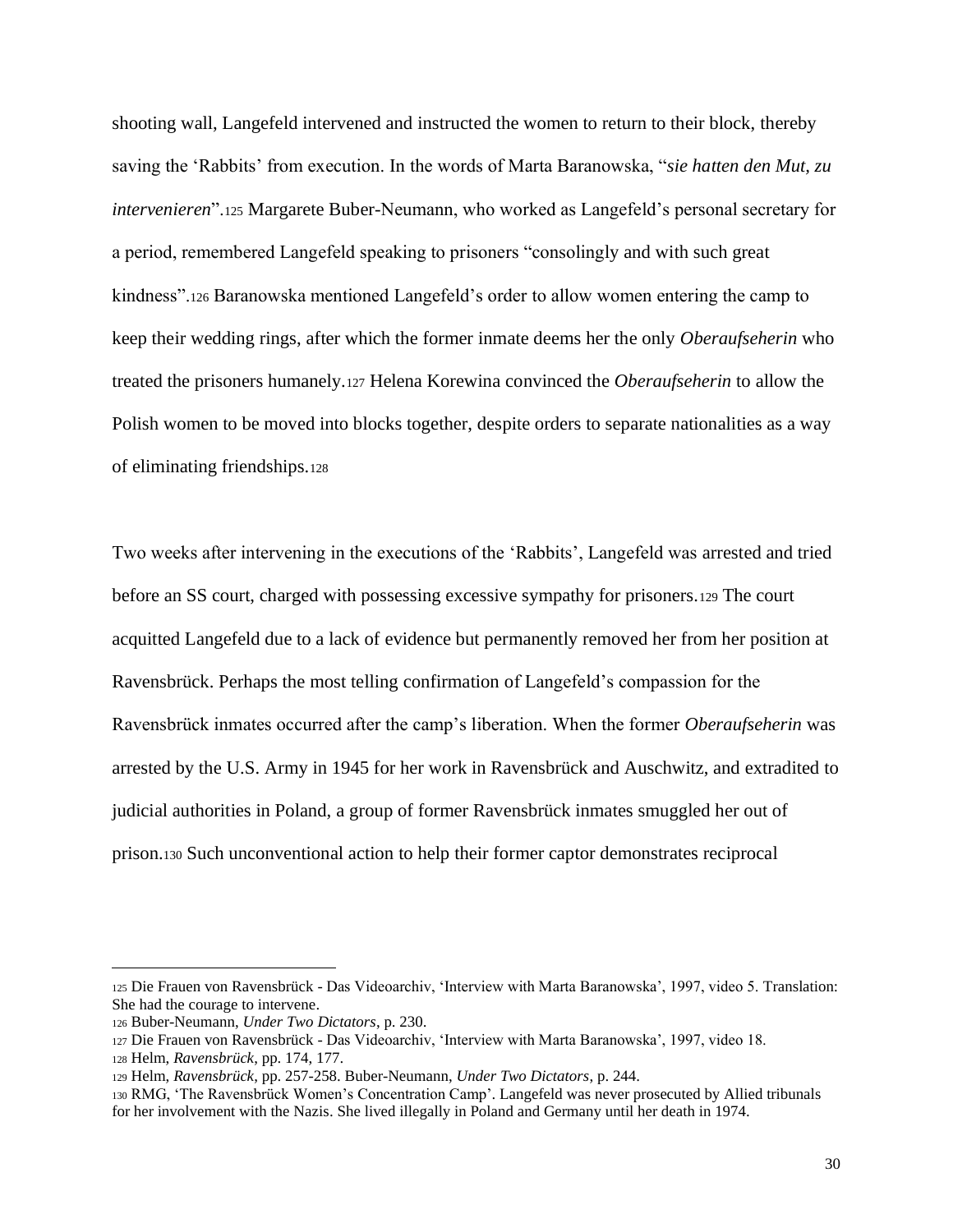empathy and corroborates the risks Langefeld took to lessen the plight of the Polish inmates at Ravensbrück.

In addition to aiding their recuperation with food and drink, prisoners indirectly supported the 'Rabbits'' survival by keeping their spirits high. Maria Plater-Skassa remembered two prisoners bringing a Christmas tree into the *Revier*.<sup>131</sup> This gift brought some comfort and distraction from the pain. Norwegian prisoner Sylvia Salvesen, employed in the *Revier*, taught the 'Rabbits' English in her free time.<sup>132</sup> She remembered the victims' cheerful attitudes despite the horrors they had experienced.<sup>133</sup> Jadwiga Dzido received multiple cards from fellow prisoners with good wishes. The text of one card dated 25 December 1942 reads, "Dear Jadzienko Little Rabbit, For Christmas I wish that baby Jesus will grant you health and hope and that you will get back home".<sup>134</sup> With smiling faces peering in through the *Revier* windows, inmates tried to cheer up the 'Rabbits' whilst they lay immobile after the operations.<sup>135</sup> Leokadia Kwiecińska spoke of the immense comfort even such trivial actions provided for the suffering women; "sometimes it was enough to see a pleasant smile, to hear kind warm words, to have some friendly service done for one. These were seemingly only trifles, but in those conditions they became something great".<sup>136</sup> Such acts of support offered reciprocal benefit as well, particularly in times of low morale.

<sup>131</sup> Maria Plater-Skassa, 'Maria Plater-Skassa: Camp No. 7911', in Wanda Symonowicz (ed.), *Beyond Human Endurance: The Ravensbrück Women Tell Their Stories*, trans. Doris Ronowicz (Warsaw, 1987), p. 50. <sup>132</sup> Salvesen, *Forgive*, pp. 117-118. Morrison, *Ravensbrück*, p. 168. Secret lectures became common across the camp, most prominently amongst Polish inmates; women relied on learning as a source of distraction and cheer. The LUWG archives contain notes and schoolbooks created by Ravensbrück inmates during captivity. <sup>133</sup> Salvesen, *Forgive*, p. 113.

<sup>134</sup> USHMM, Christmas card given to Polish political prisoner, Jadwiga Dzido by a fellow inmate of the Ravensbrueck concentration camp. https://collections.ushmm.org/search/catalog/pa1154005. USHMM, Greeting card given to Polish political prisoner, Jadwiga Dzido by Jadwiga Solecka, a fellow inmate of the Ravensbrueck concentration camp. https://collections.ushmm.org/search/catalog/pa1154009.

<sup>135</sup> Połtawska, *And I Am Afraid*, p. 85.

<sup>136</sup> Kwiecińska, 'Leokadia Kwiecińska', pp. 93-94.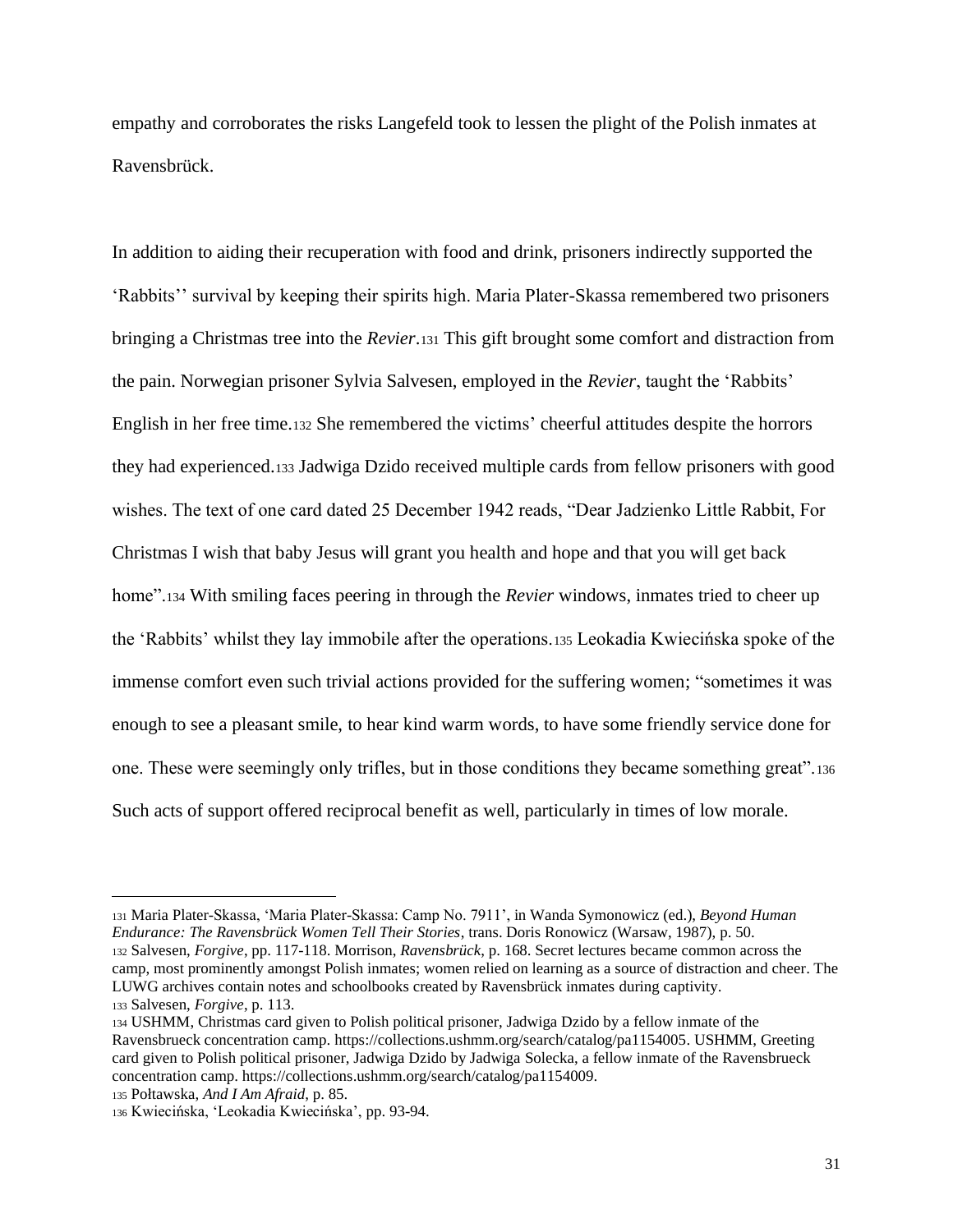Margarete Buber-Neumann asserted that by caring for fellow prisoners, the women could protest against the debilitating treatment in the camp in a discreet manner.<sup>137</sup>

Whilst Polish inmates provided a considerable amount of support, prisoners from other categories aided the 'Rabbits' in the immediate post-operative period as well. Wanda Połtawska recalled that "anonymous strangers" would appear at the *Revier* window and "furtively throw inside a bunch of raw carrots, an apple or a tomato".<sup>138</sup> Maria Grabowska remembered a Czech prisoner handing her a few red apples and biscuits through the window.<sup>139</sup> Thus, support for the 'Rabbits' extended beyond the national boundaries which traditionally guided prisoners' relationships in the camps. These prisoners demonstrated exceptional courage when transferring food to the *Revier*. If caught by guards they faced twenty-five lashes of the whip, time in the camp prison, and eventually an assignment to a hard-labour work detail.<sup>140</sup> The 'Rabbits' recognised the substantial risks prisoners took to care for them. In her memoir, Połtawska remarked that,

It is no exaggeration to say that hundreds of women risked their lives for us like this […] It was automatically accepted that we, the weakest and most ill-treated of all the women, were the ones in greatest need of care. Those wonderfully noble women regarded it as their sacred duty to look after us and, to the best of their ability, to help those who suffered most.<sup>141</sup>

In March 1943, the pseudo-medical operations paused for a period of four months. It appears the doctors experimented on dogs during this interlude, although the reason for this remains

<sup>137</sup> Camila Loew, *The Memory of Pain: Women's Testimonies of the Holocaust* (New York, 2011), p. 82.

<sup>138</sup> Połtawska, *And I Am Afraid*, p. 102.

<sup>139</sup> Grabowska, 'Maria Grabowska', p. 81.

<sup>140</sup> Andrzejak-Gnatowska, 'Wacława Andrzejak-Gnatowska', p. 138.

<sup>141</sup> Połtawska, *And I Am Afraid*, p. 102.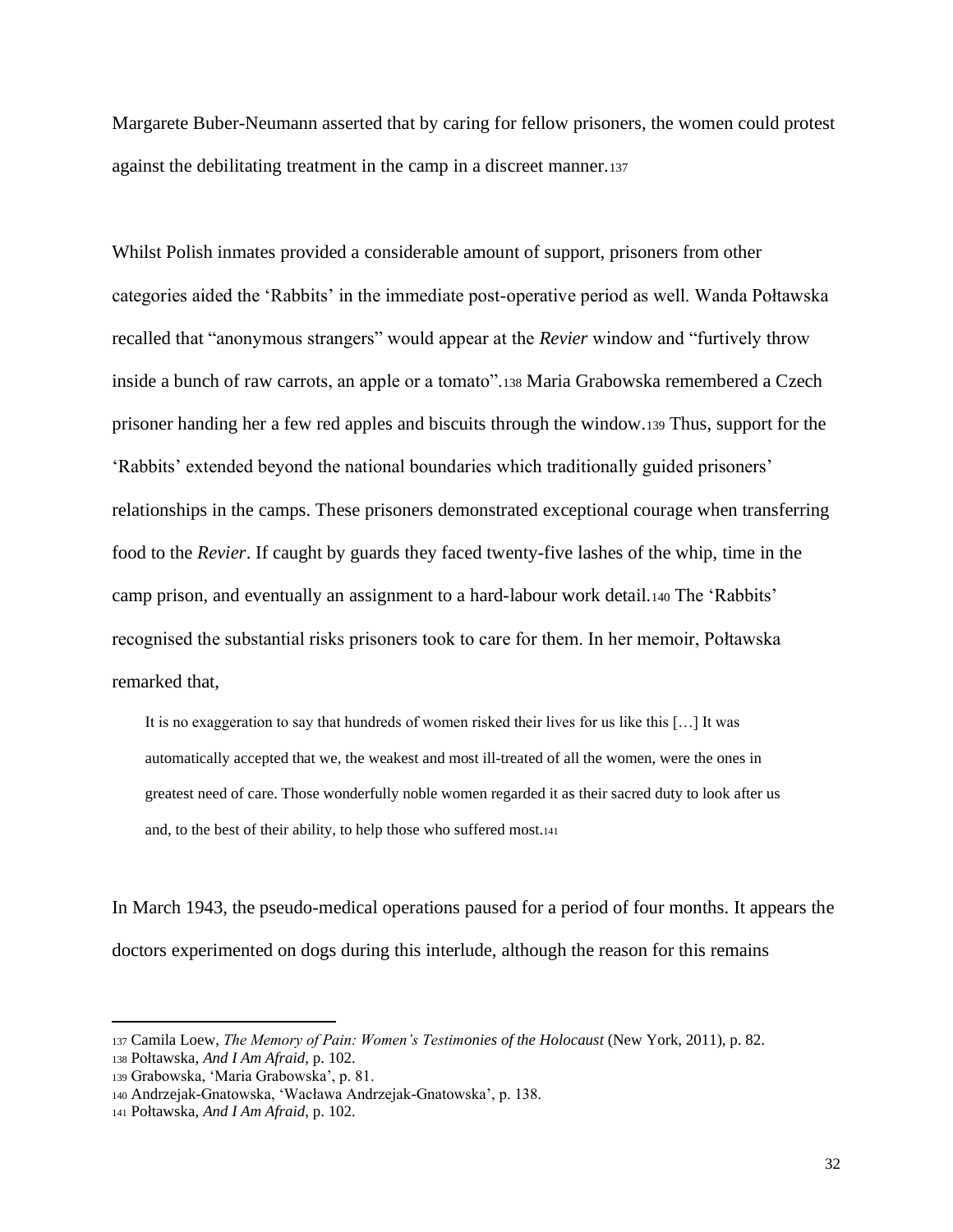unknown.<sup>142</sup> When the human experiments resumed in August, the Polish women protested against their impending mutilation by refusing to leave their block. SS officers, guards, and prisoner policewomen forcibly entered and dragged ten women to the punishment block, a prison-like building described by one prisoner as the "inner sanctum of hell".<sup>143</sup> Twenty-four hours later, the women were subjected to operations in the dusty and dirt-filled cells.<sup>144</sup> Helena Piasecka, one of these victims, spoke of her experiences at the Hamburg Ravensbrück Trial. She recalled that a doctor threw her onto a bed and poured ether on her face. When she awoke, she was in a cell and experiencing "very strong pains almost unbearable in both of my legs".<sup>145</sup>

Prisoners of various nationalities living with the 'Rabbits' in Block 15, including Czech *Blockälteste* Mařenka Švédíková, joined in this protest against further experiments by refusing to hand over the victims.<sup>146</sup> As punishment for the failure to comply with orders, camp authorities locked all 500 women inside the block for four days without food, water, or electricity, and with the windows blacked out.<sup>147</sup> This final protest, although unsuccessful, further demonstrates the solidarity of various groups of women around the victims. It also highlights the evolution from clandestine support, such as throwing bits of food through a window, to explicit support visible to camp authorities; prisoners gradually exhibited greater willingness to speak out against the

<sup>142</sup> Helm, *Ravensbrück*, p. 290. USHMM, 'Caroline Ferriday collection', https://collections.ushmm.org/search/ catalog/irn508306, series 1.2.

<sup>143</sup> Buber-Neumann, *Under Two Dictators*, p. 162.

<sup>144</sup> Helm, *Ravensbrück*, pp. 334-335.

<sup>145</sup> USHMM, 'Judge Advocate General's Office: War Crimes Case Files, Second World War', Reel 10, 30 December 1946.

<sup>146</sup> Młodkowska-Bielawska, 'Stanisława Młodkowska-Bielawska', p. 42. Winska, "*Zwyciezyly wartosci*"*,* p. 460.

<sup>147</sup> Helm, *Ravensbrück*, p. 335. Jadwiga Dzido-Hassa and Pelagia Maćkowska, 'Human "Guinea-Pigs" of Ravensbrück: A Historical Sketch', in Wanda Machlejd (ed.), *Studies and Monographs: Experimental Operations on Prisoners of Ravensbrück Concentration Camp* (Warsaw, 1960), p. 36.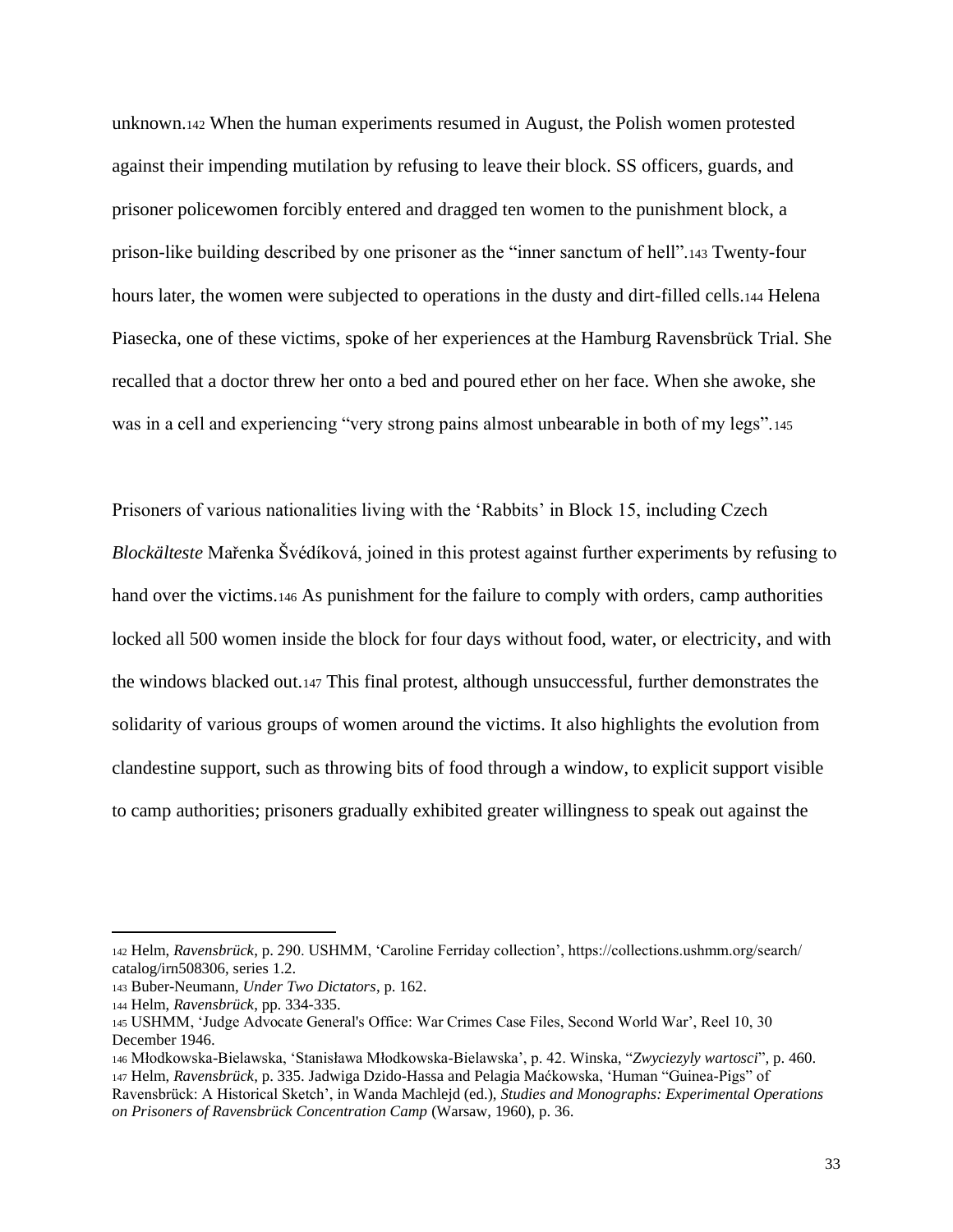experiments. The prisoners of Block 15 stood by the Poles, risking their lives and receiving severe punishment for their mutiny.

The most powerful demonstration of support for the 'Rabbits', and the actions which most directly correspond to their survival, came at the start of 1945. In February, SS leadership at the camp received orders from Gebhardt to liquidate the 'Rabbits'.<sup>148</sup> Armed with the realisation that they were losing the war, Nazi leadership began ordering executions in an attempt to cover up their gross violation of human rights in the camps. Ravensbrück guards instructed the 'Rabbits' to remain in their block as they were to be transferred to the camp at Gross-Rosen.<sup>149</sup> The women understood they were to be killed; prisoners knew that Gross-Rosen was already in Soviet hands.<sup>150</sup> In her memoir, Połtawska recalls that women of all nationalities from blocks across the camp came together to discuss the situation and decided the 'Rabbits' must be saved.<sup>151</sup>

In the weeks and months that followed, prisoners took part in a "fearful game of hide-and-seek", ensuring the 'Rabbits' were constantly hidden from guards, particularly during roll calls. Despite the threat of severe punishment for subversion, inmates offered to conceal the injured women in various barracks across the camp and provided coats to cover their camp numbers, allowing the women to clandestinely move from one location to another.<sup>152</sup> In the instances when guards surrounded the 'Rabbits'' block, Soviet prisoners, who worked as electricians, switched the power off and encompassed the area in darkness. Meanwhile, Roma prisoners began shouting

<sup>148</sup> Helm, *Ravensbrück*, p. 521.

<sup>149</sup> *Ibid*., p. 517.

<sup>150</sup> Kwiecińska, 'Leokadia Kwiecińska', p. 94.

<sup>151</sup> Połtawska, *And I Am Afraid*, p. 143.

<sup>152</sup> Loewenau, 'The story of how the Ravensbrück "Rabbits" were captured in photos', pp. 227-228.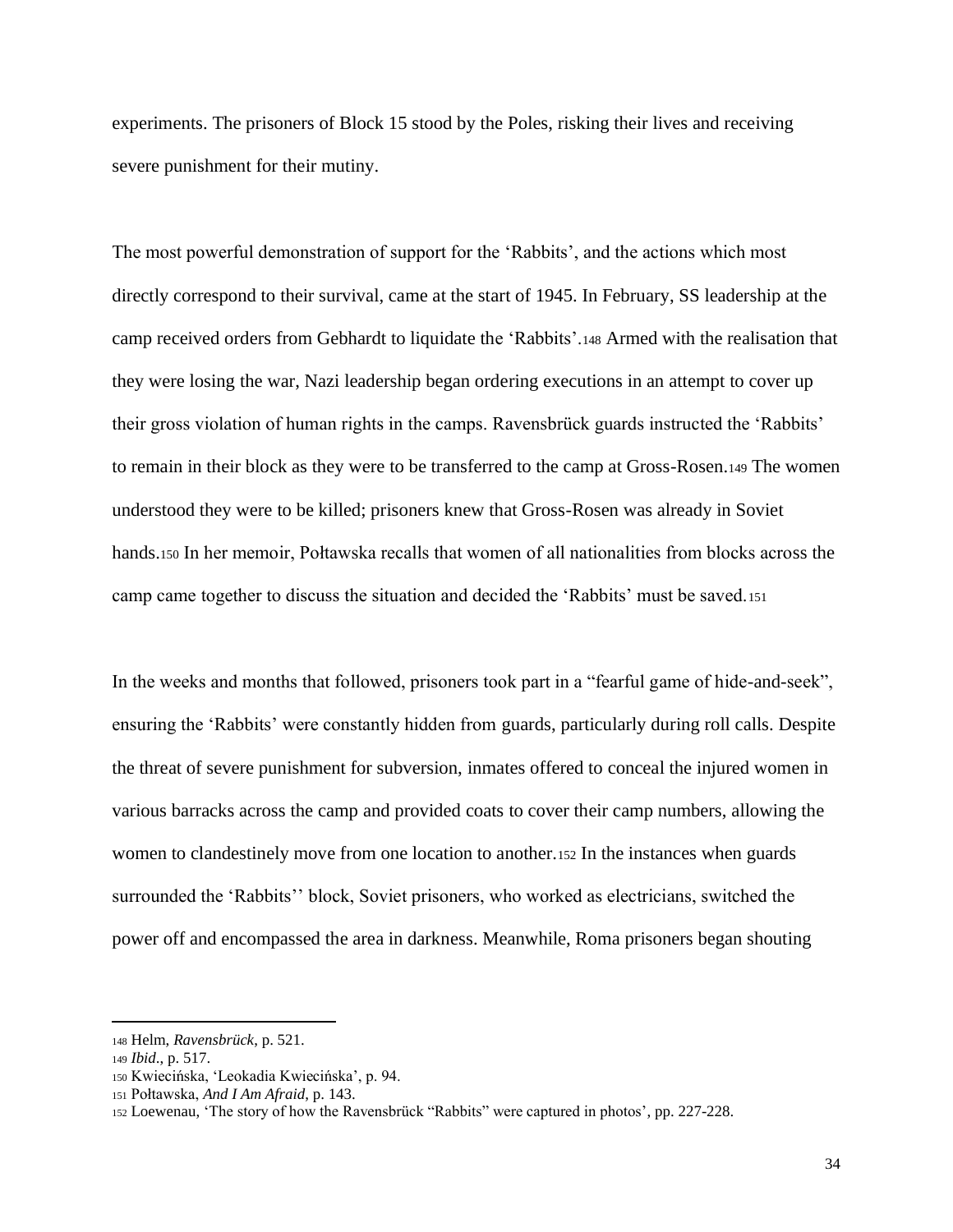and running back and forth to generate further distraction.<sup>153</sup> The chaotic atmosphere allowed the 'Rabbits' to find hiding spots or jump out the windows. Marta Baranowska, speaking in a 1997 interview, remembered the period of hiding well; "yes, that was a difficult time. They were so badly damaged […] So we did everything for them to come out [of the camp alive]. And all succeeded, remained alive".<sup>154</sup> According to Baranowska, several of the 'Rabbits' were tucked away in the attic of the block for a period of time, with the boards shifted so that the women could lay down out of sight.<sup>155</sup>

The 'Rabbits'' personal reminiscences shed light on the various methods of concealment and further reveal the exceptional actions that other prisoners took to aid the surviving victims. Połtawska recalled that "broad-shouldered Russian girls would cheerfully fill any gaps" in roll call lines.<sup>156</sup> In one instance, an older inmate offered to save Połtawska by exchanging camp numbers, which ensured her own death.<sup>157</sup> Maria Cabaj hid in the *Revier* amongst the dying, knowing the guards were reluctant to enter the wards with the seriously ill women. Another 'Rabbit' went to the crematorium and took the camp number off of a dead woman's clothes.<sup>158</sup> Seven 'Rabbits' dug and concealed a hole in the ground and lay there for seven days and nights to escape the guards' hunt.<sup>159</sup> The women disguised themselves so as to be lost amongst the

<sup>153</sup> *Ibid*.

<sup>154</sup> Die Frauen von Ravensbrück - Das Videoarchiv, 'Interview with Marta Baranowska', 1997, video 19. <sup>155</sup> *Ibid*.

<sup>156</sup> Połtawska, *And I Am Afraid*, p. 153.

<sup>157</sup> *Ibid*., p. 144.

<sup>158</sup> Maria Cabaj, 'Maria Cabaj: Camp No. 11306', in Wanda Symonowicz (ed.), *Beyond Human Endurance: The Ravensbrück Women Tell Their Stories*, trans. Doris Ronowicz (Warsaw, 1987), p. 54. Loretta Walz, 'Remembering Ravensbrück: Survivors of the women's concentration camp testify,' Loretta Walz Videoproduktion, 1995. Walz, '"They have called us rabbits"'.

<sup>159</sup> Połtawska, *And I Am Afraid*, p. 151.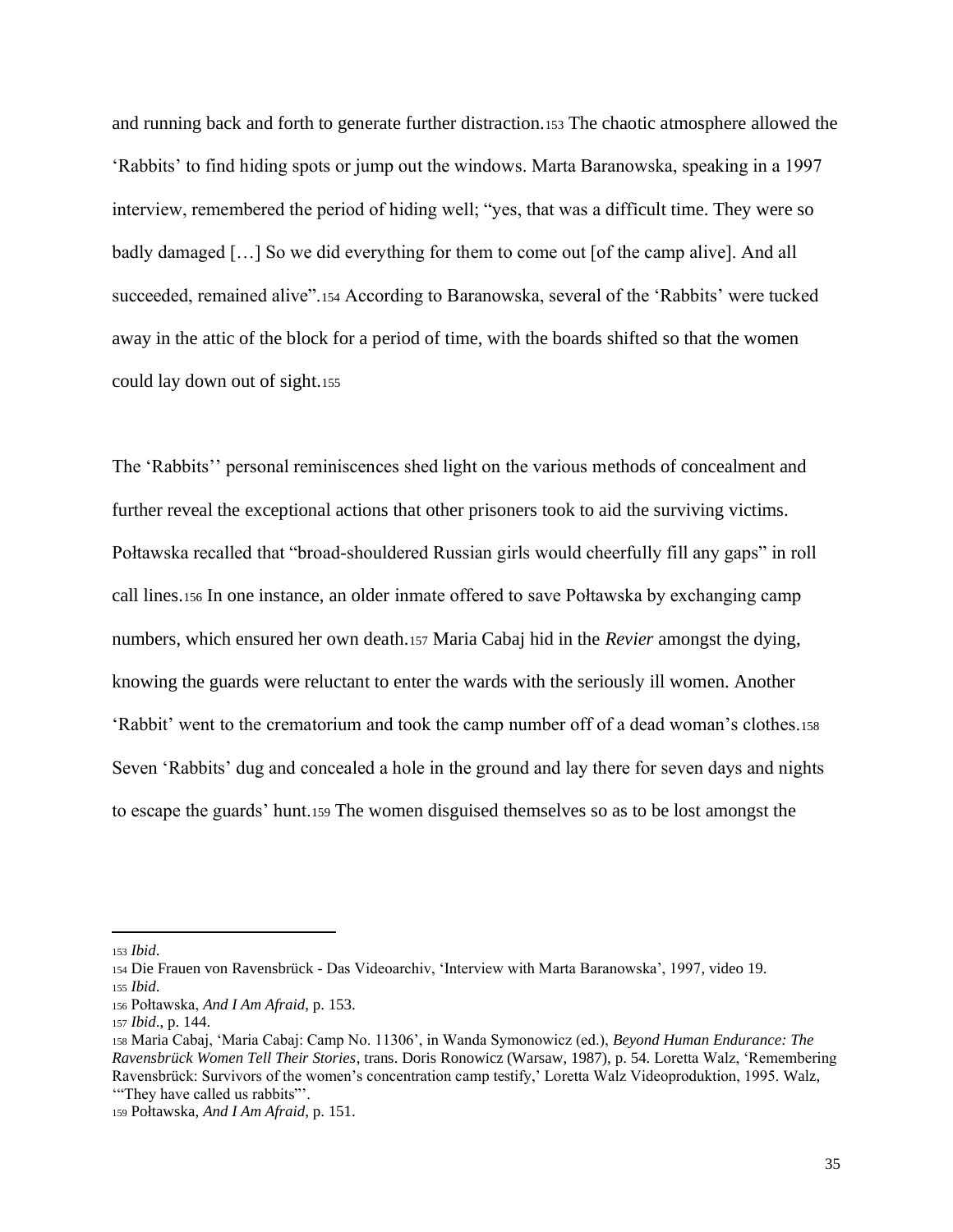masses, changing their appearance by cutting off hair, removing glasses, and attempting to hide their disfigured limbs.<sup>160</sup>

This "extraordinary rescue operation" undertaken by Ravensbrück inmates appears incompatible with the harsh systems of control and punishment which characterised the Nazi concentration camps.<sup>161</sup> However, a unique situation developed in Ravensbrück in the final months of the war; widespread chaos and a breakdown in camp authority created an environment which allowed prisoners to successfully hide the 'Rabbits' and thwarted authorities' attempts to locate the victims. Conditions in Ravensbrück had deteriorated substantially by 1945. Beginning the previous autumn, transports of female prisoners from camps in the east flowed into Ravensbrück, precipitating phenomenal disorder in an already critically-overcrowded camp. Ravensbrück, designed to house 8,000 to 10,000 prisoners, was soon holding up to 40,000.<sup>162</sup> Guards erected a tent in between barracks to house the extra women; however, no increase in provisions or proper accommodation meant that those sent to the tent faced starvation, freezing, and disease.<sup>163</sup> Ravensbrück's infrastructure was crumbling and resources were severely reduced.<sup>164</sup> With new prisoners arriving in Ravensbrück daily at the same time as others were departing for subcamps, it became difficult for camp authorities to keep track of prisoners. Inmates' contact with the guards became increasingly less frequent as the camp continued to burgeon.<sup>165</sup>

<sup>160</sup> Kwiecińska, 'Leokadia Kwiecińska', p. 95.

<sup>161</sup> Strebel, *Das KZ Ravensbrück*, p. 258.

<sup>162</sup> Morrison, *Ravensbrück*, p. 277.

<sup>163</sup> *Ibid*., pp. 291-292.

<sup>164</sup> Helm, *Ravensbrück*, pp. 404-405, 462-464.

<sup>165</sup> Falk Pingel, 'Social life in an unsocial environment: the inmates' struggle for survival', in Jane Caplan and Nikolaus Wachsmann (eds.), *Concentration Camps in Nazi Germany: The New Histories* (Milton Park, 2010), p. 62. Morrison, *Ravensbrück*, p. 292.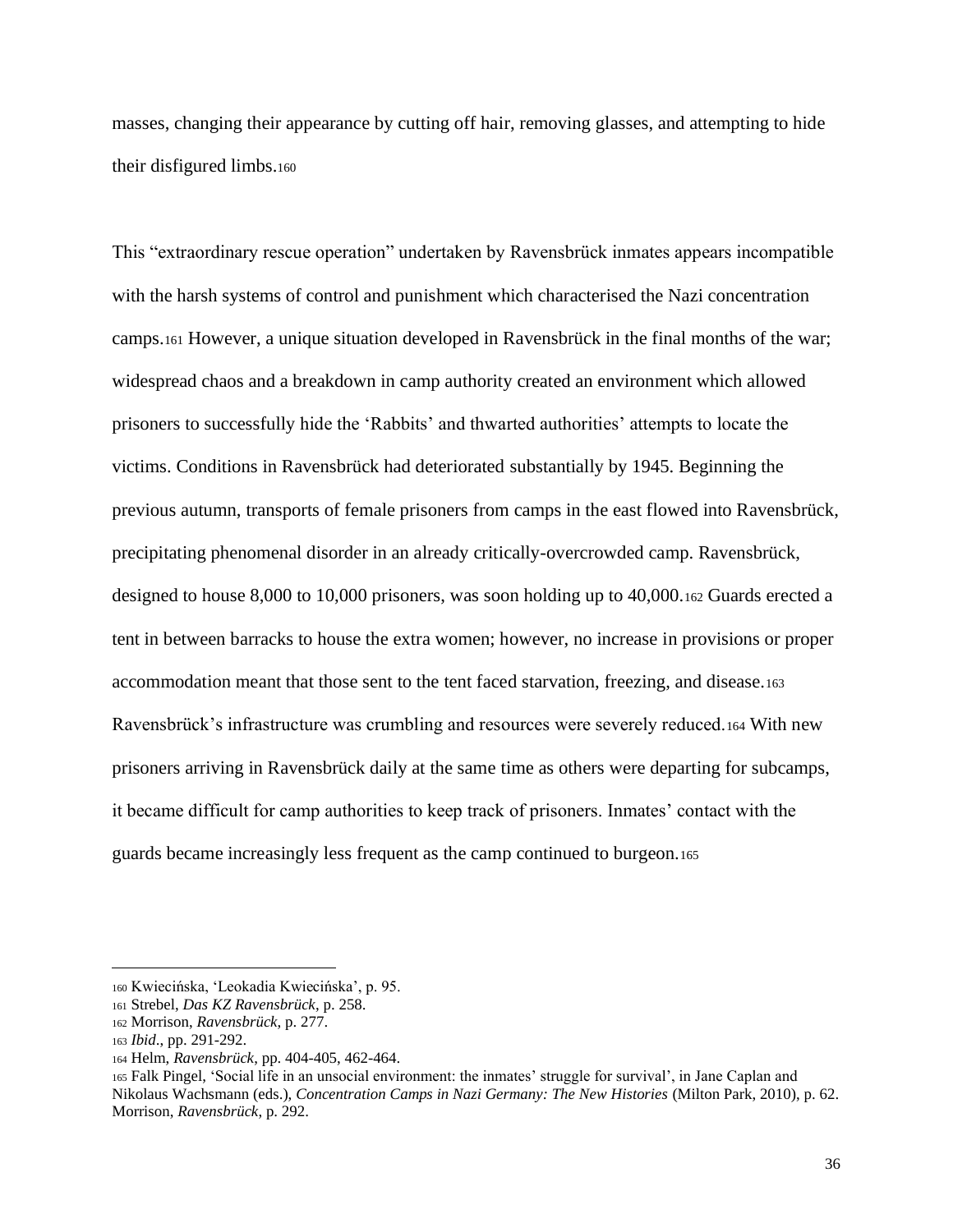The systems of order, discipline, and punishment that had long governed the women's concentration camp faded as chaos spread and Ravensbrück "drifted deeper into anarchy".<sup>166</sup> As a result of this rapid deterioration, attempts by the SS to maintain control proved "impossible", and prisoners exploited this situation for their own benefit and that of their companions.<sup>167</sup> Such a context provided space and relative protection for inmates to hide the 'Rabbits'. Wanda Kiedrzynska underscored that this concealment scheme was only possible in the period of "complete overcrowding" and "indescribable chaos" in the camp's final phase.<sup>168</sup> However, despite its pervasiveness, the disarray in Ravensbrück may not fully explain why the camp authorities failed to follow through on the liquidation orders.<sup>169</sup> In post-war testimonies, former prisoners indicated that although it would have been difficult for officials to locate all of the victims, they believed "it was not impossible".<sup>170</sup> An additional factor which may have contributed to the survival of the 'Rabbits' was camp authorities' knowledge that information about the operations and camp conditions had been published abroad. Ravensbrück leadership and high-ranking Nazis knew that word of their brutality could impact post-war trials.<sup>171</sup>

Camp authorities displayed a "softer stance" towards prisoners in the months prior to liberation.<sup>172</sup> Alicja Jurkowska-Serafinowa surmised that this reflected their attempts to seek out sympathy as Germany's defeat appeared increasingly inevitable.<sup>173</sup> In the weeks leading up to the Red Army's arrival, the Ravensbrück staff attempted to mask the camp's inhumanity by

<sup>166</sup> Morrison, *Ravensbrück*, p. 294.

<sup>167</sup> Buber-Neumann, *Under Two Dictators*, p. 219.

<sup>168</sup> Strebel, *Das KZ Ravensbrück*, p. 556.

<sup>169</sup> Połtawska, *And I Am Afraid*, p. 145.

<sup>170</sup> LUWG, 'Record of witness testimony No. 513', 7 July 1946, https://www.ub.lu.se/witnessing-genocide.

<sup>171</sup> Loewenau, 'The story of how the Ravensbrück "Rabbits" were captured in photos', pp. 228-229.

<sup>172</sup> LUWG, 'Record of witness testimony No. 513', 7 July 1946.

<sup>173</sup> *Ibid*.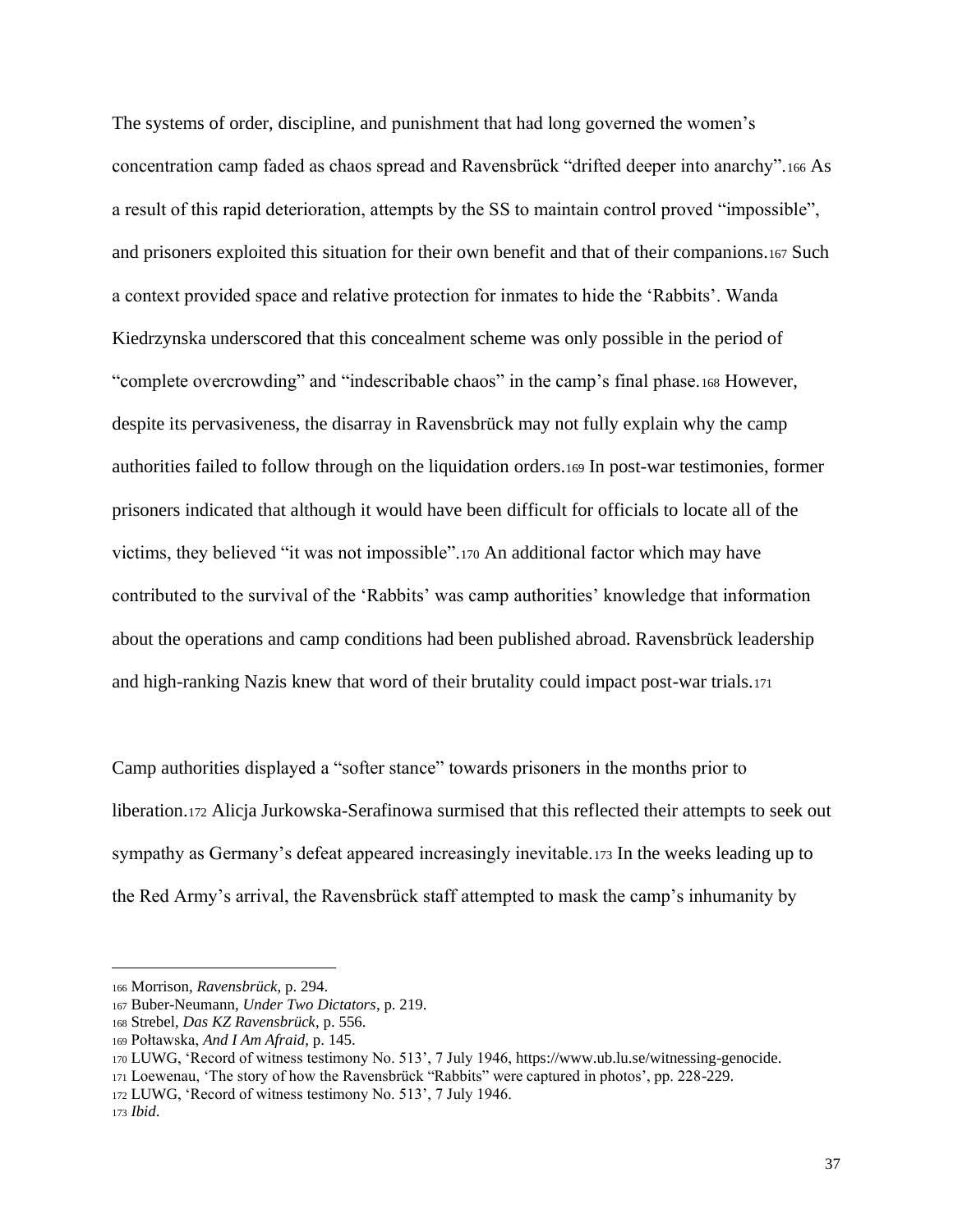tidying and painting the blocks, disposing of stacks of dead bodies lying around the camp, and installing mirrors and furniture in the punishment block.<sup>174</sup> The behaviour of camp staff towards all inmates eased in the final months. "What a difference the advancing front can make", French prisoner Marie-Claude Vaillant-Couturier noted in her diary.<sup>175</sup> Attempts by those involved in the concentration camp system to portray the camps in a gentler light were not uncommon, even within the Nazi elite. By 1944, Himmler recognised the possibility of German defeat and began instructing aides to seek out possible Allied sympathisers who would be willing to draw up a separate peace.<sup>176</sup> Himmler's negotiations with the Swedish Red Cross in early 1945 resulted in the release of 20,000 to 30,000 inmates from a number of concentration camps, including thousands of women from Ravensbrück.<sup>177</sup> It appears Himmler hoped to attain favour with the Allies in order to lessen the potential consequences for his actions.

Authorities' reluctance to locate the 'Rabbits' in the final months aligns with their endeavours to make the camp appear humane. The Camp *Kommandant* Fritz Suhren in particular displayed strong hesitancy to track down the 'Rabbits', and even promised Jadwiga Kamińska that nothing would happen to her or any of the other victims.<sup>178</sup> By breaking the inherent rules of his position, Suhren arguably prolonged the 'Rabbits'' existence. It is possible as well that the *Kommandant*, like Langefeld, felt some empathy for the victims. Evidence demonstrates that Suhren had been wary of the pseudo-medical experimentation programme. In 1943, he refused to authorise additional experiments and was subsequently forced to report to the Inspector of the

<sup>174</sup> Helm, *Ravensbrück*, pp. 598, 604.

<sup>175</sup> *Ibid*., p. 586.

<sup>176</sup> *Ibid*., pp. 351-352.

<sup>177</sup> Sune Persson, 'Folke Bernadotte and the White Buses' in David Cesarani and Paul A. Levine (eds.), *Bystanders to the Holocaust: A Re-Evaluation* (New York, 2002), p. 243.

<sup>178</sup> Helm, *Ravensbrück*, p. 595.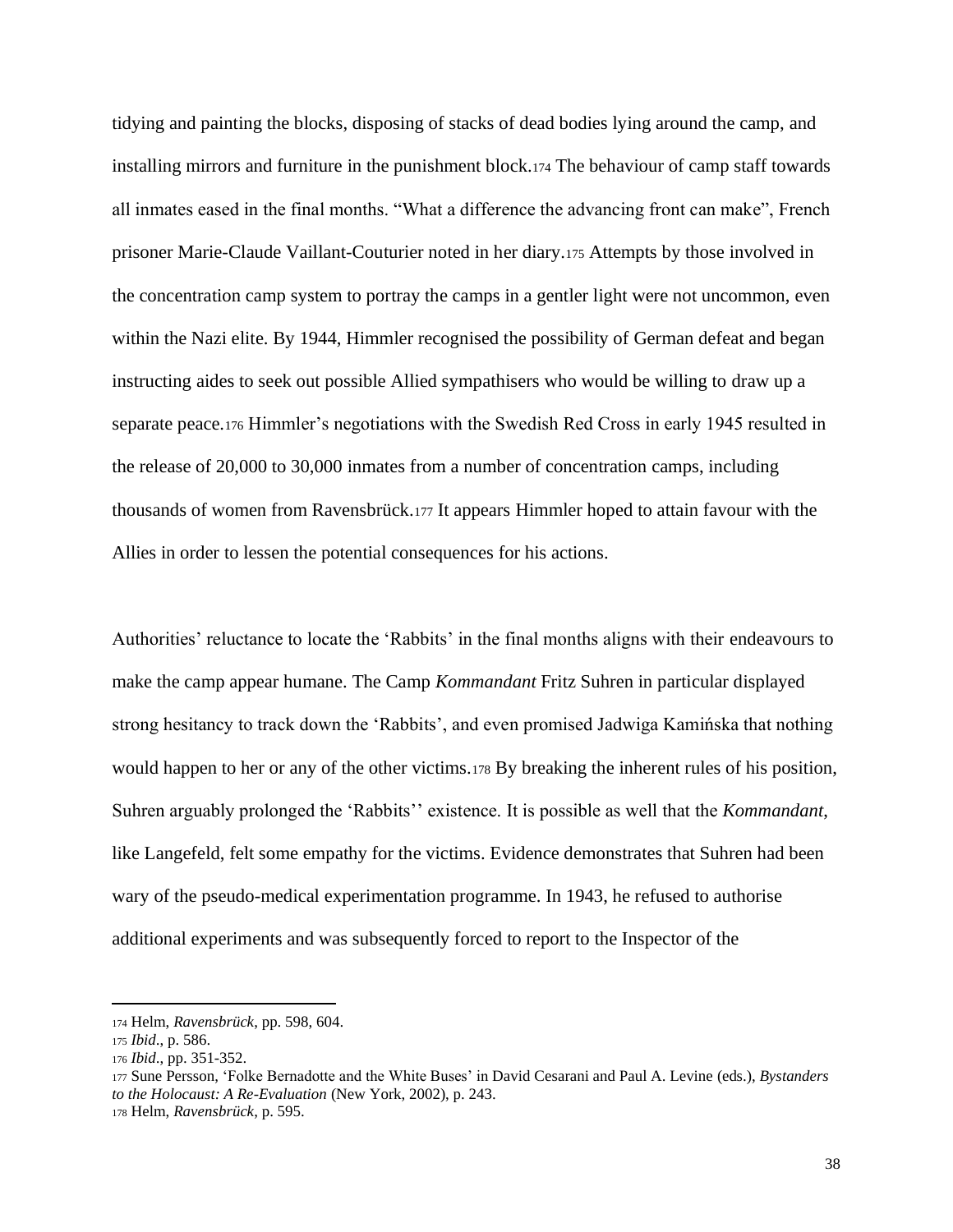Concentration Camps, Richard Glucks, and apologise to Gebhardt for his interference. However, it is perhaps most likely that by indirectly allowing the 'Rabbits'' survival in the final months of the camp's existence, Suhren was hoping to re-mould his image as a camp *Kommandant*. He offered to free one of the victims, Maria Plater-Skassa, if she would sign a document acknowledging that her scars were the results of an accident in a workshop, not by experimentation.<sup>179</sup> Such action clearly demonstrates concern with the impending repercussions for his involvement in the criminal operations.

From first-hand accounts, it is apparent that efforts to protect the 'Rabbits' involved inmates of numerous nationalities who lived in blocks across the camp. The initial aid offered, mainly through the smuggling of food, enabled the 'Rabbits'' survival during the fragile post-operative period. Continued support during protests and after the call for liquidation ensured the victims lived to walk away from the camp after the end of the war. Not a single prisoner denounced a 'Rabbit' who had gone into hiding.<sup>180</sup> Overall, numerous factors–notably the advantageous positions of Polish prisoners and the chaos of the final months–generated a unique environment in Ravensbrück which allowed prisoners to successfully aid the 'Rabbits'.

The comprehensive survival rate for women imprisoned in Ravensbrück between 1939 and 1945 was approximately seventy-seven percent. The survival rate of the 'Rabbits', on the other hand, was just above eighty-five percent. Arguably, the widespread assistance provided for the 'Rabbits' contributed to this all-important eight percent difference. Such support was remarkable given the circumstances in Ravensbrück. Conditions and rules were designed to encourage

<sup>179</sup> *Ibid*., p. 520.

<sup>180</sup> Kwiecińska, 'Leokadia Kwiecińska', p. 96.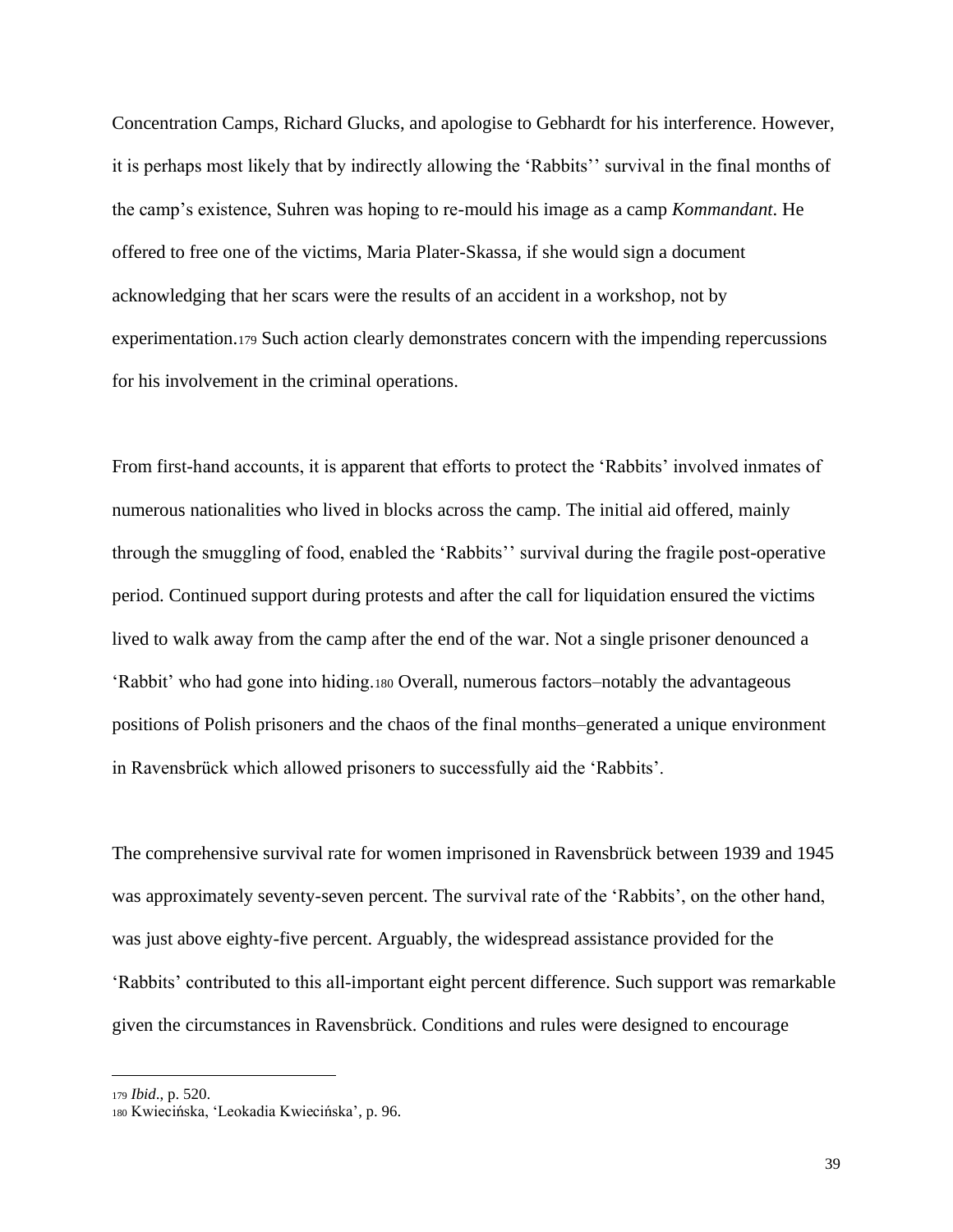inmates to compete for power, influence and survival, and to eliminate friendship.<sup>181</sup> In a context of scarce resources, prisoners often fought or stole from one another to attain the food and clothing necessary for survival.<sup>182</sup> In a camp where subcultures based upon nationality and language prevailed, the camp-wide cooperation to assist the 'Rabbits' was extraordinary.<sup>183</sup> The women who performed acts of resistance and broke rules risked their own lives to help the victims of pseudo-medical experiments survive and tell their story. As a result, the perpetrators were brought to trial, and the global public became aware of yet another form of Nazi atrocities.

<sup>181</sup> Caplan, 'Gender and the concentration camps', p. 92. Morrison, *Ravensbrück*, p. 308.

<sup>182</sup> RMG, 'The Ravensbrück Women's Concentration Camp'.

<sup>183</sup> Morrison, *Ravensbrück*, p. 308.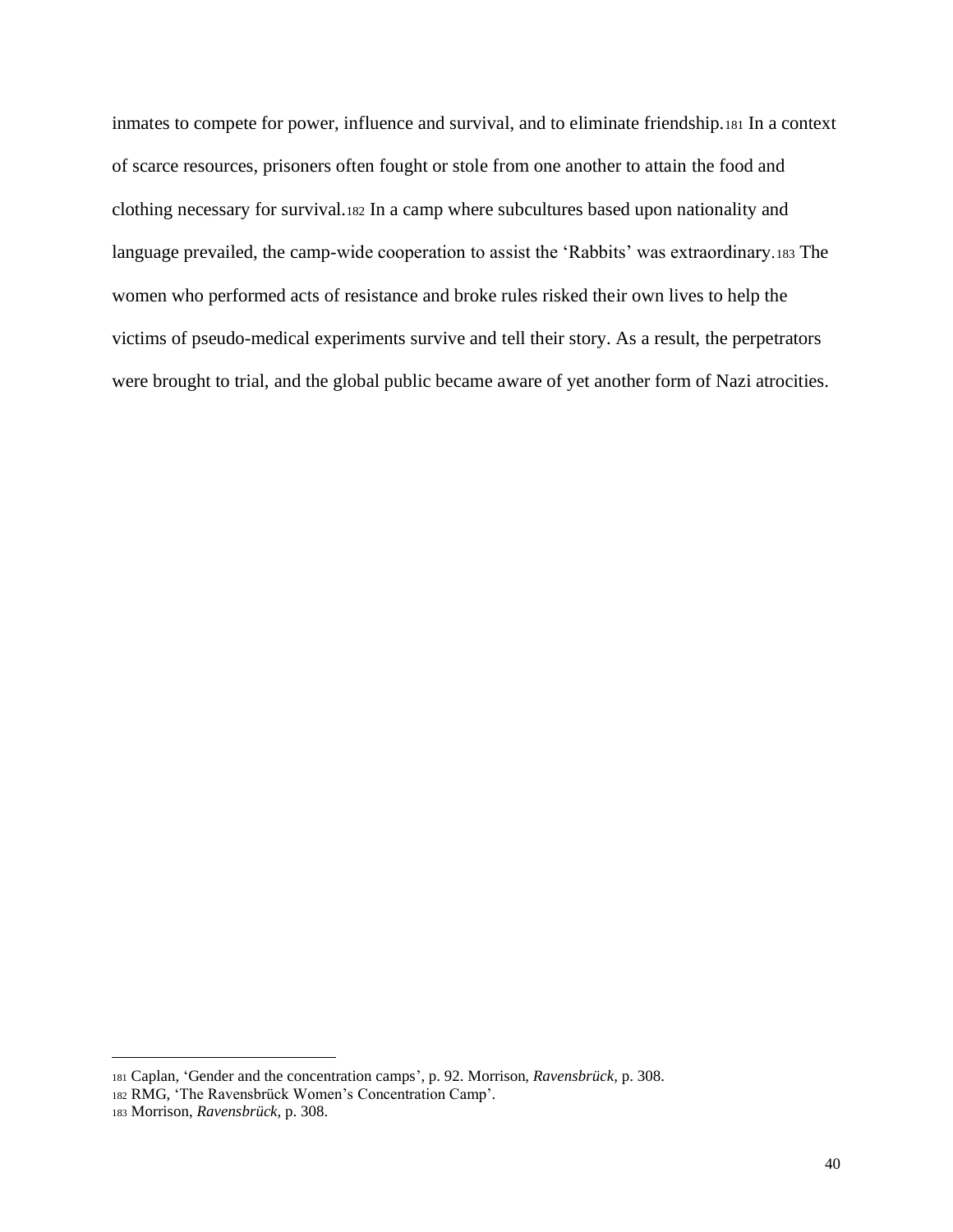### Conclusion

On 28 April 1945, with the knowledge that Soviet forces were approaching Ravensbrück, camp authorities evacuated the majority of prisoners and marched the women towards camps in the north and west.<sup>184</sup> The Soviets liberated Ravensbrück two days later, on 30 April 1945, freeing the estimated 2,000 to 3,500 women remaining in the camp, including numerous 'Rabbits' who had managed to evade attempts at execution.<sup>185</sup> After the war's end, the Allies put Nazi leaders and those employed in concentration camps on trial in an effort to account for the horrors inflicted on prisoners across the Third Reich. In *The United States of America v. Karl Brandt et al*., also known as the 'Doctors' Trial', twenty medical doctors and three Nazi officials, including Drs Gebhardt, Fischer, and Oberheuser, were tried for their involvement in experimentation and mass murder in the concentration camps.<sup>186</sup> From 21 November 1946 to 20 August 1947, judges called upon thousands of pages of documents and numerous witnesses to determine the fate of these individuals.

All three Ravensbrück doctors pleaded not guilty, despite the extensive evidence against them. In his affidavit, Fischer claimed Gebhardt ordered him to participate in the experiments at Ravensbrück. He presented his behaviour toward patients as "considerate" and contended to have followed "standard professional procedure", arguing that "no serious illnesses resulted"

<sup>184</sup> Helm, *Ravensbrück*, p. 614.

<sup>185</sup> Dublon-Knebel, *A Holocaust Crossroads*, p. 31. In the weeks prior to liberation, some 'Rabbits' had escaped under assumed names to other camps.

<sup>186</sup> USHMM, 'The Doctors Trial: The Medical Case of the Subsequent Nuremberg Proceedings', <https://encyclopedia.ushmm.org/content/en/article/the-doctors-trial-the-medical-case-of-the-subsequentnuremberg-proceedings> [accessed 15 January 2020].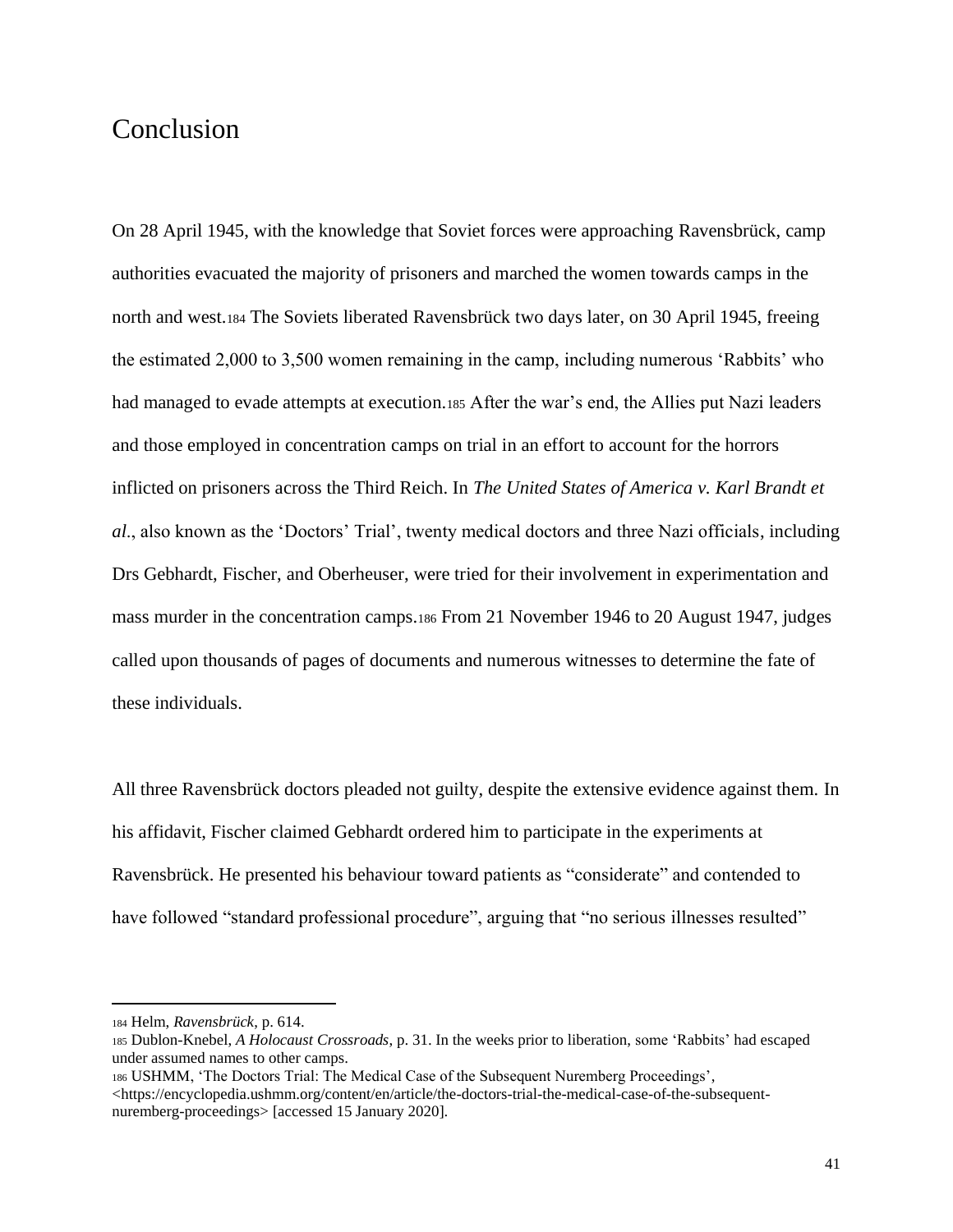from the operations.<sup>187</sup> Prisoner testimonies revealed the truth. Maria Broel-Plater described the treatment received at Ravensbrück for the court: "We were not treated like human beings, but like numbers".<sup>188</sup> All four 'Rabbits' called to testify at the trial attest to the permanent consequences of their operations. The women described their continued suffering: frequent fevers, difficultly walking, and the necessity of wearing special shoes.<sup>189</sup> The court summoned Dr Leo Alexander to examine the women's wounds and provide a professional opinion on the nature of the experiments. He described Maria Kuzmierczuk's muscles as "destroyed" and her scars as "mutilating".190

Like Fischer, Oberheuser maintained that she had no choice but to participate in the experiments at Gebhardt's insistence.<sup>191</sup> She claimed that, "in administering therapeutic care […] I did everything I could as a woman in a difficult position".<sup>192</sup> All three of the Ravensbrück doctors were found guilty of war crimes and crimes against humanity. Gebhardt was sentenced to death and executed on 2 June 1948.<sup>193</sup> The court sentenced Fischer to life imprisonment; however, he was released in 1954 and soon after began a research assignment at the pharmaceutical company Boehringer Ingelheim.<sup>194</sup> Oberheuser was sentenced to twenty years imprisonment, but like Fischer, was freed early after serving only five years.

<sup>187</sup> USHMM, 'United States of America v. Karl Brandt et al., Nov. 21, 1946 - Aug. 20, 1947', https://collections. ushmm.org/search/catalog/irn504191.

<sup>188</sup> *Ibid*.

<sup>189</sup> *Ibid*.

<sup>190</sup> USHMM, 'United States of America v. Karl Brandt et al., Nov. 21, 1946 - Aug. 20, 1947', https://collections. ushmm.org/search/catalog/irn504191. Washington D.C., USHMM, 'Polish survivor Jadwiga Dzido shows her scarred leg to the court, while expert witness Dr. Alexander explains the nature of the medical experiment performed on her in the Ravensbrueck concentration camp. Dzido and Alexander were appearing as witnesses at the Doctors Trial', 20 December 1946, Photograph 79809, https://collections.ushmm.org/search/catalog/pa11987. <sup>191</sup> Wendy Maier, 'Aufseherinnen und andere Frauen: An investigation of female perpetrators of genocide and other crimes during the Nazi regime, 1933–1945', Roosevelt University, (2002), p. 113.

<sup>192</sup> RMG, 'The Ravensbrück Women's Concentration Camp'.

<sup>193</sup> *Ibid*.

<sup>194</sup> *Ibid*.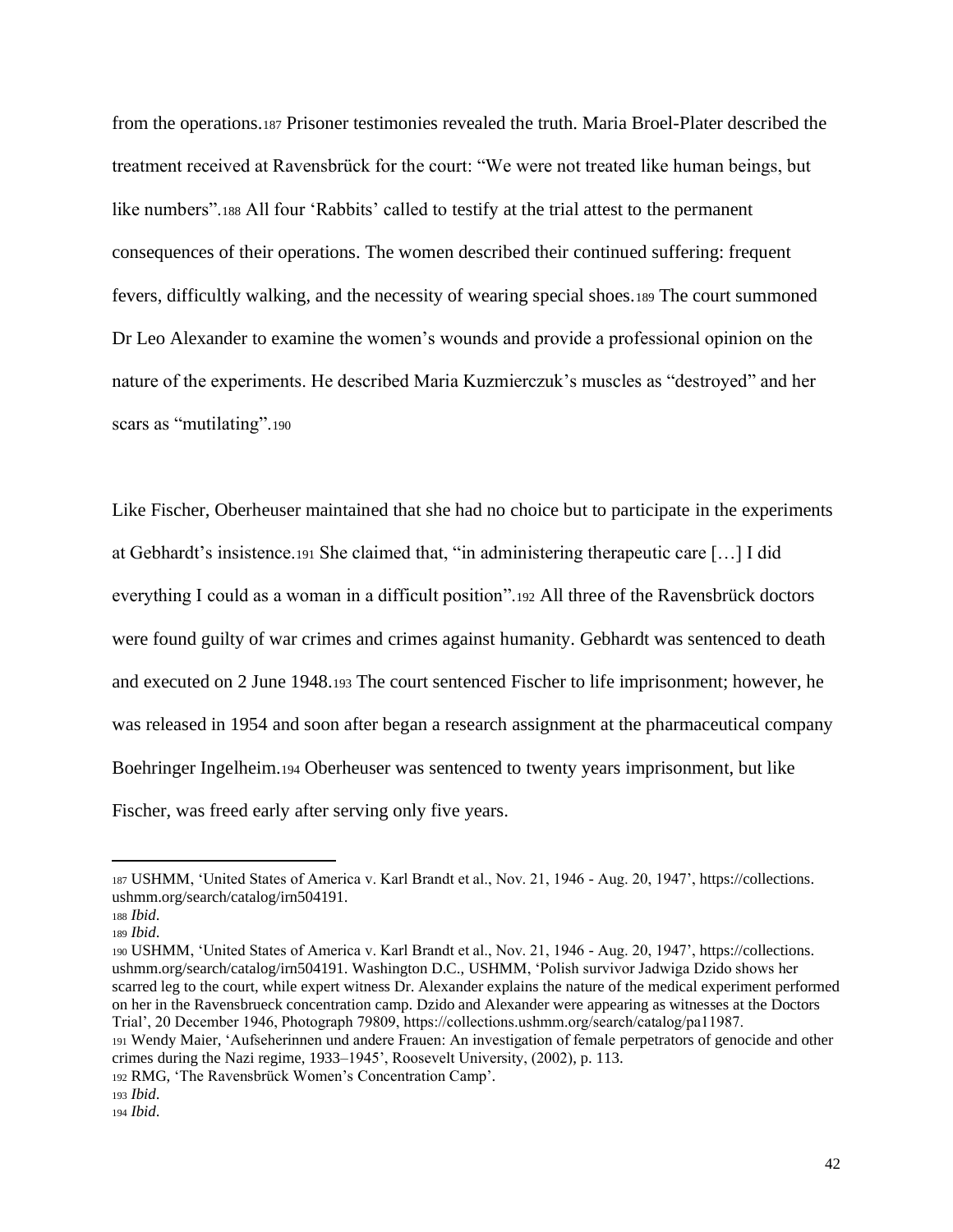After her release, Oberheuser began working as a doctor in Stocksee, Germany. According to former inmate Wanda Kiedrzynska, the West German government gave Oberheuser "strangely favourable opportunity" to start over by providing her with a letter stating that she should be "given every facility in finding employment".<sup>195</sup> As news of her return to the medical profession spread throughout the 1950s, various individuals, notably former Ravensbrück inmates, made attempts to have her name removed from the medical register.<sup>196</sup> Finally, with the involvement of the British Medical Association in 1958, the West German Minister of Internal Affairs succumbed to the overwhelming objection and removed Oberheuser's right to practice medicine. Details on Oberheuser after this date are scarce; one historian believes she worked for a pharmaceutical laboratory in Germany, a documentary filmmaker studying the 'Rabbits' speculates that Oberheuser may have immigrated to America.<sup>197</sup> Fischer and Oberheuser are two of many who did not face suitable retribution for their crimes. Of the 4,550 guards, doctors, and SS authorities that worked at Ravensbrück and its subcamps between 1939 and 1945, only 114 were put on trial, and even fewer were convicted.<sup>198</sup>

The 'Rabbits'' bonds with one another did not disappear after their captivity ended. In memoirs, interviews, and articles, many of the women mentioned the support and comfort their fellow 'Rabbits' continued to provide after the war. Writing in the 1960s, Wanda Kiedrzynska underscored the continuity of their friendships which have "lasted til today".<sup>199</sup> Outside support

<sup>198</sup> RMG, 'The Ravensbrück Women's Concentration Camp'.

<sup>195</sup> Wanda Kiedrzynska, 'Herta Oberheuser's Guilt', in Wanda Machlejd (ed.), *Studies and Monographs: Experimental Operations on Prisoners of Ravensbrück Concentration Camp* (Warsaw, 1960), p. 56.

<sup>196</sup> USHMM, 'Caroline Ferriday collection', https://collections.ushmm.org/search/catalog/irn508306, series 4. <sup>197</sup> Maier, 'Aufseherinnen', pp. 114-115. Walz, 'Informationen', p. 17.

<sup>199</sup> Kiedrzynska, 'Introduction', p. 24.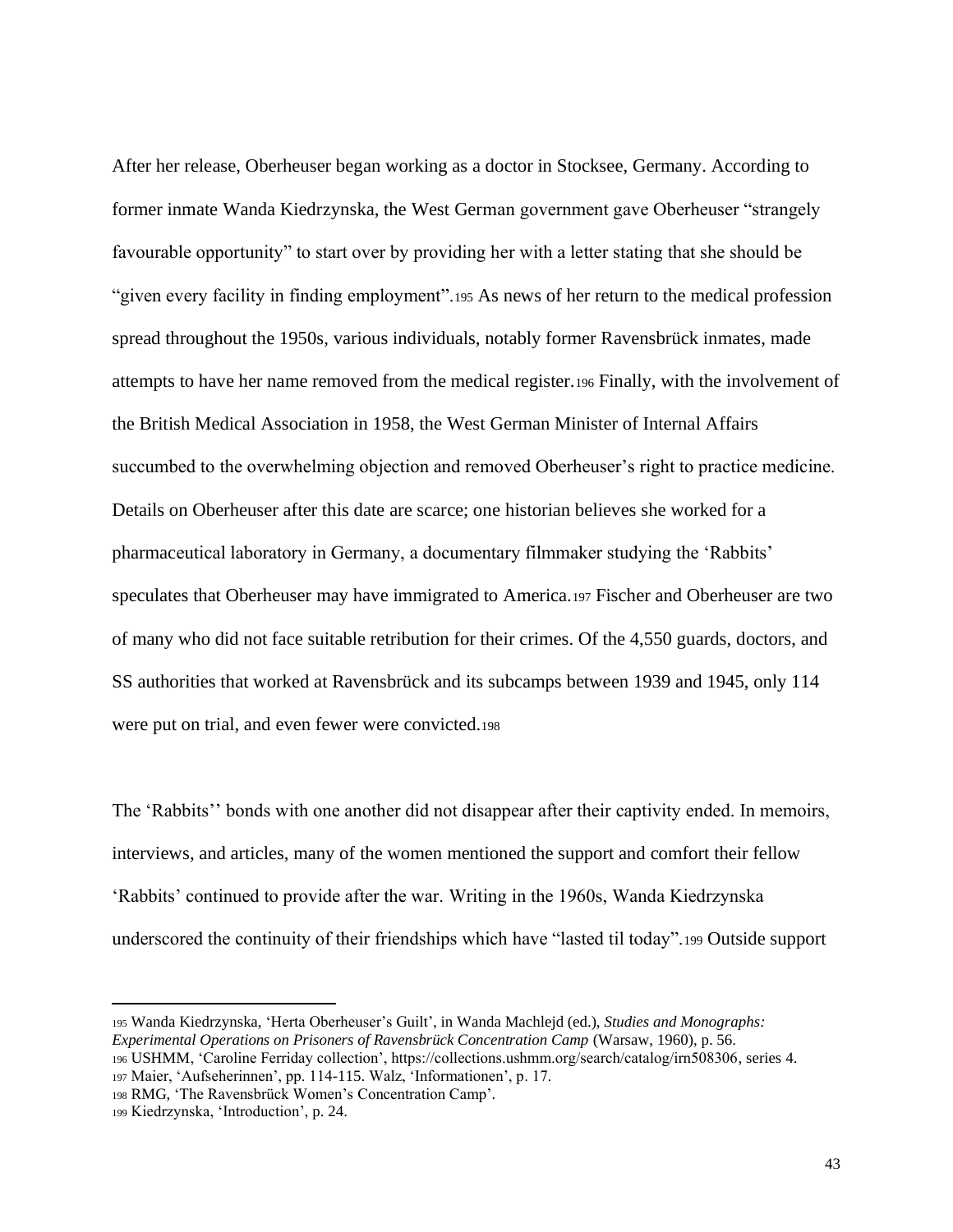for the 'Rabbits' continued after liberation as well. In their efforts to gain monetary compensation from the West German government, the victims were aided by Anise Postel-Vinay, a former French inmate, who penned a report in 1952 pressing for restitution for the surviving 'Rabbits'.<sup>200</sup> Furthermore, the numerous memoirs written by non-Polish inmates in the decades following liberation, many of which contained descriptions of the 'Rabbits'' plight and the support offered to them, attest to the lingering sentiment for these victims.

Support came from individuals not directly associated with Ravensbrück as well. In 1958, American philanthropist Caroline Ferriday learned about the 'Rabbits'' experiences in Ravensbrück. Inspired by the 1955 Hiroshima Maidens project, in which twenty-five Japanese women travelled to the United States for reconstructive surgery, Ferriday worked to bring the surviving 'Rabbits' across the Atlantic for treatment and convalescence. <sup>201</sup> In partnership with Norman Cousins and Dr William Hitzig, Ferriday succeeded in bringing thirty-five 'Rabbits' to the United States from December 1958 to December 1959.<sup>202</sup> Their arrival and travels across the country were widely reported in the American press, most notably in the Saturday Review weekly magazine, and the atrocities which occurred at Ravensbrück became even more widely recognised.<sup>203</sup> This trip speaks not only to the enduring bonds between the 'Rabbits' but also to the aid they received even after liberation.

<sup>200</sup> USHMM, 'Caroline Ferriday collection', series 3.2.

<sup>201</sup> USHMM, 'Caroline Ferriday collection', series 3.1 and 3.3.

<sup>202</sup> USHMM, 'Caroline Ferriday collection', series 3.2.

<sup>203</sup> USHMM, 'Caroline Ferriday collection', series 3.3-3.5. 'Nazi Camp Victims at Senate Hearing', *The New York Times,* New York, 20 May 1959, p. 14, < https://www.nytimes.com/1959/05/20/archives/nazi-camp-victims-atsenate-hearing.html> [accessed 30 December 2019].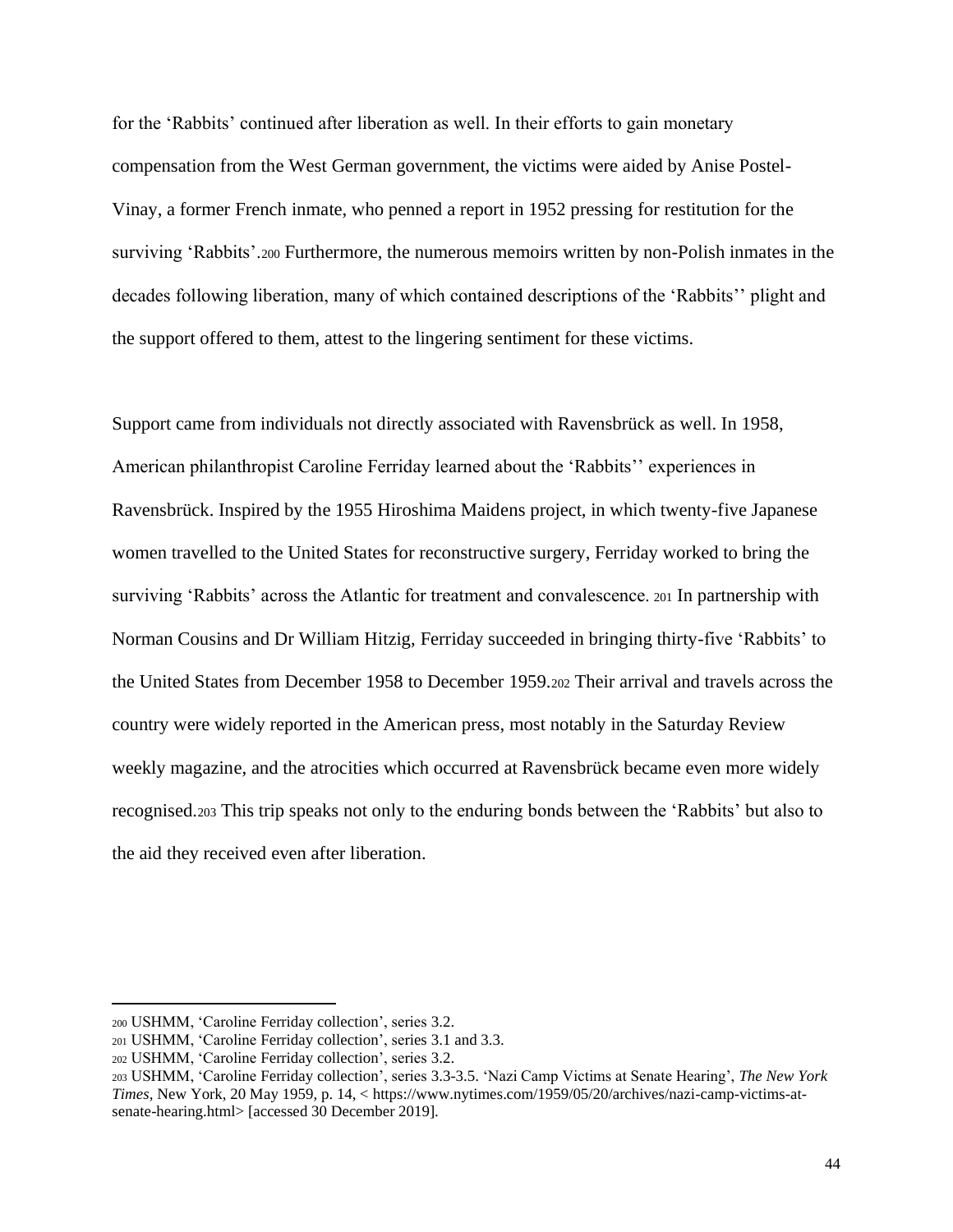The illegal experimental operations performed on the 'Rabbits' at Ravensbrück left the victims permanently crippled, shaping the remainder of their lives physically, emotionally, and financially. In their applications for restitution in the late 1950s, the women completed questionnaires establishing the nature of their injuries and their current state of being. A compiled picture of the victims' situation is disheartening; fifteen years after liberation, these women suffered from heart trouble, neurosis, general exhaustion, severe weakness, and difficulty walking. The majority of the surviving 'Rabbits' indicated that they were no longer able to work due to continuing medical complications.<sup>204</sup> Although many of the women received a small pension from the Polish Government, none of the victims received proper financial compensation from Germany.<sup>205</sup> Despite the 'Rabbits'' remarkable survival, due significantly to the support provided for them in Ravensbrück, the women's lives were forever altered. Maria Cabaj, reflecting on the horrors experienced in Ravensbrück and the devastating effect of the operations, remarked, "sometimes I wonder if it was true, if it was not all a bad dream that I lived through that hell and survived it; but I look at the scars on the legs and know that it is true, and those scars will never let me forget".<sup>206</sup>

<sup>204</sup> USHMM, 'Caroline Ferriday collection', series 1.1-1.12.

<sup>205</sup> Walz, 'Informationen', p. 17. Weindling, *Nazi Medicine*, p. 338.

<sup>206</sup> Cabaj, 'Maria Cabaj', p. 55.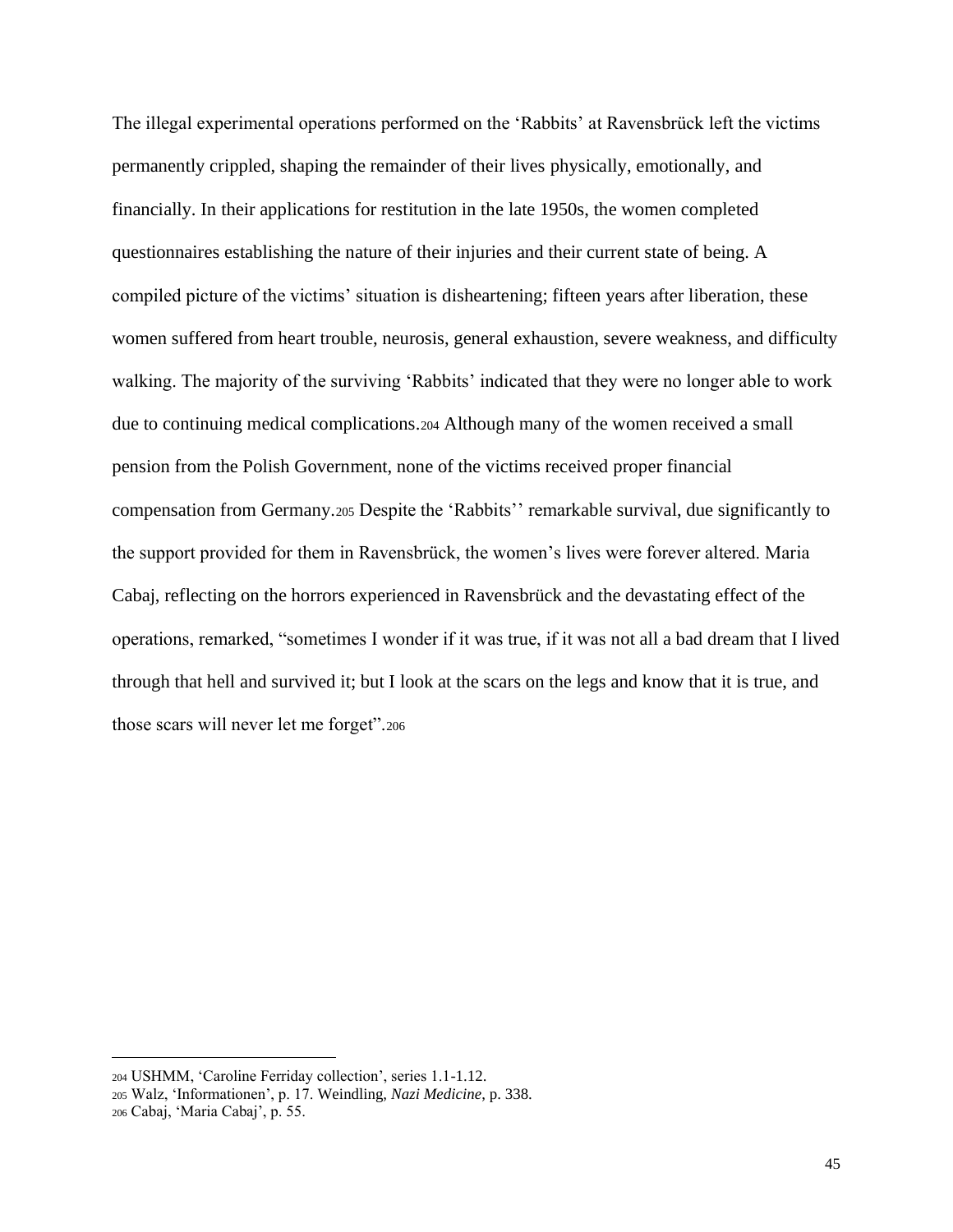## Bibliography

### **I. Archival Sources**

Mahn- und Gedenkstätte Ravensbrück

Mahn- und Gedenkstätte Ravensbrück, Exhibition, 'The Ravensbrück Women's Concentration Camp - History and Memory'.

Mahn- und Gedenkstätte Ravensbrück, Exhibition, 'The 'Führerhaus': Everyday Life and Crimes of Ravensbrück SS Officers'.

### Lund University

Lund University, Witnessing Genocide, 'Certificate regarding Janina Iwańska's letters', 18 November 1968, https://www.ub.lu.se/witnessing-genocide.

Lund University, Witnessing Genocide, 'Drawing of tent barrack at Ravensbrück concentration camp', date unknown, https://www.ub.lu.se/witnessing-genocide.

Lund University, Witnessing Genocide, 'Envelope used for Janina Iwańska's letter to her father Bolesław Iwański with a secret message written in urine', 6 May 1943, https://www.ub.lu.se/witnessing-genocide.

Lund University, Witnessing Genocide, 'Janina Iwańska's letter to her father Bolesław Iwański, 6 May 1943', https://www.ub.lu.se/witnessing-genocide.

Lund University, Witnessing Genocide, 'Janina Iwańska's letter to her father Bolesław Iwański, 2 June 1943', https://www.ub.lu.se/witnessing-genocide.

Lund University, Witnessing Genocide, 'Janina Iwańska's letter to her aunt, 12 September 1943', https://www.ub.lu.se/witnessing-genocide.

Lund University, Witnessing Genocide, 'Janina Iwańska's letter to her father Bolesław Iwański, 7 January 1944', https://www.ub.lu.se/witnessing-genocide.

Lund University, Witnessing Genocide, 'Interview with Joanna Muszkowska-Penson Regarding the Medical Experiments in the Ravensbrück Concentration Camp', 2016, https://www.ub.lu.se/ witnessing-genocide.

Lund University, Witnessing Genocide, 'Layout of Ravensbrück concentration camp', date unknown, https://www.ub.lu.se/witnessing-genocide.

Lund University, Witnessing Genocide, 'Record of witness testimony No. 228', 29 January 1946, https://www.ub.lu.se/witnessing-genocide.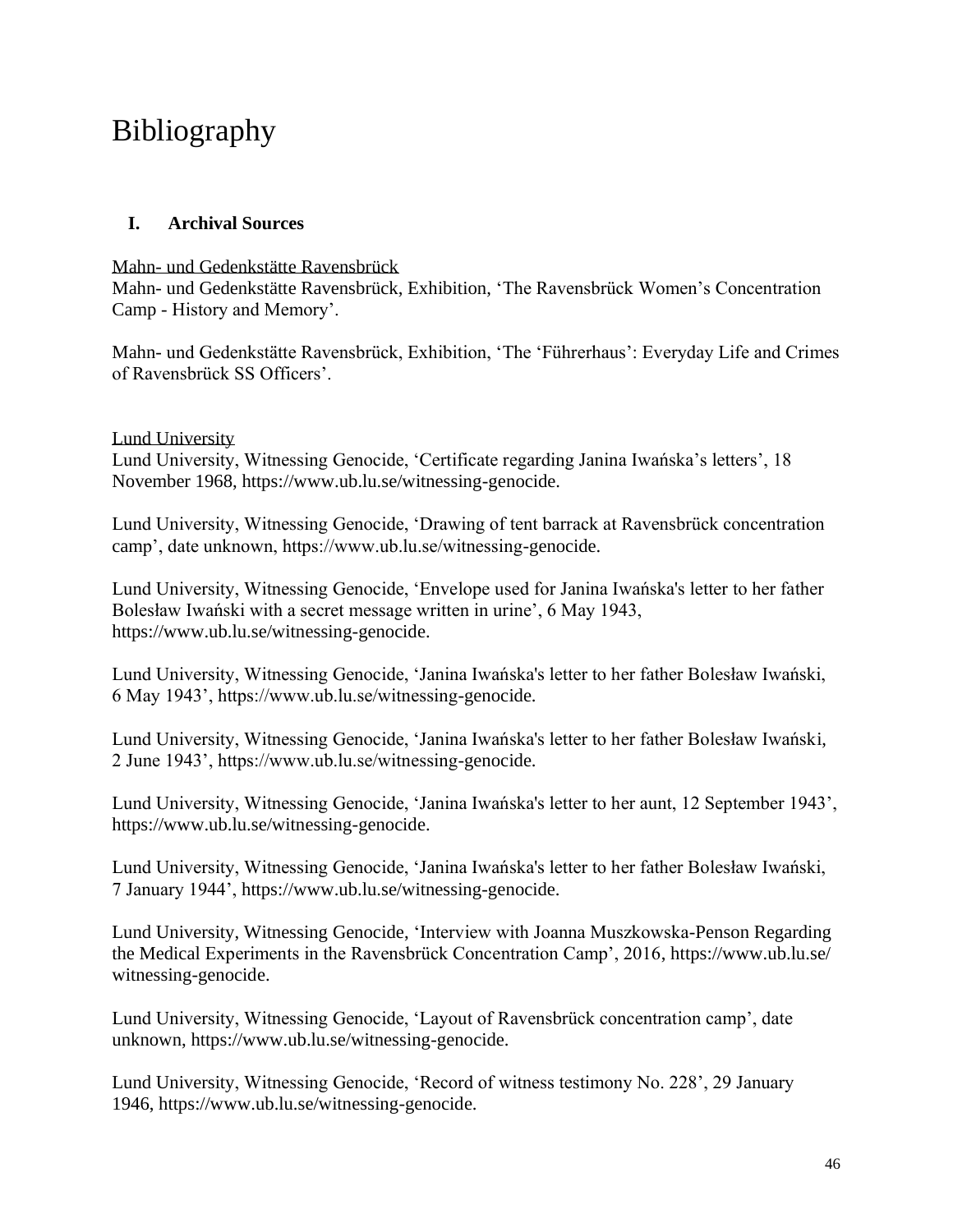Lund University, Witnessing Genocide, 'Record of witness testimony No. 285', 28 March 1946, https://www.ub.lu.se/witnessing-genocide.

Lund University, Witnessing Genocide, 'Record of witness testimony No. 513', 7 July 1946, https://www.ub.lu.se/witnessing-genocide.

Lund University, Witnessing Genocide, 'Sylvia Salvesen', 1947, https://www.ub.lu.se/witnessing-genocide.

United States Holocaust Memorial Museum

United States Holocaust Memorial Museum, 'Selected records from the Nationale Mahn- und Gedenkstätte of Ravensbrück and Sachsenhausen, 1941-1944', https://collections.ushmm. org/search/catalog/irn503416.

United States Holocaust Memorial Museum, 'Judge Advocate General's Office: War Crimes Case Files, Second World War', https://collections.ushmm.org/search/catalog/irn509302.

United States Holocaust Memorial Museum, 'Caroline Ferriday collection', https://collections. ushmm.org/search/catalog/irn508306.

United States Holocaust Memorial Museum, 'United States of America v. Karl Brandt et al., Nov. 21, 1946 - Aug. 20, 1947', https://collections.ushmm.org/search/catalog/irn504191.

United States Holocaust Memorial Museum, 'Correspondence and related records regarding restitution for victims of medical experiments', 1957-1981, https://collections.ushmm.org/ search/catalog/irn508264.

United States Holocaust Memorial Museum, 'War Crimes Trials: Medical Case', 20 December 1946, https://collections.ushmm.org/search/catalog/irn1001426; https://collections.ushmm.org/ search/catalog/irn1001425.

United States Holocaust Memorial Museum, 'A note issued in the Ravensbrueck concentration camp stating that Polish political prisoner Jadwiga Dzido, in barracks 15, is to be given only light work and allowed to remain in bed because of her operation', 4 August 1943, https://collections. ushmm.org/search/catalog/pa1154010.

United States Holocaust Memorial Museum, 'A note signed by Nazi physician Herta Oberhauser stating that the Polish political prisoner Jadwiga Dzido, who was subjected to medical experiments on her leg, is allowed to wear shoes and stockings and is allowed to have a bed sheet', 26 February 1943, https://collections.ushmm.org/search/catalog/pa1154011.

United States Holocaust Memorial Museum, 'Ravensbruck Trial: The Sentencing [Das Urteil]', February 1947, https://collections.ushmm.org/search/catalog/irn1002450.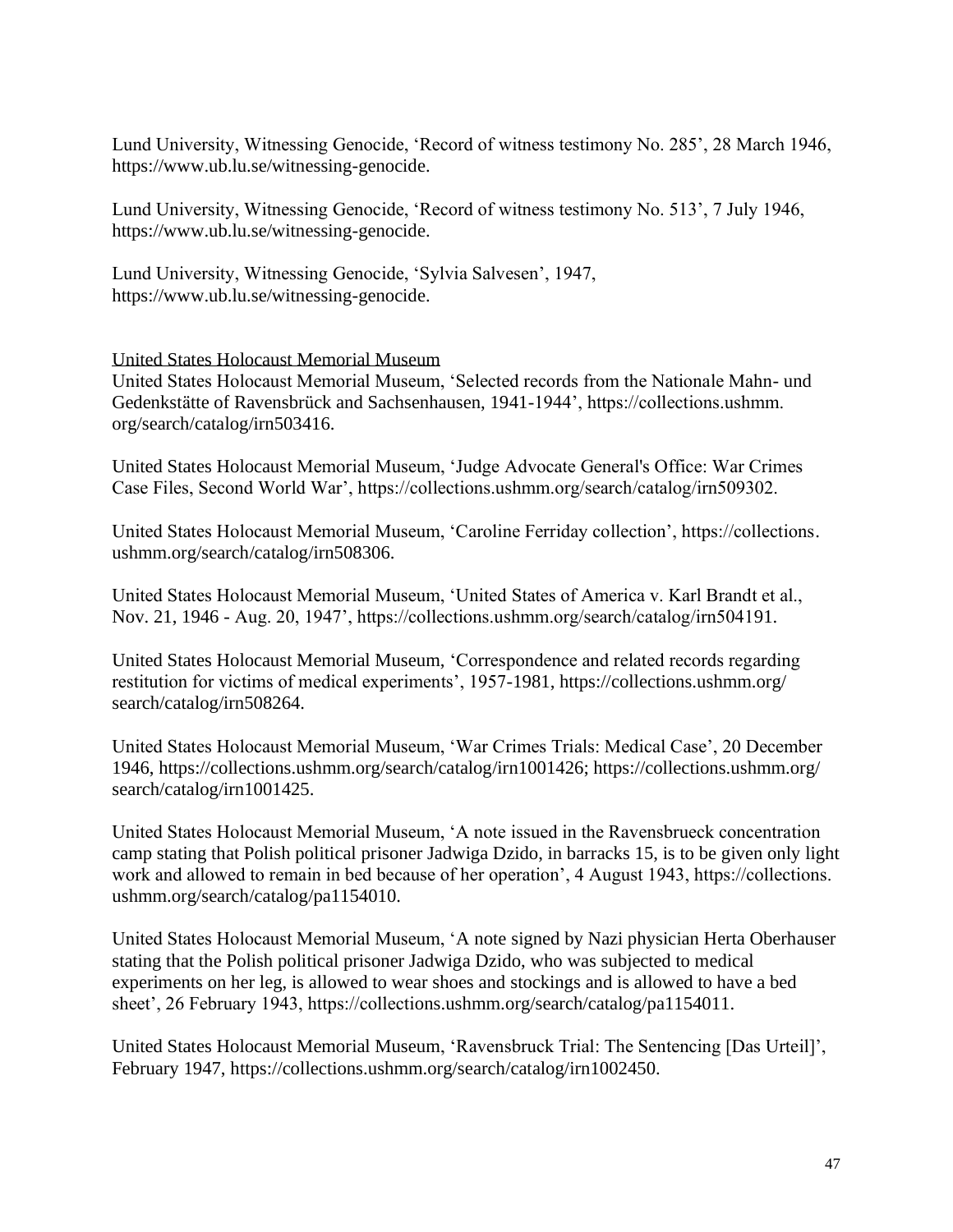United States Holocaust Memorial Museum, 'Red triangular badge worn by Polish political prisoner, Jadwiga Dzido, in the Ravensbrueck concentration camp', 1941-1945, https://collectio ns.ushmm.org/search/catalog/pa1154017.

United States Holocaust Memorial Museum, 'Group portrait of Ravensbrueck survivors recuperating in Sweden', circa September 1945, https://collections.ushmm.org/search/catalog/ pa1164239.

United States Holocaust Memorial Museum, 'Clandestine photograph of a Polish political prisoner and medical experimentation victim in the Ravensbrueck concentration camp', October 1944, Photograph 69341, https://collections.ushmm.org/search/catalog/pa1156938.

United States Holocaust Memorial Museum, 'Clandestine photograph of a Polish political prisoner and medical experimentation victim in the Ravensbrueck concentration camp', October 1944, Photograph 69342, https://collections.ushmm.org/search/catalog/pa1156939.

United States Holocaust Memorial Museum, 'Clandestine photograph of a Polish political prisoner and medical experimentation victim in the Ravensbrueck concentration camp', October 1944, Photograph 69343, https://collections.ushmm.org/search/catalog/pa1156940.

United States Holocaust Memorial Museum, 'Clandestine photograph of the disfigured leg of Maria Kusmierczuk, a Polish political prisoner in the Ravensbrueck concentration camp', October 1944, Photograph 69339, https://collections.ushmm.org/search/catalog/pa1156936.

United States Holocaust Memorial Museum, 'Clandestine photograph of the disfigured leg of Polish political prisoner, Bogumila Babinska (Jasiuk), in the Ravensbrueck concentration camp', October 1944, Photograph 69340, https://collections.ushmm.org/search/catalog/pa1156937.

United States Holocaust Memorial Museum, 'Christmas card given to Polish political prisoner, Jadwiga Dzido by a fellow inmate of the Ravensbrueck concentration camp', 25 December 1942, https://collections.ushmm.org/search/catalog/pa1154005.

United States Holocaust Memorial Museum, 'Greeting card given to Polish political prisoner, Jadwiga Dzido by Jadwiga Solecka, a fellow inmate of the Ravensbrueck concentration camp', circa 1942, https://collections.ushmm.org/search/catalog/pa1154009.

United States Holocaust Memorial Museum, 'Polish survivor Jadwiga Dzido shows her scarred leg to the court, while expert witness Dr. Alexander explains the nature of the medical experiment performed on her in the Ravensbrueck concentration camp. Dzido and Alexander were appearing as witnesses at the Doctors Trial', 20 December 1946, Photograph 79809, https://collections.ushmm.org/search/catalog/pa11987.

United States Holocaust Memorial Museum, 'A physician examines Maria Kusmierczuk, a survivor of medical experiments performed when she was a prisoner in the Ravensbrueck concentration camp', 1958, Photograph 54907, https://collections.ushmm.org/search/catalog/pa 1178657.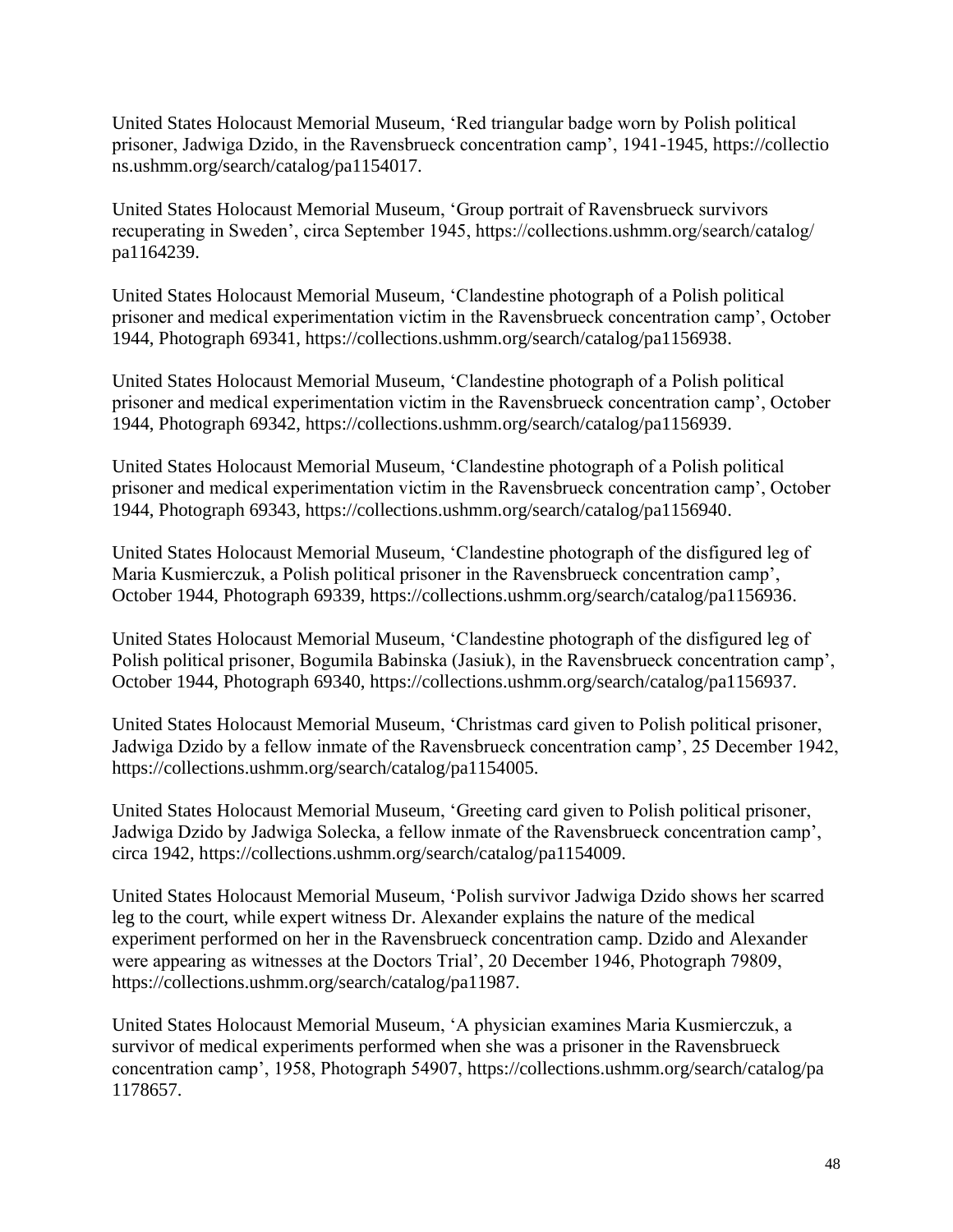United States Holocaust Memorial Museum, 'A war crimes investigation photo of Wladislava Karolewska, a survivor from Ravensbrueck, who was subjected to medical experiments with sulphonamide drugs in 1942', circa 1946, Photograph 78599, https://collections.ushmm.org /search/catalog/pa10043.

United States Holocaust Memorial Museum, 'A war crimes investigation photo of Jadwiga Dzido, a member of the Polish underground, who was deported to Ravensbrueck in March 1941', circa 1946, Photograph 78600, https://collections.ushmm.org/search/catalog/pa1055329.

United States Holocaust Memorial Museum, 'Dr. William Hitzig examines Pelagia Mackowska, a survivor of medical experiments performed when she was a prisoner in the Ravensbrueck concentration camp', October 1958, Photograph 54906, https://collections.ushmm.org/search/ catalog/pa1178656.

United States Holocaust Memorial Museum, 'Survivors of medical experiments done in the Ravensbrueck concentration camp are received by the Human Rights Division of the United Nations', circa 1959, Photograph 54905, https://collections.ushmm.org/search/catalog/pa1178 519.

### **II. Printed Primary Sources**

'Bericht von Bogumila Babinska-Jasiuk', in Andrea Genest (ed.), *Damit die Welt es erfährt...: Illegale Dokumente von polnischen Häftlingen aus dem Konzentrationslager Ravensbrück* (Berlin, 2015), pp. 173-179.

'Bericht von Krystyna Czyz-Wilgatowa', in Andrea Genest (ed.), *Damit die Welt es erfährt...: Illegale Dokumente von polnischen Häftlingen aus dem Konzentrationslager Ravensbrück* (Berlin, 2015), pp. 184-188.

'Brief Nr. VIII, 2. Oktober 1943', in Andrea Genest (ed.), *Damit die Welt es erfährt...: Illegale Dokumente von polnischen Häftlingen aus dem Konzentrationslager Ravensbrück* (Berlin, 2015), pp. 87-88.

'Brief vom Juni 1943', in Andrea Genest (ed.), *Damit die Welt es erfährt...: Illegale Dokumente von polnischen Häftlingen aus dem Konzentrationslager Ravensbrück* (Berlin, 2015), pp. 189- 190.

'Liste der Operierten', in Andrea Genest (ed.), *Damit die Welt es erfährt...: Illegale Dokumente von polnischen Häftlingen aus dem Konzentrationslager Ravensbrück* (Berlin, 2015), pp. 109- 114.

'Nazi Doctors' Tests in Prison Camps Arid', *The New York Times*, 22 July 1945, p. 15 <https://www.nytimes.com/1945/07/22/archives/nazi-doctors-tests-in-prison-camps-arid.html> [accessed 30 December 2019].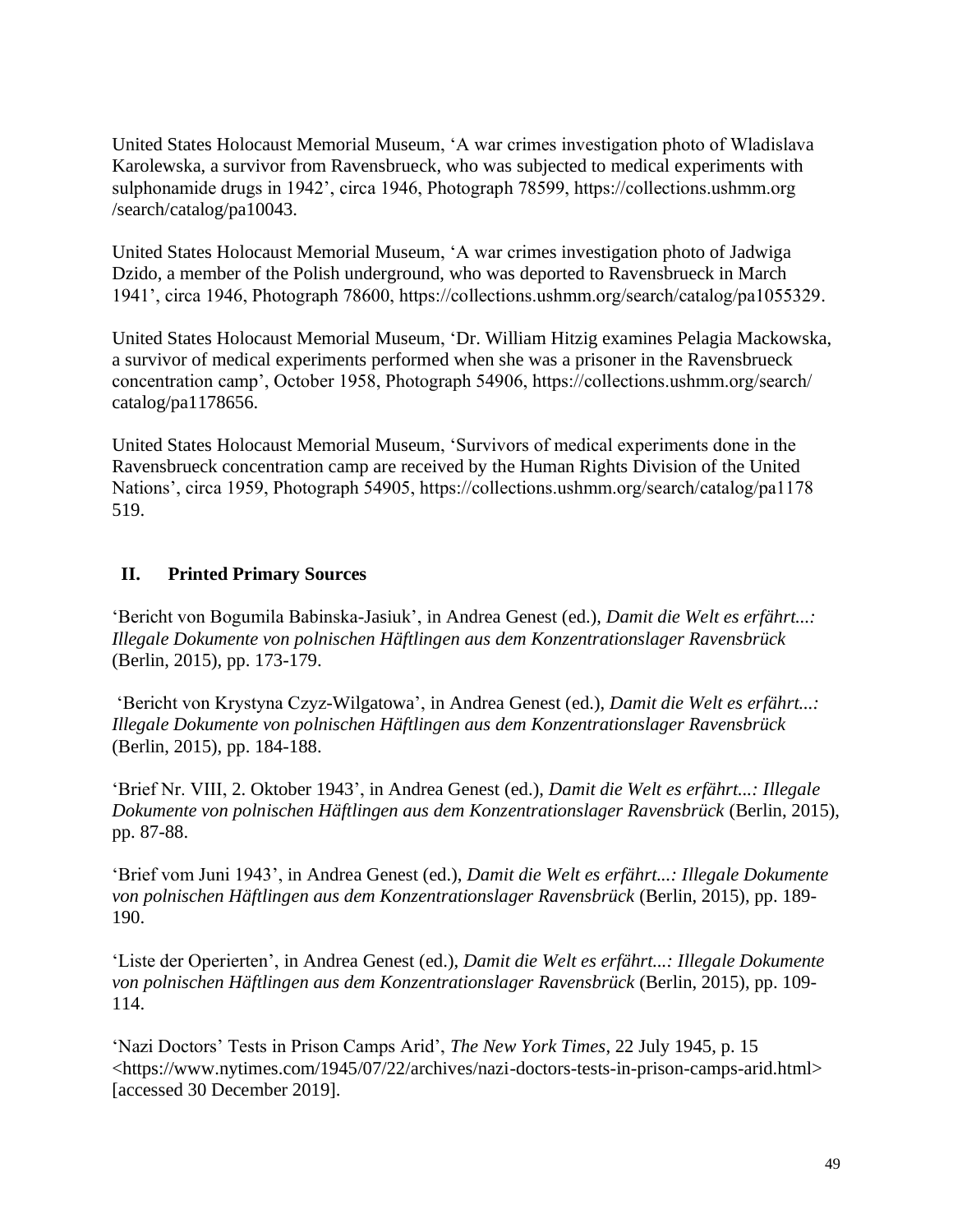'Hitler's Doctor, 14 Others Guilty in Medical Experimentation Trial', *The New York Times*, New York, 20 August 1947, p. 1, < https://www.nytimes.com/1947/08/20/archives/hitlers-doctor-14others-guilty-in-medical-experimentation-trial.html> [accessed 30 December 2019].

'Nazi Camp Victims at Senate Hearing', *The New York Times*, New York, 20 May 1959, p. 14, <https://www.nytimes.com/1959/05/20/archives/nazi-camp-victims-at-senate-hearing.html> [accessed 30 December 2019].

'Inside Ravensbrück: A Survivor Shares Her Experiences', *The New Yorker*, New York, 27 April 1945 < https://www.newyorker.com/magazine/1945/05/05/letter-from-paris-inside-ravensbruck> [accessed 13 January 2020].

### **III. Printed Secondary Sources**

Books and Monographs

Agassi, Judith Buber, *Jewish Women Prisoners of Ravensbrück* (Lubbock, 2014).

Buber-Neumann, Margarete, *Under Two Dictators: Prisoner of Stalin and Hitler*, trans. Edward Fitzgerald (London, 2008).

Dublon-Knebel, Irith, *A Holocaust Crossroads: Jewish Women and Children in Ravensbrück* (Chicago, 2010).

Fulbrook, Mary, *A History of Germany 1918 - 2008: The Divided Nation* (4th ed., Chichester, 2014).

Helm, Sarah, *Ravensbrück* (New York, 2014).

Kelly, Martha Hall, *Lilac Girls* (New York, 2016).

Kiedrzynska, Wanda, *Ravensbrück kobiecy oboz koncentracyjny, Ravensbrück Konzentrationslager*, (Warsaw, 1961).

Klier, Freya, *Die Kaninchen von Ravensbrück: Medizinische Versuche an Frauen in der NS-Zeit* (Munich, 1994).

Lanckoronska, Karolina, *Those Who Trespass Against Us: One Woman's War against the Nazis,*  trans. Noel Clark (London, 2005).

Laska, Vera, *Women in the Resistance and in the Holocaust* (Westport, 1983).

Loew, Camila, *The Memory of Pain: Women's Testimonies of the Holocaust* (New York, 2011).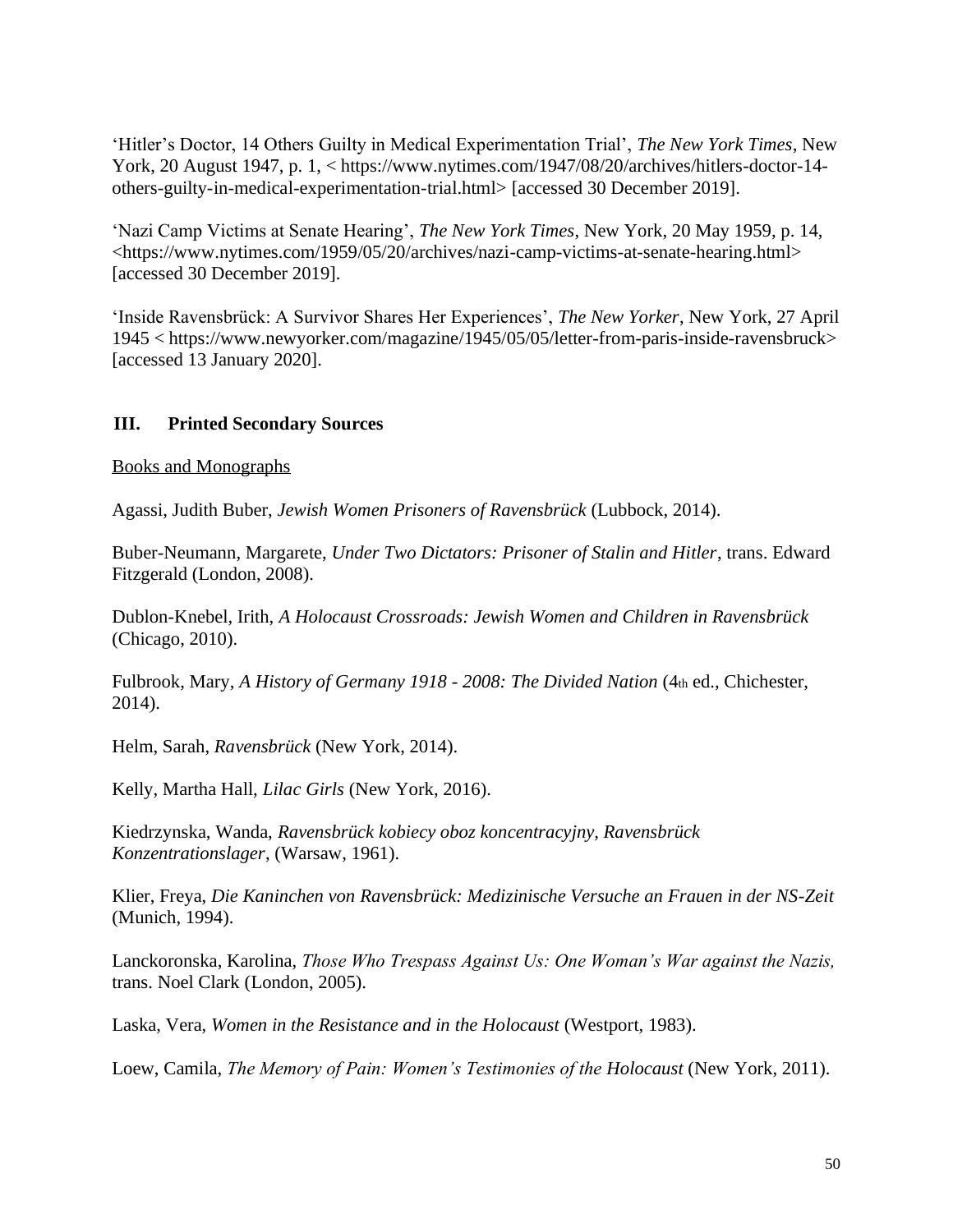Morrison, Jack G, *Ravensbrück: Everyday Life in a Woman's Concentration Camp* (Princeton, 2000).

Museum Niepodleglosci, *And we had to live… Women at KL Ravensbrück* (Warsaw, 2012).

Ofer, Dalia and Weitzman, Lenore J., *Women in the Holocaust* (New Haven, 1999).

Połtawska, Wanda, *And I Am Afraid of My Dreams* (London, 1964).

Saidel, Rochelle, *The Jewish Women of Ravensbrück Concentration Camp* (Madison, 2004).

Salvesen, Sylvia, *Forgive – But Do Not Forget,* trans. Evelyn Ramsden (London, 1958).

Strebel, Bernhard, *Das KZ Ravensbrück: Geschichte eines Lagerkomplexes* (Paderborn, 2003).

Tillion, Germaine, *Ravensbrück* (Norwell, 1975).

Wachsmann, Nikolaus*, KL: A History of the Nazi Concentration Camps* (New York, 2015).

Weindling, Paul, *Nazi Medicine and the Nuremberg Trials: From Medical Warcrimes to Informed Consent* (New York, 2004).

Weindling, Paul, *Victims and Survivors of Nazi Human Experiments: Science and Suffering in the Holocaust* (London, 2015).

Winska, Urzula, "*Zwyciezyly wartosci*" *Die Werte Siegten, Erinnerungen an Ravensbrück*, (Gdansk, 1985).

#### Essays and Journal Articles

Andrzejak-Gnatowska, Wacława, 'Wacława Andrzejak-Gnatowska: Camp No. 7718', in Wanda Symonowicz (ed.), *Beyond Human Endurance: The Ravensbrück Women Tell Their Stories*, trans. Doris Ronowicz (Warsaw, 1987), pp. 135-142.

Arndt, Ino, 'Das Frauenkonzentrationslager Ravensbrück,' *Dachauer Hefte* (1987), pp. 125-158.

Cabaj, Maria, 'Maria Cabaj: Camp No. 11306', in Wanda Symonowicz (ed.), *Beyond Human Endurance: The Ravensbrück Women Tell Their Stories*, trans. Doris Ronowicz (Warsaw, 1987), pp. 52-55.

Caplan, Jane, 'Gender and the concentration camps', in Jane Caplan and Nikolaus Wachsmann (eds.), *Concentration Camps in Nazi Germany: The New Histories* (Milton Park, 2010), pp. 82- 107.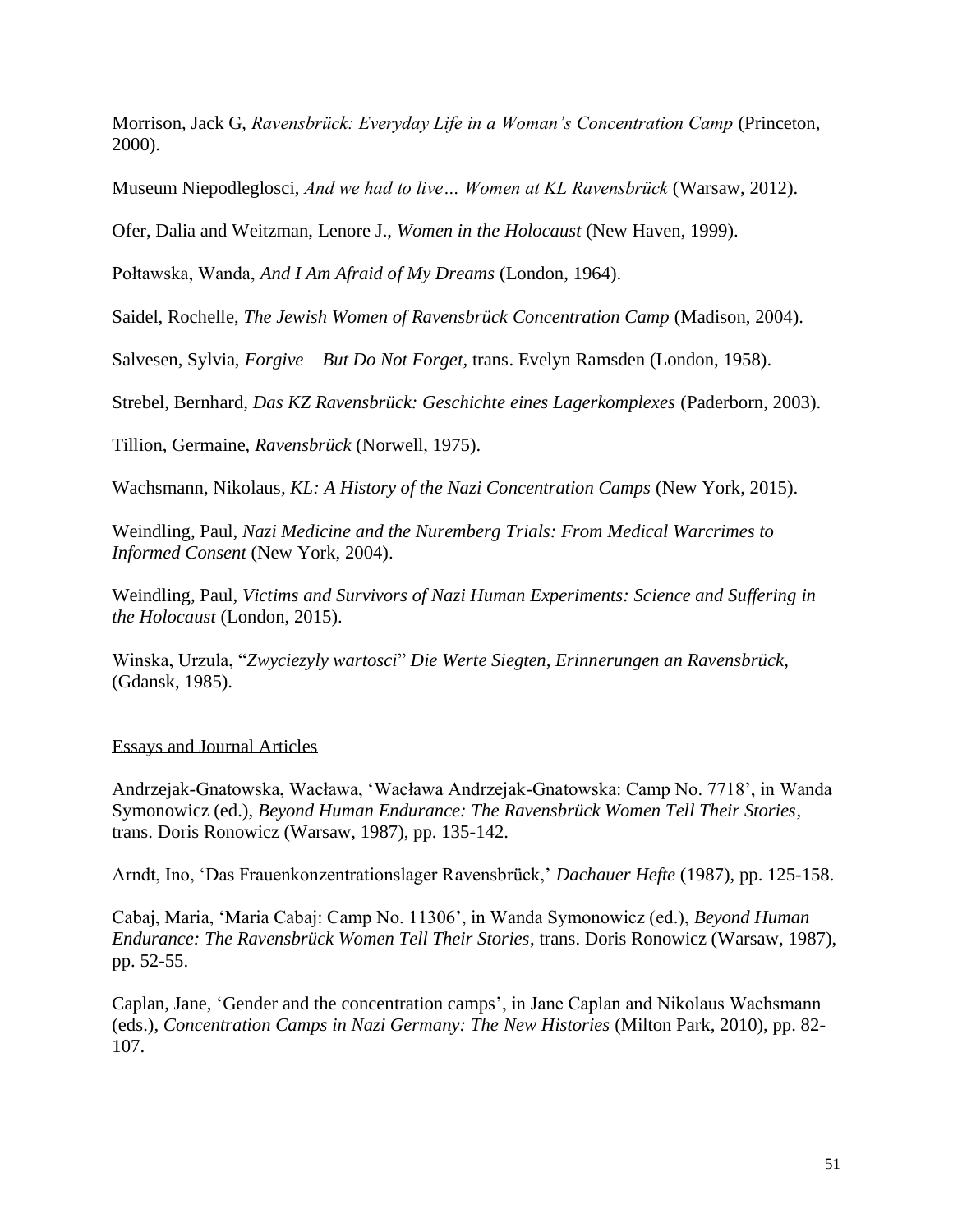Czajkowska-Bafia, Stanisława, 'Stanisława Czajkowska-Bafia: Camp No. 7864', in Wanda Symonowicz (ed.), *Beyond Human Endurance: The Ravensbrück Women Tell Their Stories*, trans. Doris Ronowicz (Warsaw, 1987), pp. 143-147.

Czyż-Wilgat, Krystyna, 'Krystyna Czyż-Wilgat: Camp No. 7708', in Wanda Symonowicz (ed.), *Beyond Human Endurance: The Ravensbrück Women Tell Their Stories*, trans. Doris Ronowicz (Warsaw, 1987), pp. 62-73.

Dzido-Hassa, Jadwiga and Mackowska, Pelagia, 'Human "Guinea-Pigs" of Ravensbrück: A Historical Sketch', in Wanda Machlejd (ed.), *Studies and Monographs: Experimental Operations on Prisoners of Ravensbrück Concentration Camp* (Warsaw, 1960), pp. 33-39.

Grabowska, Maria, 'Maria Grabowska: Camp No. 7674', in Wanda Symonowicz (ed.), *Beyond Human Endurance: The Ravensbrück Women Tell Their Stories*, trans. Doris Ronowicz (Warsaw, 1987), pp. 74-87.

Hegier-Rafalska, Helena, 'Helena Hegier-Rafalska: Camp No. 7898', in Wanda Symonowicz (ed.), *Beyond Human Endurance: The Ravensbrück Women Tell Their Stories*, trans. Doris Ronowicz (Warsaw, 1987), pp. 148-154.

Heike, Irmtraud, 'Johanna Langefeld – Die Biographie einer KZ-Oberaufseherin', *Werkstatt Geschichte*, 12 (1995), pp. 7-19.

Jabłońska, Stanisława, 'Stanisława Jabłońska: Camp No. 11319', in Wanda Symonowicz (ed.), *Beyond Human Endurance: The Ravensbrück Women Tell Their Stories*, trans. Doris Ronowicz (Warsaw, 1987), pp. 155-157.

Karczmarz-Łysakowska, Maria, 'Maria Karczmarz-Łysakowska: Camp No. 7912', in Wanda Symonowicz (ed.), *Beyond Human Endurance: The Ravensbrück Women Tell Their Stories*, trans. Doris Ronowicz (Warsaw, 1987), pp. 158-161.

Kiedrzynska, Wanda, 'Herta Oberheuser's Guilt', in Wanda Machlejd (ed.), *Studies and Monographs: Experimental Operations on Prisoners of Ravensbrück Concentration Camp* (Warsaw, 1960), pp. 53-58.

Kiedrzynska, Wanda, 'Introduction', in Wanda Symonowicz (ed.), *Beyond Human Endurance: The Ravensbrück Women Tell Their Stories*, trans. Doris Ronowicz (Warsaw, 1987), pp. 7-27.

Kluczek-Kacka, Genowefa, 'Genowefa Kluczek-Kacka: Camp No. 11326', in Wanda Symonowicz (ed.), *Beyond Human Endurance: The Ravensbrück Women Tell Their Stories*, trans. Doris Ronowicz (Warsaw, 1987), pp. 162-164.

Krawczyk, Irena, 'Irena Krawczyk: Camp No. 11329', in Wanda Symonowicz (ed.), *Beyond Human Endurance: The Ravensbrück Women Tell Their Stories*, trans. Doris Ronowicz (Warsaw, 1987), pp. 165-169.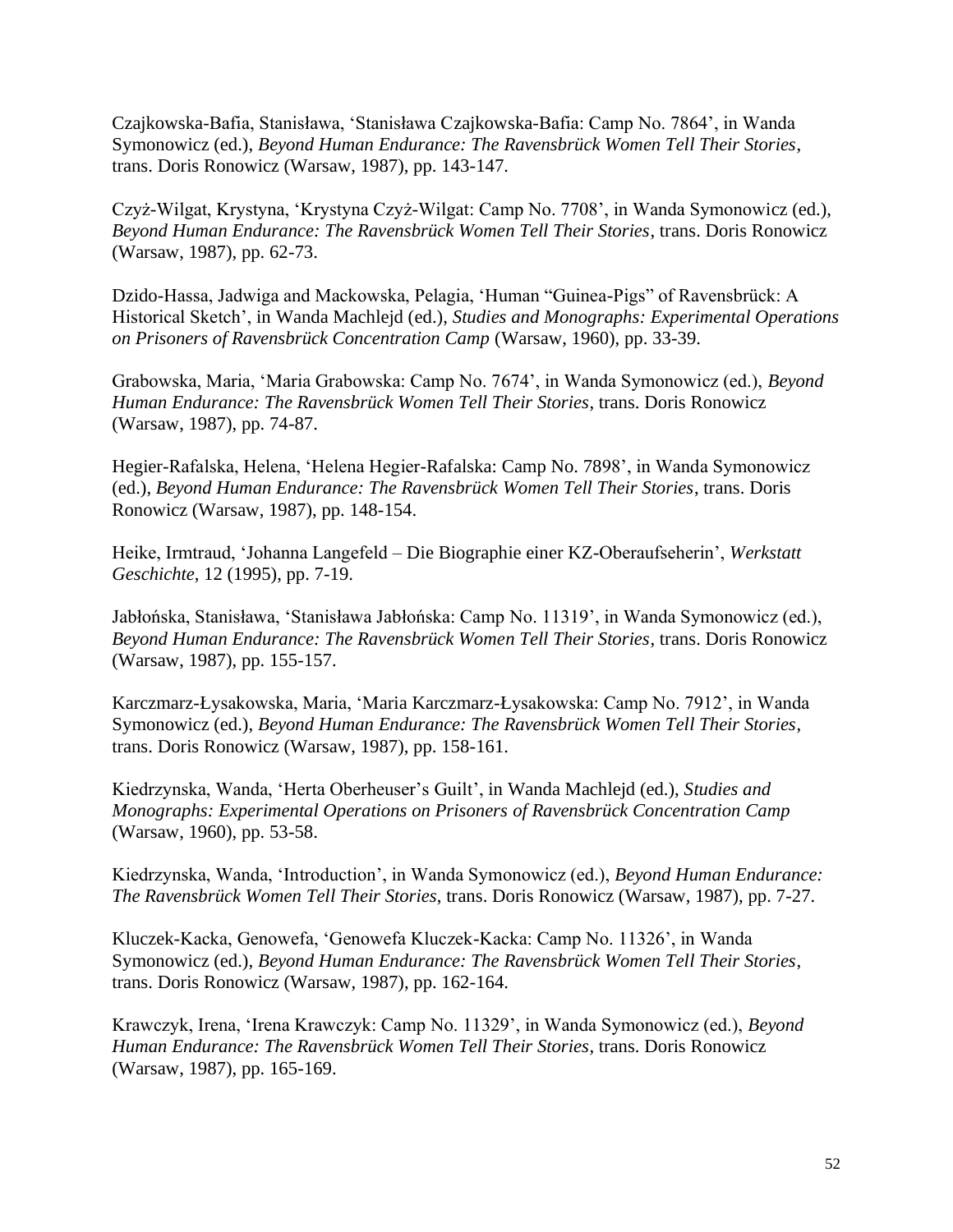Kwiecińska, Leokadia, 'Leokadia Kwiecińska: Camp No. 7682', in Wanda Symonowicz (ed.), *Beyond Human Endurance: The Ravensbrück Women Tell Their Stories*, trans. Doris Ronowicz (Warsaw, 1987), pp. 88-96.

LaCapra, Dominick, 'Representing the Holocaust: Reflections on the Historians Debate', in Saul Friedlander (ed.), *Probing the Limits of Representation: Nazism and the "Final Solution"* (Cambridge, 1992), pp. 108-127.

Leszczynski, Kazimierz, 'Guinea-Pigs of Ravensbrück: A Retrospection', in Wanda Machlejd (ed.), *Studies and Monographs: Experimental Operations on Prisoners of Ravensbrück Concentration Camp* (Warsaw, 1960), pp. 9-16.

Loewenau, Aleksandra, 'The story of how the Ravensbrück "Rabbits" were captured in photos', in Paul Weindling (ed.), *From Clinic to Concentration Camp: Reassessing Nazi Medical and Racial Research, 1933-1945* (New York, 2017), pp. 221-256.

Łotocka, Stefania, 'Stefania Łotocka: Camp No. 7707', in Wanda Symonowicz (ed.), *Beyond Human Endurance: The Ravensbrück Women Tell Their Stories*, trans. Doris Ronowicz (Warsaw, 1987), pp. 97-112.

Maćkowska, Pelagia, 'Experimental Operations in Ravensbrück: A Reminiscence', in Wanda Machlejd (ed.), *Studies and Monographs: Experimental Operations on Prisoners of Ravensbrück Concentration Camp* (Warsaw, 1960), pp. 40-49.

Maćkowska, Pelagia, 'Pelagia Maćkowska: Camp No. 7886', in Wanda Symonowicz (ed.), *Beyond Human Endurance: The Ravensbrück Women Tell Their Stories*, trans. Doris Ronowicz (Warsaw, 1987), pp. 113-122.

Mant, Keith, 'The Medical Services in the Concentration Camp of Ravensbrück', *The Medico-Legal Journal*, 17: 3 (1949), pp. 99-118.

Michalik, Stanisława, 'Stanisława Michalik: Camp No. 7907', in Wanda Symonowicz (ed.), *Beyond Human Endurance: The Ravensbrück Women Tell Their Stories*, trans. Doris Ronowicz (Warsaw, 1987), pp. 56-61.

Mikulska-Turowska, Eugenia, 'Eugenia Mikulska-Turowska: Camp No. 7897', in Wanda Symonowicz (ed.), *Beyond Human Endurance: The Ravensbrück Women Tell Their Stories*, trans. Doris Ronowicz (Warsaw, 1987), pp. 123-134.

Mitura-Futera, Janina, 'Janina Mitura-Futera: Camp No. 7932', in Wanda Symonowicz (ed.), *Beyond Human Endurance: The Ravensbrück Women Tell Their Stories*, trans. Doris Ronowicz (Warsaw, 1987), pp. 180-182.

Młodkowska-Bielawska, Stanisława, 'Stanisława Młodkowska-Bielawska: Camp No. 7680', in Wanda Symonowicz (ed.), *Beyond Human Endurance: The Ravensbrück Women Tell Their Stories*, trans. Doris Ronowicz (Warsaw, 1987), pp. 29-42.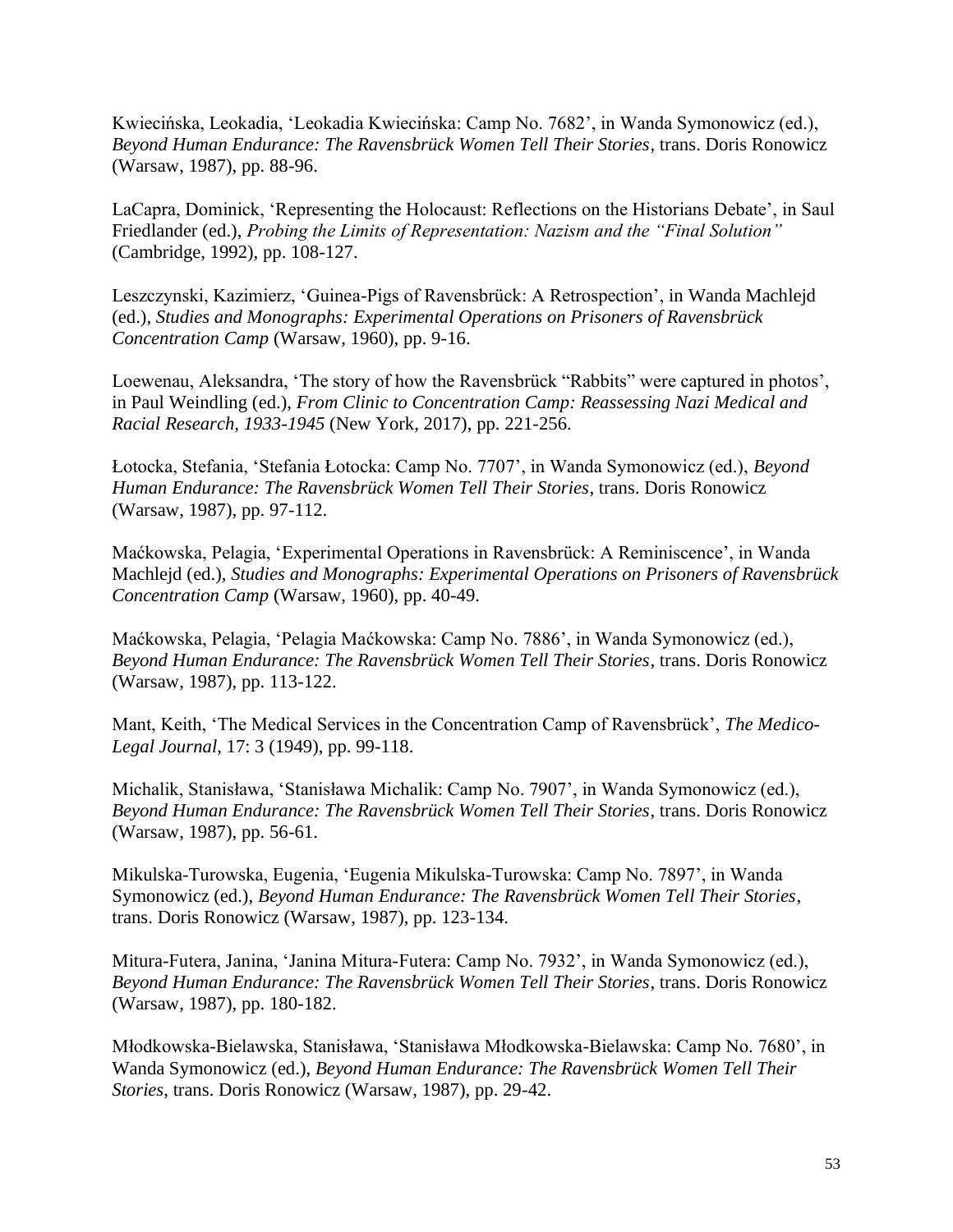Orth, Karin, 'The concentration camp personnel', in Jane Caplan and Nikolaus Wachsmann (eds.), *Concentration Camps in Nazi Germany: The New Histories* (Milton Park, 2010), pp. 44- 57.

Persson, Sune, 'Folke Bernadotte and the White Buses' in David Cesarani and Paul A. Levine (eds.), *Bystanders to the Holocaust: A Re-Evaluation* (New York, 2002), pp. 237-268.

Pingel, Falk, 'Social life in an unsocial environment: the inmates' struggle for survival', in Jane Caplan and Nikolaus Wachsmann (eds.), *Concentration Camps in Nazi Germany: The New Histories* (Milton Park, 2010), pp. 58-81.

Plater-Skassa, Maria, 'Maria Plater-Skassa: Camp No. 7911', in Wanda Symonowicz (ed.), *Beyond Human Endurance: The Ravensbrück Women Tell Their Stories*, trans. Doris Ronowicz (Warsaw, 1987), pp. 43-51.

Reid, Donald, 'Available in Hell: Germaine Tillion's Operetta of Resistance at Ravensbrück,' *French Politics, Culture & Society,* 25: 2 (2007), pp. 141-150.

Rek-Koper, Izabela, 'Izabela Rek-Koper: Camp No. 11285', in Wanda Symonowicz (ed.), *Beyond Human Endurance: The Ravensbrück Women Tell Their Stories*, trans. Doris Ronowicz (Warsaw, 1987), pp. 170-174.

Stefaniak-Mrówczyńska, Zofia, 'Zofia Stefaniak-Mrówczyńska: Camp No. 7697', in Wanda Symonowicz (ed.), *Beyond Human Endurance: The Ravensbrück Women Tell Their Stories*, trans. Doris Ronowicz (Warsaw, 1987), pp. 175-179.

Szdlowska, Joanna, 'Chronicle of Some Important Events Connected with Experimental Operations', in Wanda Machlejd (ed.), *Studies and Monographs: Experimental Operations on Prisoners of Ravensbrück Concentration Camp* (Warsaw, 1960), pp. 27-32.

Wachsmann, Nikolaus, and Caplan, Jane, 'Introduction', in Jane Caplan and Nikolaus Wachsmann (eds.), *Concentration Camps in Nazi Germany: The New Histories* (Milton Park, 2010), pp. 1-16.

Walz, Loretta, 'Von Kaninchen zu Königinnen: Die medizinischen Versuche an polnischen Frauen in Ravensbrück am Beispiel von drei Polinnen', *Informationen*, 42 (1995), pp. 13-17.

#### Unpublished Work

Cline, Shelly, 'Women at Work: SS *Aufseherinnen* and the Gendered Perpetration of the Holocaust', University of Kansas, (2014).

Maier, Wendy, 'Aufseherinnen und andere Frauen: An investigation of female perpetrators of genocide and other crimes during the Nazi regime, 1933–1945', Roosevelt University, (2002).